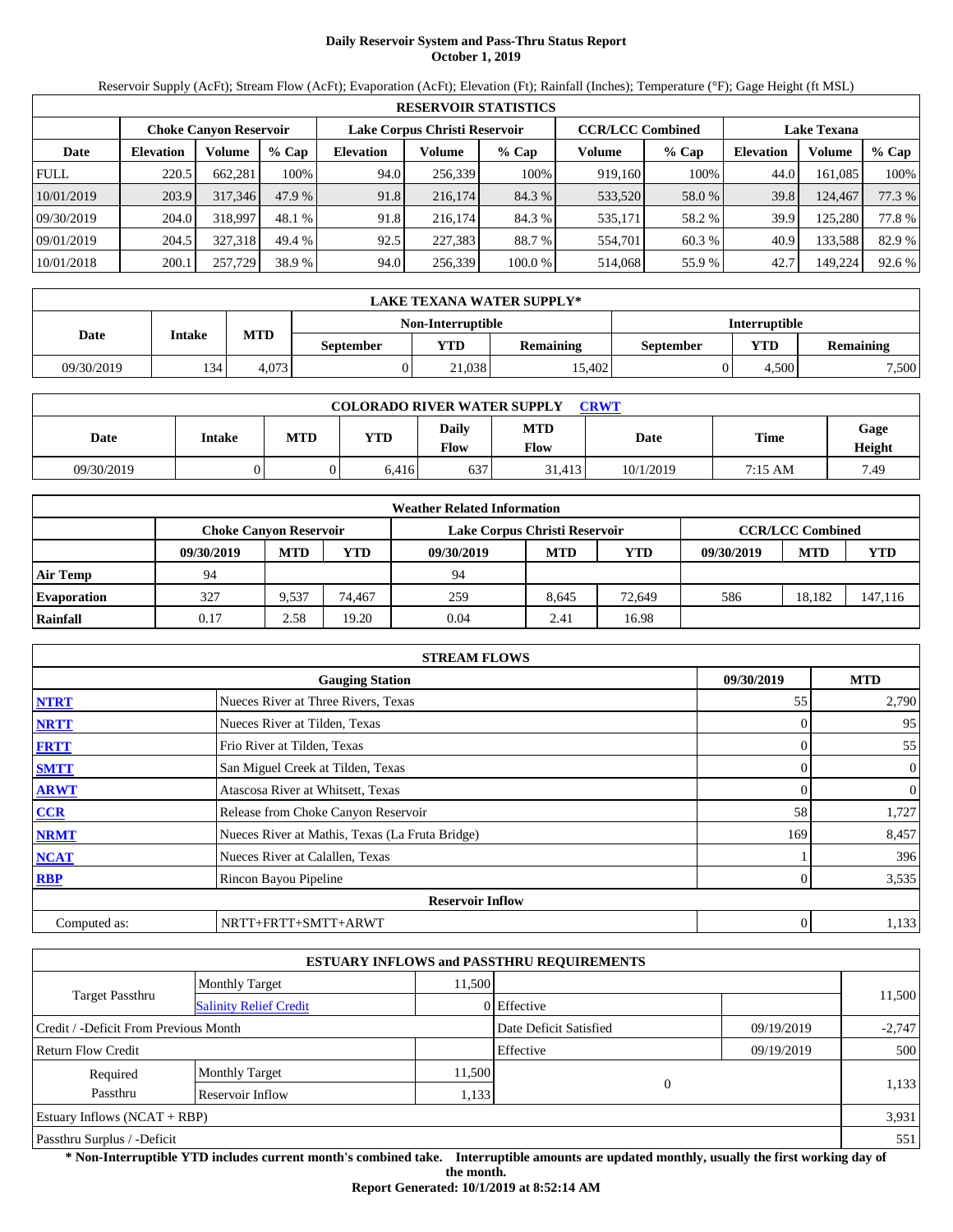# **Daily Reservoir System and Pass-Thru Status Report October 2, 2019**

Reservoir Supply (AcFt); Stream Flow (AcFt); Evaporation (AcFt); Elevation (Ft); Rainfall (Inches); Temperature (°F); Gage Height (ft MSL)

|             | <b>RESERVOIR STATISTICS</b> |                               |         |                               |         |         |                         |         |                    |         |        |  |
|-------------|-----------------------------|-------------------------------|---------|-------------------------------|---------|---------|-------------------------|---------|--------------------|---------|--------|--|
|             |                             | <b>Choke Canyon Reservoir</b> |         | Lake Corpus Christi Reservoir |         |         | <b>CCR/LCC Combined</b> |         | <b>Lake Texana</b> |         |        |  |
| Date        | <b>Elevation</b>            | Volume                        | $%$ Cap | <b>Elevation</b>              | Volume  | $%$ Cap | Volume                  | $%$ Cap | <b>Elevation</b>   | Volume  | % Cap  |  |
| <b>FULL</b> | 220.5                       | 662.281                       | 100%    | 94.0                          | 256,339 | 100%    | 919,160                 | 100%    | 44.0               | 161.085 | 100%   |  |
| 10/02/2019  | 204.0                       | 318,997                       | 48.1 %  | 91.8                          | 216,174 | 84.3 %  | 535,171                 | 58.2 %  | 39.8               | 124,467 | 77.3 % |  |
| 10/01/2019  | 203.9                       | 317,346                       | 47.9 %  | 91.8                          | 216,174 | 84.3 %  | 533,520                 | 58.0 %  | 39.8               | 124.467 | 77.3 % |  |
| 09/02/2019  | 204.5                       | 327,318                       | 49.4 %  | 92.5                          | 227,383 | 88.7 %  | 554,701                 | 60.3 %  | 40.9               | 133,588 | 82.9 % |  |
| 10/02/2018  | 200.2                       | 259,206                       | 39.1%   | 94.0                          | 256,339 | 100.0 % | 515,545                 | 56.1 %  | 42.8               | 150,120 | 93.2 % |  |

|            | LAKE TEXANA WATER SUPPLY* |            |                  |                   |                  |                      |       |                  |  |  |  |
|------------|---------------------------|------------|------------------|-------------------|------------------|----------------------|-------|------------------|--|--|--|
|            |                           |            |                  | Non-Interruptible |                  | <b>Interruptible</b> |       |                  |  |  |  |
| Date       | Intake                    | <b>MTD</b> | <b>September</b> | <b>YTD</b>        | <b>Remaining</b> | September            | YTD   | <b>Remaining</b> |  |  |  |
| 10/01/2019 | 134                       | 134        | 4.073            | 25.111            | 1,329            |                      | 4.500 | 7,500            |  |  |  |

| <b>COLORADO RIVER WATER SUPPLY</b><br><b>CRWT</b> |        |            |       |               |                    |           |             |                |  |  |
|---------------------------------------------------|--------|------------|-------|---------------|--------------------|-----------|-------------|----------------|--|--|
| Date                                              | Intake | <b>MTD</b> | YTD   | Daily<br>Flow | <b>MTD</b><br>Flow | Date      | <b>Time</b> | Gage<br>Height |  |  |
| 10/01/2019                                        |        |            | 6.416 | 453           | 453                | 10/2/2019 | 7:15 AM     | 7.21<br>.      |  |  |

|                    |                               |            |        | <b>Weather Related Information</b> |            |            |            |                         |            |
|--------------------|-------------------------------|------------|--------|------------------------------------|------------|------------|------------|-------------------------|------------|
|                    | <b>Choke Canvon Reservoir</b> |            |        | Lake Corpus Christi Reservoir      |            |            |            | <b>CCR/LCC Combined</b> |            |
|                    | 10/01/2019                    | <b>MTD</b> | YTD    | 10/01/2019                         | <b>MTD</b> | <b>YTD</b> | 10/01/2019 | <b>MTD</b>              | <b>YTD</b> |
| <b>Air Temp</b>    | 94                            |            |        | 94                                 |            |            |            |                         |            |
| <b>Evaporation</b> | 318                           | 318        | 74.785 | 237                                | 237        | 72,886     | 555        | 555                     | 147,671    |
| Rainfall           | 0.00                          | 0.00       | 19.20  | 0.00                               | 0.00       | 16.98      |            |                         |            |

|              | <b>STREAM FLOWS</b>                             |            |                |
|--------------|-------------------------------------------------|------------|----------------|
|              | <b>Gauging Station</b>                          | 10/01/2019 | <b>MTD</b>     |
| <b>NTRT</b>  | Nueces River at Three Rivers, Texas             | 54         | 54             |
| <b>NRTT</b>  | Nueces River at Tilden, Texas                   |            | $\mathbf{0}$   |
| <b>FRTT</b>  | Frio River at Tilden, Texas                     |            | $\mathbf{0}$   |
| <b>SMTT</b>  | San Miguel Creek at Tilden, Texas               | 0          | $\mathbf{0}$   |
| <b>ARWT</b>  | Atascosa River at Whitsett, Texas               |            | $\mathbf{0}$   |
| <b>CCR</b>   | Release from Choke Canyon Reservoir             | 58         | 58             |
| <b>NRMT</b>  | Nueces River at Mathis, Texas (La Fruta Bridge) | 166        | 166            |
| <b>NCAT</b>  | Nueces River at Calallen, Texas                 | 12         | 12             |
| <b>RBP</b>   | Rincon Bayou Pipeline                           | 0          | $\overline{0}$ |
|              | <b>Reservoir Inflow</b>                         |            |                |
| Computed as: | NRTT+FRTT+SMTT+ARWT                             | 0          | $\mathbf{0}$   |

|                                       |                               |       | <b>ESTUARY INFLOWS and PASSTHRU REQUIREMENTS</b> |            |          |
|---------------------------------------|-------------------------------|-------|--------------------------------------------------|------------|----------|
|                                       | <b>Monthly Target</b>         | 9.000 |                                                  |            |          |
| <b>Target Passthru</b>                | <b>Salinity Relief Credit</b> |       | 0 Effective                                      |            | 9,000    |
| Credit / -Deficit From Previous Month |                               |       | Date Deficit Satisfied                           |            | 551      |
| Return Flow Credit                    |                               |       | Effective                                        | 10/01/2019 | 500      |
| Required                              | <b>Monthly Target</b>         | 9.000 |                                                  |            |          |
| Passthru                              | Reservoir Inflow              |       | 0                                                |            | $\theta$ |
| Estuary Inflows $(NCAT + RBP)$        |                               |       |                                                  |            | 12       |
| Passthru Surplus / -Deficit           |                               |       |                                                  |            | $\theta$ |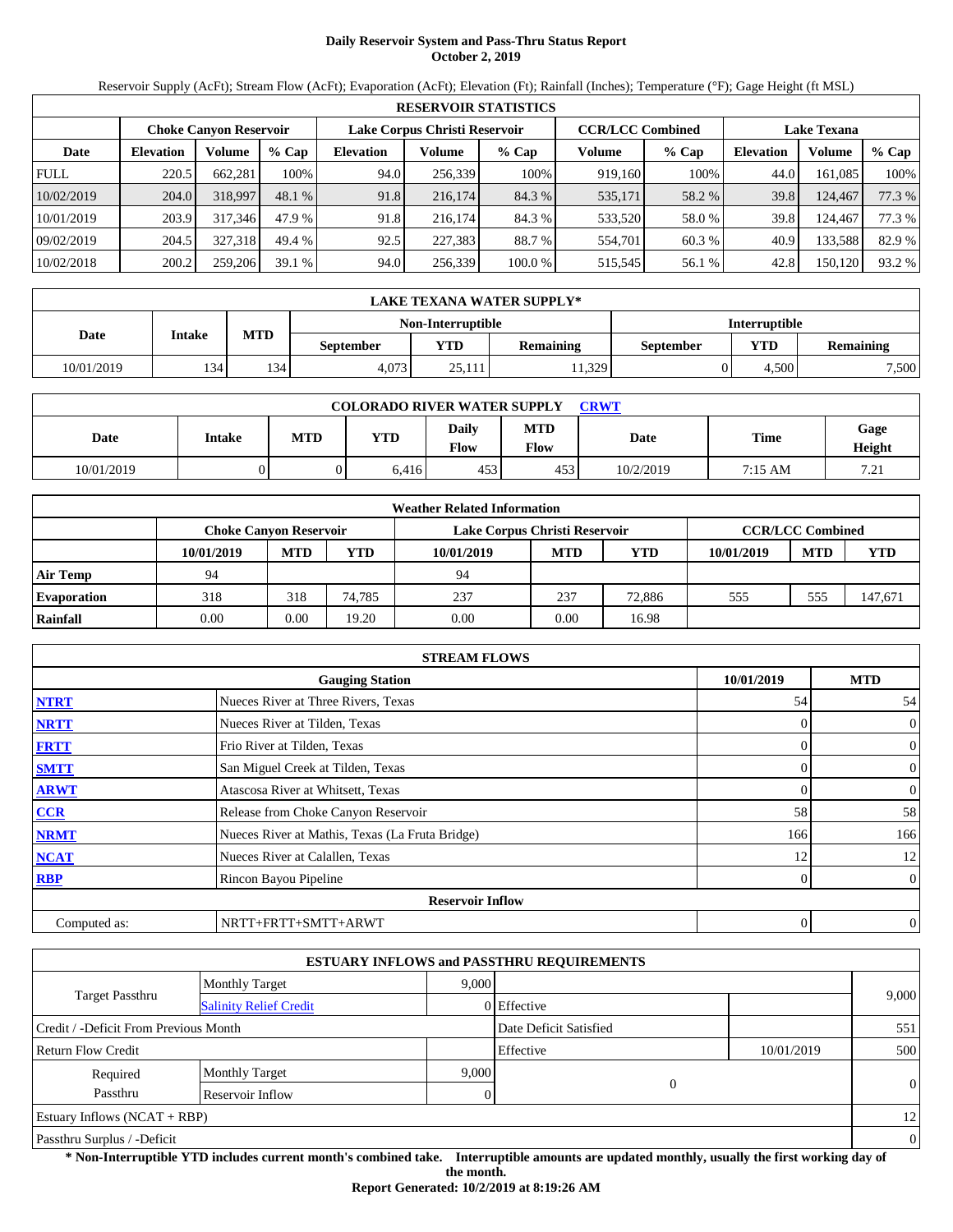# **Daily Reservoir System and Pass-Thru Status Report October 3, 2019**

Reservoir Supply (AcFt); Stream Flow (AcFt); Evaporation (AcFt); Elevation (Ft); Rainfall (Inches); Temperature (°F); Gage Height (ft MSL)

|                                                                                           | <b>RESERVOIR STATISTICS</b> |         |         |                  |         |         |         |         |                  |                    |        |
|-------------------------------------------------------------------------------------------|-----------------------------|---------|---------|------------------|---------|---------|---------|---------|------------------|--------------------|--------|
| <b>CCR/LCC Combined</b><br>Lake Corpus Christi Reservoir<br><b>Choke Canyon Reservoir</b> |                             |         |         |                  |         |         |         |         |                  | <b>Lake Texana</b> |        |
| Date                                                                                      | <b>Elevation</b>            | Volume  | $%$ Cap | <b>Elevation</b> | Volume  | $%$ Cap | Volume  | $%$ Cap | <b>Elevation</b> | Volume             | % Cap  |
| <b>FULL</b>                                                                               | 220.5                       | 662.281 | 100%    | 94.0             | 256.339 | 100%    | 919,160 | 100%    | 44.0             | 161.085            | 100%   |
| 10/03/2019                                                                                | 203.9                       | 317,346 | 47.9 %  | 91.8             | 214,326 | 83.6 %  | 531,672 | 57.8 %  | 39.7             | 123.656            | 76.8%  |
| 10/02/2019                                                                                | 204.0                       | 318.997 | 48.1 %  | 91.8             | 216,174 | 84.3 %  | 535,171 | 58.2 %  | 39.8             | 124.467            | 77.3 % |
| 09/03/2019                                                                                | 204.5                       | 327.318 | 49.4 %  | 92.5             | 227,383 | 88.7 %  | 554.701 | 60.3 %  | 40.8             | 132.746            | 82.4 % |
| 10/03/2018                                                                                | 200.2                       | 259,206 | 39.1%   | 94.0             | 256,339 | 100.0%  | 515,545 | 56.1 %  | 42.9             | 151,018            | 93.8%  |

|            | LAKE TEXANA WATER SUPPLY* |            |           |                   |                      |           |       |                  |  |  |  |
|------------|---------------------------|------------|-----------|-------------------|----------------------|-----------|-------|------------------|--|--|--|
|            |                           |            |           | Non-Interruptible | <b>Interruptible</b> |           |       |                  |  |  |  |
| Date       | Intake                    | <b>MTD</b> | September | <b>VTD</b>        | <b>Remaining</b>     | September | YTD   | <b>Remaining</b> |  |  |  |
| 10/02/2019 | 134                       | 268        | 4.073     | 25.111            | 1,329                |           | 4.500 | 7,500            |  |  |  |

| <b>COLORADO RIVER WATER SUPPLY</b><br>CRWT |        |            |       |               |                    |           |             |                |  |
|--------------------------------------------|--------|------------|-------|---------------|--------------------|-----------|-------------|----------------|--|
| Date                                       | Intake | <b>MTD</b> | YTD   | Daily<br>Flow | <b>MTD</b><br>Flow | Date      | <b>Time</b> | Gage<br>Height |  |
| 10/02/2019                                 |        |            | 6,416 | 298           | 750                | 10/3/2019 | 7:15 AM     | 7.12           |  |

|                    |                        |            |        | <b>Weather Related Information</b> |            |            |            |                         |            |
|--------------------|------------------------|------------|--------|------------------------------------|------------|------------|------------|-------------------------|------------|
|                    | Choke Canvon Reservoir |            |        | Lake Corpus Christi Reservoir      |            |            |            | <b>CCR/LCC Combined</b> |            |
|                    | 10/02/2019             | <b>MTD</b> | YTD    | 10/02/2019                         | <b>MTD</b> | <b>YTD</b> | 10/02/2019 | <b>MTD</b>              | <b>YTD</b> |
| <b>Air Temp</b>    | 93                     |            |        | 95                                 |            |            |            |                         |            |
| <b>Evaporation</b> | 308                    | 626        | 75.093 | 312                                | 549        | 73.198     | 620        | 1.175                   | 148,291    |
| Rainfall           | 0.00                   | 0.00       | 19.20  | 0.00                               | 0.00       | 16.98      |            |                         |            |

|              | <b>STREAM FLOWS</b>                             |            |              |
|--------------|-------------------------------------------------|------------|--------------|
|              | <b>Gauging Station</b>                          | 10/02/2019 | <b>MTD</b>   |
| <b>NTRT</b>  | Nueces River at Three Rivers, Texas             | 54         | 108          |
| <b>NRTT</b>  | Nueces River at Tilden, Texas                   |            | $\mathbf{0}$ |
| <b>FRTT</b>  | Frio River at Tilden, Texas                     |            | $\mathbf{0}$ |
| <b>SMTT</b>  | San Miguel Creek at Tilden, Texas               | 0          | $\mathbf{0}$ |
| <b>ARWT</b>  | Atascosa River at Whitsett, Texas               |            | $\mathbf{0}$ |
| <b>CCR</b>   | Release from Choke Canyon Reservoir             | 58         | 115          |
| <b>NRMT</b>  | Nueces River at Mathis, Texas (La Fruta Bridge) | 157        | 324          |
| <b>NCAT</b>  | Nueces River at Calallen, Texas                 | 13         | 25           |
| <b>RBP</b>   | Rincon Bayou Pipeline                           | 0          | $\mathbf{0}$ |
|              | <b>Reservoir Inflow</b>                         |            |              |
| Computed as: | NRTT+FRTT+SMTT+ARWT                             | 0          | $\mathbf{0}$ |

|                                       |                               |       | <b>ESTUARY INFLOWS and PASSTHRU REQUIREMENTS</b> |            |          |
|---------------------------------------|-------------------------------|-------|--------------------------------------------------|------------|----------|
|                                       | <b>Monthly Target</b>         | 9.000 |                                                  |            |          |
| Target Passthru                       | <b>Salinity Relief Credit</b> |       | 0 Effective                                      |            | 9,000    |
| Credit / -Deficit From Previous Month |                               |       | Date Deficit Satisfied                           |            | 551      |
| Return Flow Credit                    |                               |       | Effective                                        | 10/01/2019 | 500      |
| Required                              | <b>Monthly Target</b>         | 9.000 |                                                  |            |          |
| Passthru                              | Reservoir Inflow              |       | 0                                                |            | $\theta$ |
| Estuary Inflows $(NCAT + RBP)$        |                               |       |                                                  |            | 25       |
| Passthru Surplus / -Deficit           |                               |       |                                                  |            | $\theta$ |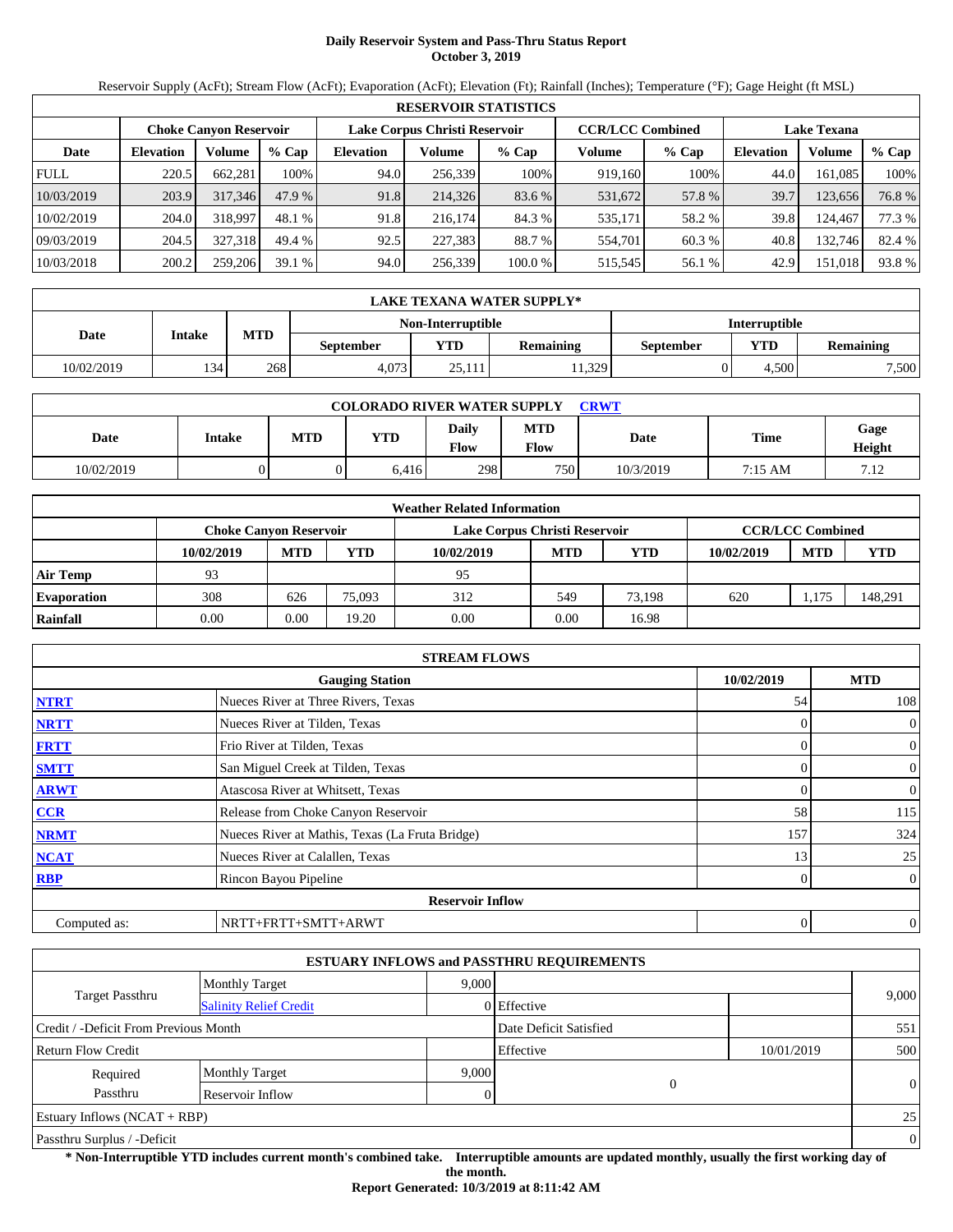# **Daily Reservoir System and Pass-Thru Status Report October 4, 2019**

Reservoir Supply (AcFt); Stream Flow (AcFt); Evaporation (AcFt); Elevation (Ft); Rainfall (Inches); Temperature (°F); Gage Height (ft MSL)

|             | <b>RESERVOIR STATISTICS</b>                                                                                     |         |         |                  |         |         |         |         |                  |         |        |
|-------------|-----------------------------------------------------------------------------------------------------------------|---------|---------|------------------|---------|---------|---------|---------|------------------|---------|--------|
|             | <b>CCR/LCC Combined</b><br>Lake Corpus Christi Reservoir<br><b>Lake Texana</b><br><b>Choke Canyon Reservoir</b> |         |         |                  |         |         |         |         |                  |         |        |
| Date        | <b>Elevation</b>                                                                                                | Volume  | $%$ Cap | <b>Elevation</b> | Volume  | $%$ Cap | Volume  | $%$ Cap | <b>Elevation</b> | Volume  | % Cap  |
| <b>FULL</b> | 220.5                                                                                                           | 662.281 | 100%    | 94.0             | 256,339 | 100%    | 919,160 | 100%    | 44.0             | 161.085 | 100%   |
| 10/04/2019  | 203.9                                                                                                           | 317,346 | 47.9 %  | 91.8             | 214,326 | 83.6 %  | 531,672 | 57.8 %  | 39.7             | 123,656 | 76.8%  |
| 10/03/2019  | 203.9                                                                                                           | 317,346 | 47.9 %  | 91.8             | 214.326 | 83.6 %  | 531,672 | 57.8 %  | 39.7             | 123.656 | 76.8%  |
| 09/04/2019  | 204.4                                                                                                           | 325.645 | 49.1 %  | 92.5             | 227,383 | 88.7 %  | 553,028 | 60.2 %  | 40.8             | 132.746 | 82.4 % |
| 10/04/2018  | 200.3                                                                                                           | 260,689 | 39.3 %  | 94.0             | 256,339 | 100.0 % | 517,028 | 56.3 %  | 42.9             | 151,018 | 93.8%  |

|            | LAKE TEXANA WATER SUPPLY* |            |                  |                   |                  |                      |       |                  |  |  |  |
|------------|---------------------------|------------|------------------|-------------------|------------------|----------------------|-------|------------------|--|--|--|
|            |                           |            |                  | Non-Interruptible |                  | <b>Interruptible</b> |       |                  |  |  |  |
| Date       | Intake                    | <b>MTD</b> | <b>September</b> | <b>YTD</b>        | <b>Remaining</b> | September            | YTD   | <b>Remaining</b> |  |  |  |
| 10/03/2019 | 134                       | 402        | 4.073            | 25.111            | 1,329            |                      | 4.500 | 7,500            |  |  |  |

| <b>COLORADO RIVER WATER SUPPLY</b><br><b>CRWT</b> |        |            |       |               |                    |           |         |                |  |
|---------------------------------------------------|--------|------------|-------|---------------|--------------------|-----------|---------|----------------|--|
| Date                                              | Intake | <b>MTD</b> | YTD   | Daily<br>Flow | <b>MTD</b><br>Flow | Date      | Time    | Gage<br>Height |  |
| 10/03/2019                                        |        |            | 6.416 | 280           | .030               | 10/4/2019 | 7:15 AM | 7.15           |  |

|                    | <b>Weather Related Information</b> |            |        |                               |            |        |            |                         |            |  |  |
|--------------------|------------------------------------|------------|--------|-------------------------------|------------|--------|------------|-------------------------|------------|--|--|
|                    | <b>Choke Canyon Reservoir</b>      |            |        | Lake Corpus Christi Reservoir |            |        |            | <b>CCR/LCC Combined</b> |            |  |  |
|                    | 10/03/2019                         | <b>MTD</b> | YTD    | 10/03/2019                    | <b>MTD</b> | YTD    | 10/03/2019 | <b>MTD</b>              | <b>YTD</b> |  |  |
| <b>Air Temp</b>    | 93                                 |            |        | 89                            |            |        |            |                         |            |  |  |
| <b>Evaporation</b> | 192                                | 818        | 75.285 | 161                           | 710        | 73.359 | 353        | 1,528                   | 148,644    |  |  |
| Rainfall           | 0.21                               | 0.21       | 19.41  | 0.16                          | 0.16       | 17.14  |            |                         |            |  |  |

|              | <b>STREAM FLOWS</b>                             |            |                |
|--------------|-------------------------------------------------|------------|----------------|
|              | <b>Gauging Station</b>                          | 10/03/2019 | <b>MTD</b>     |
| <b>NTRT</b>  | Nueces River at Three Rivers, Texas             | 54         | 162            |
| <b>NRTT</b>  | Nueces River at Tilden, Texas                   |            | $\overline{0}$ |
| <b>FRTT</b>  | Frio River at Tilden, Texas                     |            |                |
| <b>SMTT</b>  | San Miguel Creek at Tilden, Texas               |            | $\mathbf{0}$   |
| <b>ARWT</b>  | Atascosa River at Whitsett, Texas               |            | $\overline{0}$ |
| <b>CCR</b>   | Release from Choke Canyon Reservoir             | 58         | 173            |
| <b>NRMT</b>  | Nueces River at Mathis, Texas (La Fruta Bridge) | 148        | 471            |
| <b>NCAT</b>  | Nueces River at Calallen, Texas                 |            | 27             |
| <b>RBP</b>   | Rincon Bayou Pipeline                           |            | $\overline{0}$ |
|              | <b>Reservoir Inflow</b>                         |            |                |
| Computed as: | NRTT+FRTT+SMTT+ARWT                             |            |                |

|                                       |                               |       | <b>ESTUARY INFLOWS and PASSTHRU REQUIREMENTS</b> |            |          |
|---------------------------------------|-------------------------------|-------|--------------------------------------------------|------------|----------|
|                                       | <b>Monthly Target</b>         | 9.000 |                                                  |            |          |
| <b>Target Passthru</b>                | <b>Salinity Relief Credit</b> |       | 0 Effective                                      |            | 9,000    |
| Credit / -Deficit From Previous Month |                               |       | Date Deficit Satisfied                           |            | 551      |
| <b>Return Flow Credit</b>             |                               |       | Effective                                        | 10/01/2019 | 500      |
| Required                              | <b>Monthly Target</b>         | 9,000 |                                                  |            |          |
| Passthru                              | Reservoir Inflow              |       | $\mathbf{0}$                                     |            |          |
| Estuary Inflows $(NCAT + RBP)$        |                               |       |                                                  |            | 27       |
| Passthru Surplus / -Deficit           |                               |       |                                                  |            | $\theta$ |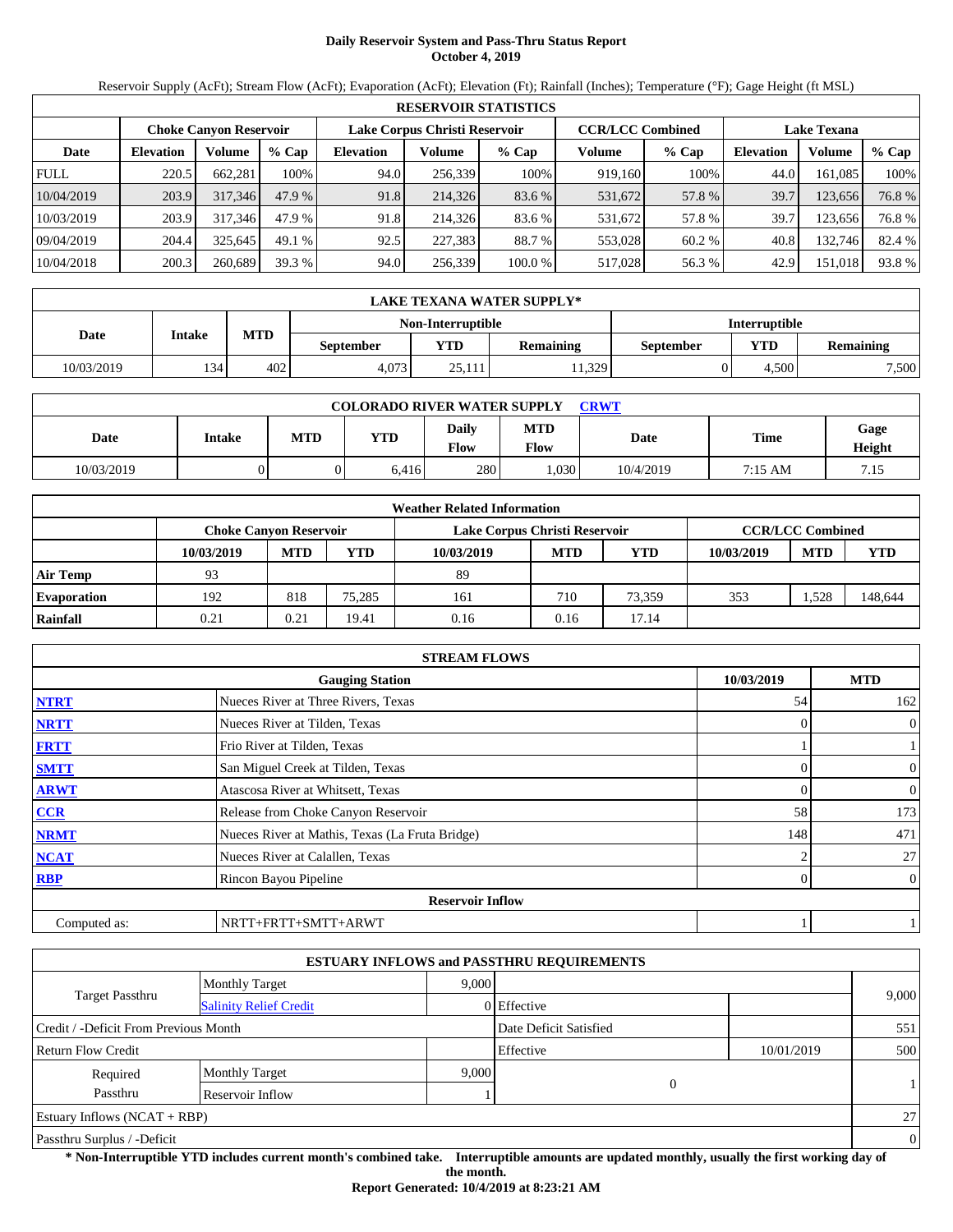# **Daily Reservoir System and Pass-Thru Status Report October 5, 2019**

Reservoir Supply (AcFt); Stream Flow (AcFt); Evaporation (AcFt); Elevation (Ft); Rainfall (Inches); Temperature (°F); Gage Height (ft MSL)

|             | <b>RESERVOIR STATISTICS</b> |                               |         |                  |                               |         |                         |         |                    |         |        |  |
|-------------|-----------------------------|-------------------------------|---------|------------------|-------------------------------|---------|-------------------------|---------|--------------------|---------|--------|--|
|             |                             | <b>Choke Canvon Reservoir</b> |         |                  | Lake Corpus Christi Reservoir |         | <b>CCR/LCC Combined</b> |         | <b>Lake Texana</b> |         |        |  |
| Date        | <b>Elevation</b>            | Volume                        | $%$ Cap | <b>Elevation</b> | Volume                        | $%$ Cap | Volume                  | $%$ Cap | <b>Elevation</b>   | Volume  | % Cap  |  |
| <b>FULL</b> | 220.5                       | 662,281                       | 100%    | 94.0             | 256,339                       | 100%    | 919,160                 | 100%    | 44.0               | 161,085 | 100%   |  |
| 10/05/2019  | 203.9                       | 317,346                       | 47.9 %  | 91.8             | 214,326                       | 83.6 %  | 531,672                 | 57.8 %  | 39.6               | 123,656 | 76.8%  |  |
| 10/04/2019  | 203.9                       | 317.346                       | 47.9 %  | 91.8             | 214,326                       | 83.6 %  | 531,672                 | 57.8 %  | 39.7               | 123,656 | 76.8%  |  |
| 09/05/2019  | 204.5                       | 327.318                       | 49.4 %  | 92.4             | 225,500                       | 88.0 %  | 552,818                 | 60.1 %  | 40.7               | 131,905 | 81.9 % |  |
| 10/05/2018  | 200.3                       | 260,689                       | 39.3%   | 94.0             | 256,339                       | 100.0 % | 517,028                 | 56.3%   | 42.9               | 151,018 | 93.8%  |  |

|            | LAKE TEXANA WATER SUPPLY* |            |                  |                   |                  |                      |       |                  |  |  |  |
|------------|---------------------------|------------|------------------|-------------------|------------------|----------------------|-------|------------------|--|--|--|
|            |                           |            |                  | Non-Interruptible |                  | <b>Interruptible</b> |       |                  |  |  |  |
| Date       | Intake                    | <b>MTD</b> | <b>September</b> | <b>YTD</b>        | <b>Remaining</b> | September            | YTD   | <b>Remaining</b> |  |  |  |
| 10/04/2019 | 134                       | 537        | 4.073            | 25.111            | 1,329            |                      | 4.500 | 7,500            |  |  |  |

| <b>COLORADO RIVER WATER SUPPLY</b><br><b>CRWT</b> |        |            |       |               |                    |           |             |                |  |  |
|---------------------------------------------------|--------|------------|-------|---------------|--------------------|-----------|-------------|----------------|--|--|
| Date                                              | Intake | <b>MTD</b> | YTD   | Daily<br>Flow | <b>MTD</b><br>Flow | Date      | <b>Time</b> | Gage<br>Height |  |  |
| 10/04/2019                                        |        |            | 6.416 | 276           | .306               | 10/5/2019 | 7:15 AM     | 7.14           |  |  |

|                    | <b>Weather Related Information</b> |            |        |                               |            |        |            |                         |         |  |  |  |
|--------------------|------------------------------------|------------|--------|-------------------------------|------------|--------|------------|-------------------------|---------|--|--|--|
|                    | Choke Canvon Reservoir             |            |        | Lake Corpus Christi Reservoir |            |        |            | <b>CCR/LCC Combined</b> |         |  |  |  |
|                    | 10/04/2019                         | <b>MTD</b> | YTD    | 10/04/2019                    | <b>MTD</b> | YTD    | 10/04/2019 | <b>MTD</b>              | YTD     |  |  |  |
| <b>Air Temp</b>    | 90                                 |            |        | 90                            |            |        |            |                         |         |  |  |  |
| <b>Evaporation</b> | 183                                | ,001       | 75.468 | 226                           | 936        | 73.585 | 409        | .937                    | 149,053 |  |  |  |
| Rainfall           | 0.01                               | 0.22       | 19.42  | 0.00                          | 0.16       | 17.14  |            |                         |         |  |  |  |

|              | <b>STREAM FLOWS</b>                             |            |                |
|--------------|-------------------------------------------------|------------|----------------|
|              | <b>Gauging Station</b>                          | 10/04/2019 | <b>MTD</b>     |
| <b>NTRT</b>  | Nueces River at Three Rivers, Texas             | 53         | 216            |
| <b>NRTT</b>  | Nueces River at Tilden, Texas                   | $\Omega$   | $\overline{0}$ |
| <b>FRTT</b>  | Frio River at Tilden, Texas                     | 0          |                |
| <b>SMTT</b>  | San Miguel Creek at Tilden, Texas               | $\Omega$   | $\mathbf{0}$   |
| <b>ARWT</b>  | Atascosa River at Whitsett, Texas               | 0          | $\overline{0}$ |
| <b>CCR</b>   | Release from Choke Canyon Reservoir             | 58         | 230            |
| <b>NRMT</b>  | Nueces River at Mathis, Texas (La Fruta Bridge) | 136        | 608            |
| <b>NCAT</b>  | Nueces River at Calallen, Texas                 |            | 27             |
| <b>RBP</b>   | Rincon Bayou Pipeline                           | $\theta$   | $\overline{0}$ |
|              | <b>Reservoir Inflow</b>                         |            |                |
| Computed as: | NRTT+FRTT+SMTT+ARWT                             | 0          |                |

|                                       |                               |       | <b>ESTUARY INFLOWS and PASSTHRU REQUIREMENTS</b> |            |          |
|---------------------------------------|-------------------------------|-------|--------------------------------------------------|------------|----------|
|                                       | <b>Monthly Target</b>         | 9.000 |                                                  |            |          |
| <b>Target Passthru</b>                | <b>Salinity Relief Credit</b> |       | 0 Effective                                      |            | 9,000    |
| Credit / -Deficit From Previous Month |                               |       | Date Deficit Satisfied                           |            | 551      |
| <b>Return Flow Credit</b>             |                               |       | Effective                                        | 10/01/2019 | 500      |
| Required                              | <b>Monthly Target</b>         | 9,000 |                                                  |            |          |
| Passthru                              | Reservoir Inflow              |       | $\mathbf{0}$                                     |            |          |
| Estuary Inflows $(NCAT + RBP)$        |                               |       |                                                  |            | 27       |
| Passthru Surplus / -Deficit           |                               |       |                                                  |            | $\theta$ |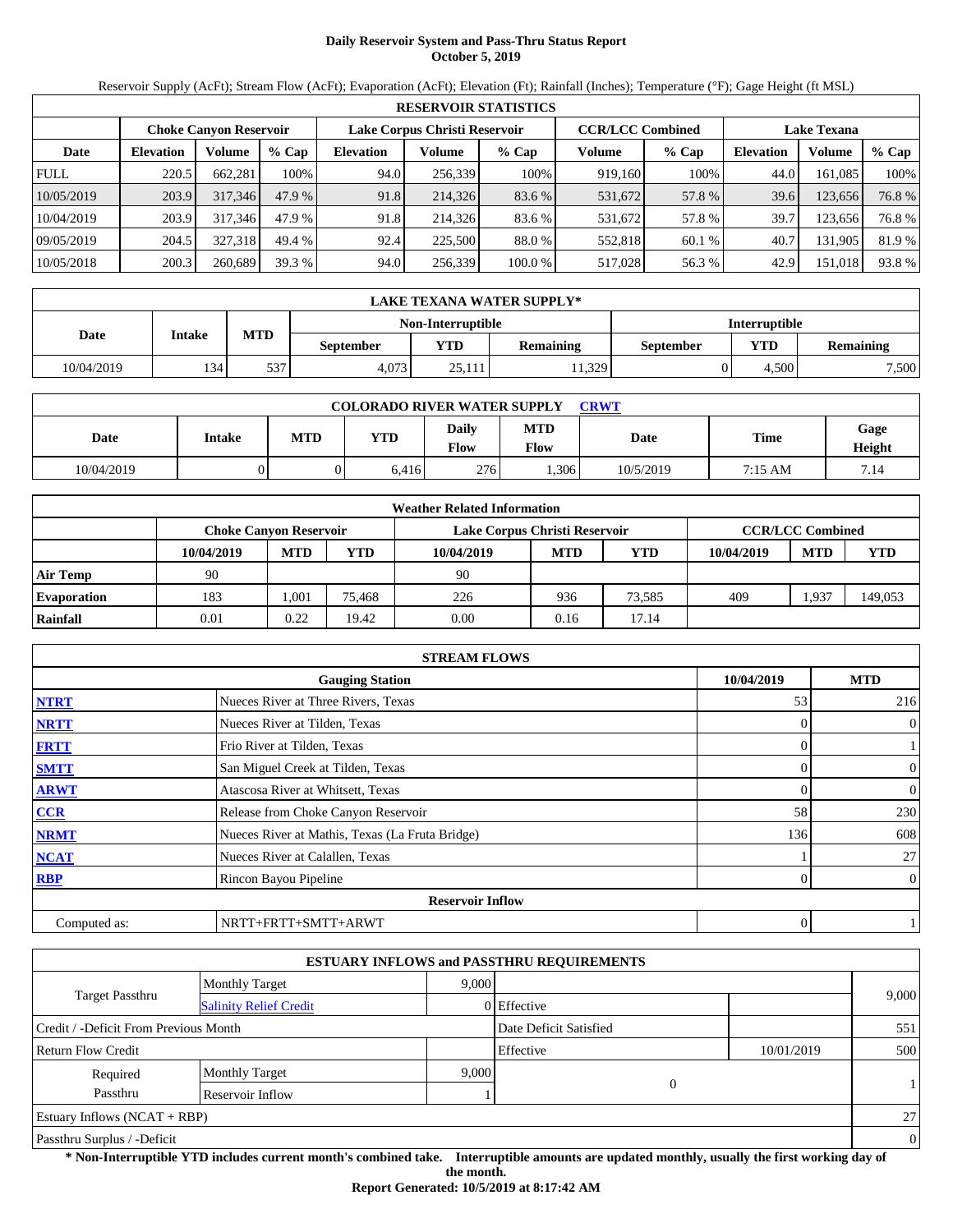# **Daily Reservoir System and Pass-Thru Status Report October 6, 2019**

Reservoir Supply (AcFt); Stream Flow (AcFt); Evaporation (AcFt); Elevation (Ft); Rainfall (Inches); Temperature (°F); Gage Height (ft MSL)

|             | <b>RESERVOIR STATISTICS</b> |                               |         |                               |         |         |                         |         |                    |         |        |  |  |
|-------------|-----------------------------|-------------------------------|---------|-------------------------------|---------|---------|-------------------------|---------|--------------------|---------|--------|--|--|
|             |                             | <b>Choke Canyon Reservoir</b> |         | Lake Corpus Christi Reservoir |         |         | <b>CCR/LCC Combined</b> |         | <b>Lake Texana</b> |         |        |  |  |
| Date        | <b>Elevation</b>            | Volume                        | $%$ Cap | <b>Elevation</b>              | Volume  | $%$ Cap | Volume                  | $%$ Cap | <b>Elevation</b>   | Volume  | % Cap  |  |  |
| <b>FULL</b> | 220.5                       | 662,281                       | 100%    | 94.0                          | 256,339 | 100%    | 919,160                 | 100%    | 44.0               | 161.085 | 100%   |  |  |
| 10/06/2019  | 203.9                       | 317,346                       | 47.9 %  | 91.8                          | 214,326 | 83.6 %  | 531,672                 | 57.8 %  | 39.6               | 122,849 | 76.3 % |  |  |
| 10/05/2019  | 203.9                       | 317.346                       | 47.9 %  | 91.8                          | 214,326 | 83.6 %  | 531,672                 | 57.8 %  | 39.7               | 123,656 | 76.8 % |  |  |
| 09/06/2019  | 204.6                       | 328,994                       | 49.6 %  | 92.5                          | 227,383 | 88.7 %  | 556,377                 | 60.5 %  | 40.7               | 131,905 | 81.9 % |  |  |
| 10/06/2018  | 200.3                       | 260,689                       | 39.3 %  | 94.0                          | 256,339 | 100.0 % | 517,028                 | 56.3 %  | 42.9               | 151,018 | 93.8 % |  |  |

|            | LAKE TEXANA WATER SUPPLY* |            |                  |                   |                  |                      |       |                  |  |  |  |
|------------|---------------------------|------------|------------------|-------------------|------------------|----------------------|-------|------------------|--|--|--|
|            |                           |            |                  | Non-Interruptible |                  | <b>Interruptible</b> |       |                  |  |  |  |
| Date       | Intake                    | <b>MTD</b> | <b>September</b> | <b>YTD</b>        | <b>Remaining</b> | September            | YTD   | <b>Remaining</b> |  |  |  |
| 10/05/2019 | 134                       | 670        | 4.073            | 25.111            | 1,329            |                      | 4.500 | 7,500            |  |  |  |

| <b>COLORADO RIVER WATER SUPPLY</b><br><b>CRWT</b> |        |            |       |                      |                    |           |             |                |  |  |
|---------------------------------------------------|--------|------------|-------|----------------------|--------------------|-----------|-------------|----------------|--|--|
| Date                                              | Intake | <b>MTD</b> | YTD   | <b>Daily</b><br>Flow | <b>MTD</b><br>Flow | Date      | <b>Time</b> | Gage<br>Height |  |  |
| 10/05/2019                                        |        |            | 6.416 | 328                  | .634               | 10/6/2019 | 7:15 AM     | 7.32           |  |  |

|                    |                        |            |        | <b>Weather Related Information</b> |            |            |            |                         |            |
|--------------------|------------------------|------------|--------|------------------------------------|------------|------------|------------|-------------------------|------------|
|                    | Choke Canvon Reservoir |            |        | Lake Corpus Christi Reservoir      |            |            |            | <b>CCR/LCC Combined</b> |            |
|                    | 10/05/2019             | <b>MTD</b> | YTD    | 10/05/2019                         | <b>MTD</b> | <b>YTD</b> | 10/05/2019 | <b>MTD</b>              | <b>YTD</b> |
| <b>Air Temp</b>    | 92                     |            |        | 93                                 |            |            |            |                         |            |
| <b>Evaporation</b> | 211                    | .212       | 75.679 | 290                                | .226       | 73,875     | 501        | 2.438                   | 149,554    |
| Rainfall           | 0.00                   | 0.22       | 19.42  | 0.00                               | 0.16       | 17.14      |            |                         |            |

|              | <b>STREAM FLOWS</b>                             |            |                     |
|--------------|-------------------------------------------------|------------|---------------------|
|              | <b>Gauging Station</b>                          | 10/05/2019 | <b>MTD</b>          |
| <b>NTRT</b>  | Nueces River at Three Rivers, Texas             | 51         | 267                 |
| <b>NRTT</b>  | Nueces River at Tilden, Texas                   |            | $\mathbf{0}$        |
| <b>FRTT</b>  | Frio River at Tilden, Texas                     |            | 0                   |
| <b>SMTT</b>  | San Miguel Creek at Tilden, Texas               |            | $\mathbf{0}$        |
| <b>ARWT</b>  | Atascosa River at Whitsett, Texas               |            | $\mathbf{0}$        |
| <b>CCR</b>   | Release from Choke Canyon Reservoir             | 58         | 288                 |
| <b>NRMT</b>  | Nueces River at Mathis, Texas (La Fruta Bridge) | 155        | 763                 |
| <b>NCAT</b>  | Nueces River at Calallen, Texas                 |            | 27                  |
| <b>RBP</b>   | Rincon Bayou Pipeline                           |            | $\overline{0}$<br>0 |
|              | <b>Reservoir Inflow</b>                         |            |                     |
| Computed as: | NRTT+FRTT+SMTT+ARWT                             |            | 0                   |

|                                       |                               |       | <b>ESTUARY INFLOWS and PASSTHRU REQUIREMENTS</b> |            |                |
|---------------------------------------|-------------------------------|-------|--------------------------------------------------|------------|----------------|
|                                       | <b>Monthly Target</b>         | 9.000 |                                                  |            |                |
| Target Passthru                       | <b>Salinity Relief Credit</b> |       | 0 Effective                                      |            | 9,000          |
| Credit / -Deficit From Previous Month |                               |       | Date Deficit Satisfied                           |            | 551            |
| <b>Return Flow Credit</b>             |                               |       | Effective                                        | 10/01/2019 | 500            |
| Required                              | <b>Monthly Target</b>         | 9,000 |                                                  |            |                |
| Passthru                              | Reservoir Inflow              |       | $\overline{0}$                                   |            |                |
| <b>Estuary Inflows (NCAT + RBP)</b>   |                               |       |                                                  |            | 27             |
| Passthru Surplus / -Deficit           |                               |       |                                                  |            | $\overline{0}$ |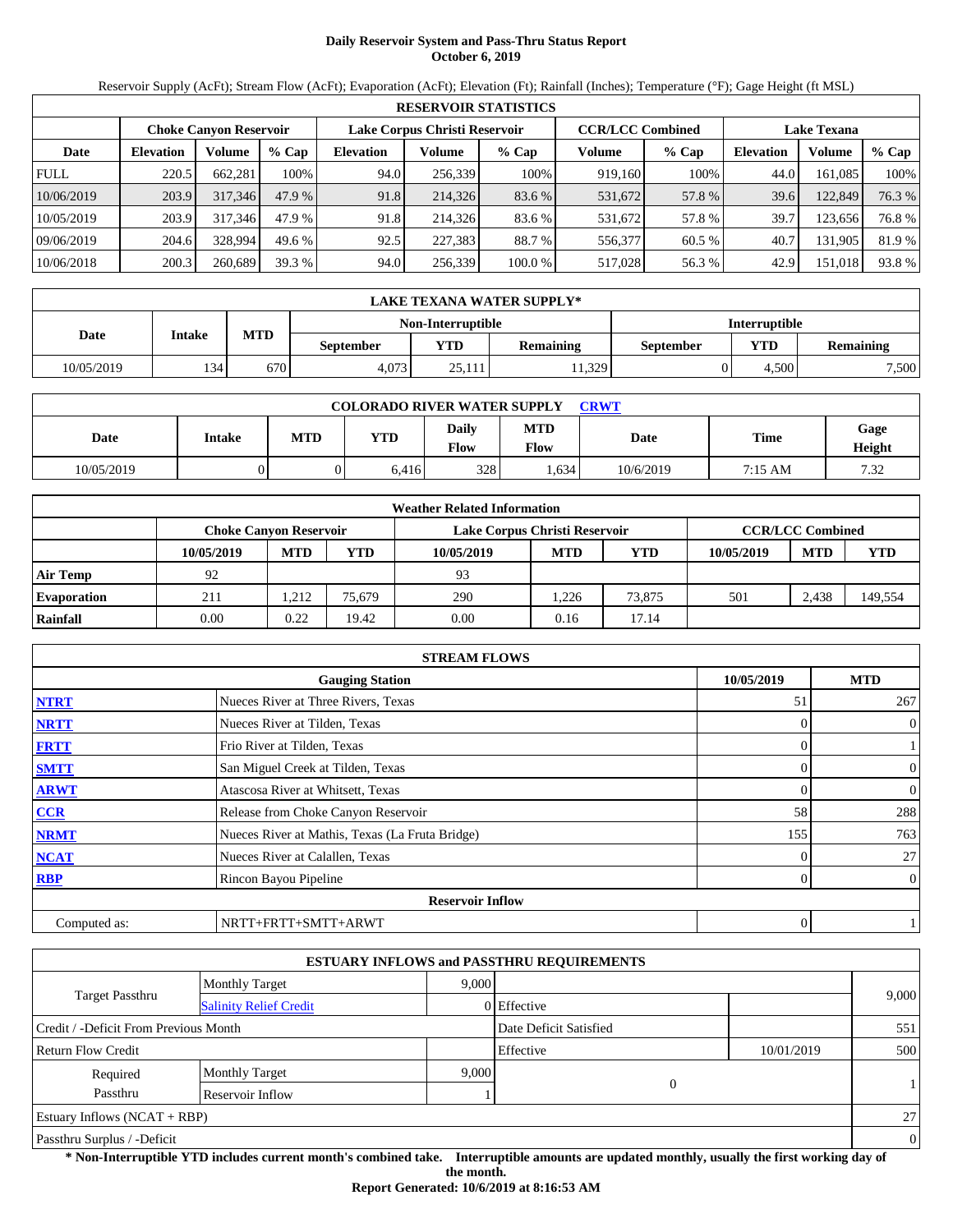# **Daily Reservoir System and Pass-Thru Status Report October 7, 2019**

Reservoir Supply (AcFt); Stream Flow (AcFt); Evaporation (AcFt); Elevation (Ft); Rainfall (Inches); Temperature (°F); Gage Height (ft MSL)

|             | <b>RESERVOIR STATISTICS</b> |                               |         |                  |                               |         |         |                         |                    |         |        |  |
|-------------|-----------------------------|-------------------------------|---------|------------------|-------------------------------|---------|---------|-------------------------|--------------------|---------|--------|--|
|             |                             | <b>Choke Canyon Reservoir</b> |         |                  | Lake Corpus Christi Reservoir |         |         | <b>CCR/LCC Combined</b> | <b>Lake Texana</b> |         |        |  |
| Date        | <b>Elevation</b>            | Volume                        | $%$ Cap | <b>Elevation</b> | Volume                        | $%$ Cap | Volume  | $%$ Cap                 | Elevation          | Volume  | % Cap  |  |
| <b>FULL</b> | 220.5                       | 662,281                       | 100%    | 94.0             | 256,339                       | 100%    | 919.160 | 100%                    | 44.0               | 161.085 | 100%   |  |
| 10/07/2019  | 203.8                       | 315,698                       | 47.6 %  | 91.8             | 214,326                       | 83.6 %  | 530,024 | 57.7 %                  | 39.6               | 122,849 | 76.3 % |  |
| 10/06/2019  | 203.9                       | 317,346                       | 47.9 %  | 91.8             | 214.326                       | 83.6 %  | 531,672 | 57.8 %                  | 39.6               | 122,849 | 76.3 % |  |
| 09/07/2019  | 204.6                       | 328,994                       | 49.6 %  | 92.4             | 225,500                       | 88.0 %  | 554.494 | 60.3 %                  | 40.6               | 131,068 | 81.4 % |  |
| 10/07/2018  | 200.3                       | 260,689                       | 39.3%   | 94.0             | 256,339                       | 100.0 % | 517,028 | 56.3 %                  | 42.9               | 151,018 | 93.8%  |  |

|            | LAKE TEXANA WATER SUPPLY* |                                           |                  |            |                  |           |       |                  |  |  |  |  |
|------------|---------------------------|-------------------------------------------|------------------|------------|------------------|-----------|-------|------------------|--|--|--|--|
|            |                           | <b>Interruptible</b><br>Non-Interruptible |                  |            |                  |           |       |                  |  |  |  |  |
| Date       | Intake                    | <b>MTD</b>                                | <b>September</b> | <b>YTD</b> | <b>Remaining</b> | September | YTD   | <b>Remaining</b> |  |  |  |  |
| 10/06/2019 | 134                       | 804                                       | 4.073            | 25.111     | 1,329            |           | 4.500 | 7,500            |  |  |  |  |

| <b>COLORADO RIVER WATER SUPPLY</b><br><b>CRWT</b> |        |            |       |                      |                    |           |             |                |  |  |
|---------------------------------------------------|--------|------------|-------|----------------------|--------------------|-----------|-------------|----------------|--|--|
| Date                                              | Intake | <b>MTD</b> | YTD   | <b>Daily</b><br>Flow | <b>MTD</b><br>Flow | Date      | <b>Time</b> | Gage<br>Height |  |  |
| 10/06/2019                                        |        |            | 6.416 | 429                  | 2.062              | 10/7/2019 | 7:15 AM     | 7.51           |  |  |

|                    |            |                        |        | <b>Weather Related Information</b> |            |        |            |                         |         |
|--------------------|------------|------------------------|--------|------------------------------------|------------|--------|------------|-------------------------|---------|
|                    |            | Choke Canvon Reservoir |        | Lake Corpus Christi Reservoir      |            |        |            | <b>CCR/LCC Combined</b> |         |
|                    | 10/06/2019 | <b>MTD</b>             | YTD    | 10/06/2019                         | <b>MTD</b> | YTD    | 10/06/2019 | <b>MTD</b>              | YTD     |
| <b>Air Temp</b>    | 93         |                        |        | 93                                 |            |        |            |                         |         |
| <b>Evaporation</b> | 278        | l,490                  | 75.957 | 193                                | 419،       | 74,068 | 471        | 2.909                   | 150,025 |
| Rainfall           | 0.00       | 0.22                   | 19.42  | 0.00                               | 0.16       | 17.14  |            |                         |         |

|              | <b>STREAM FLOWS</b>                             |                |                |
|--------------|-------------------------------------------------|----------------|----------------|
|              | <b>Gauging Station</b>                          | 10/06/2019     | <b>MTD</b>     |
| <b>NTRT</b>  | Nueces River at Three Rivers, Texas             | 51             | 318            |
| <b>NRTT</b>  | Nueces River at Tilden, Texas                   | $\Omega$       | $\overline{0}$ |
| <b>FRTT</b>  | Frio River at Tilden, Texas                     | 0              |                |
| <b>SMTT</b>  | San Miguel Creek at Tilden, Texas               | $\Omega$       | $\mathbf{0}$   |
| <b>ARWT</b>  | Atascosa River at Whitsett, Texas               | 0              | $\overline{0}$ |
| <b>CCR</b>   | Release from Choke Canyon Reservoir             | 58             | 345            |
| <b>NRMT</b>  | Nueces River at Mathis, Texas (La Fruta Bridge) | 176            | 939            |
| <b>NCAT</b>  | Nueces River at Calallen, Texas                 | 0              | 27             |
| <b>RBP</b>   | Rincon Bayou Pipeline                           | $\overline{0}$ | $\overline{0}$ |
|              | <b>Reservoir Inflow</b>                         |                |                |
| Computed as: | NRTT+FRTT+SMTT+ARWT                             | 0              |                |

|                                       |                               |       | <b>ESTUARY INFLOWS and PASSTHRU REQUIREMENTS</b> |            |                |
|---------------------------------------|-------------------------------|-------|--------------------------------------------------|------------|----------------|
|                                       | <b>Monthly Target</b>         | 9.000 |                                                  |            |                |
| Target Passthru                       | <b>Salinity Relief Credit</b> |       | 0 Effective                                      |            | 9,000          |
| Credit / -Deficit From Previous Month |                               |       | Date Deficit Satisfied                           |            | 551            |
| <b>Return Flow Credit</b>             |                               |       | Effective                                        | 10/01/2019 | 500            |
| Required                              | <b>Monthly Target</b>         | 9,000 |                                                  |            |                |
| Passthru                              | Reservoir Inflow              |       | $\overline{0}$                                   |            |                |
| Estuary Inflows $(NCAT + RBP)$        |                               |       |                                                  |            | 27             |
| Passthru Surplus / -Deficit           |                               |       |                                                  |            | $\overline{0}$ |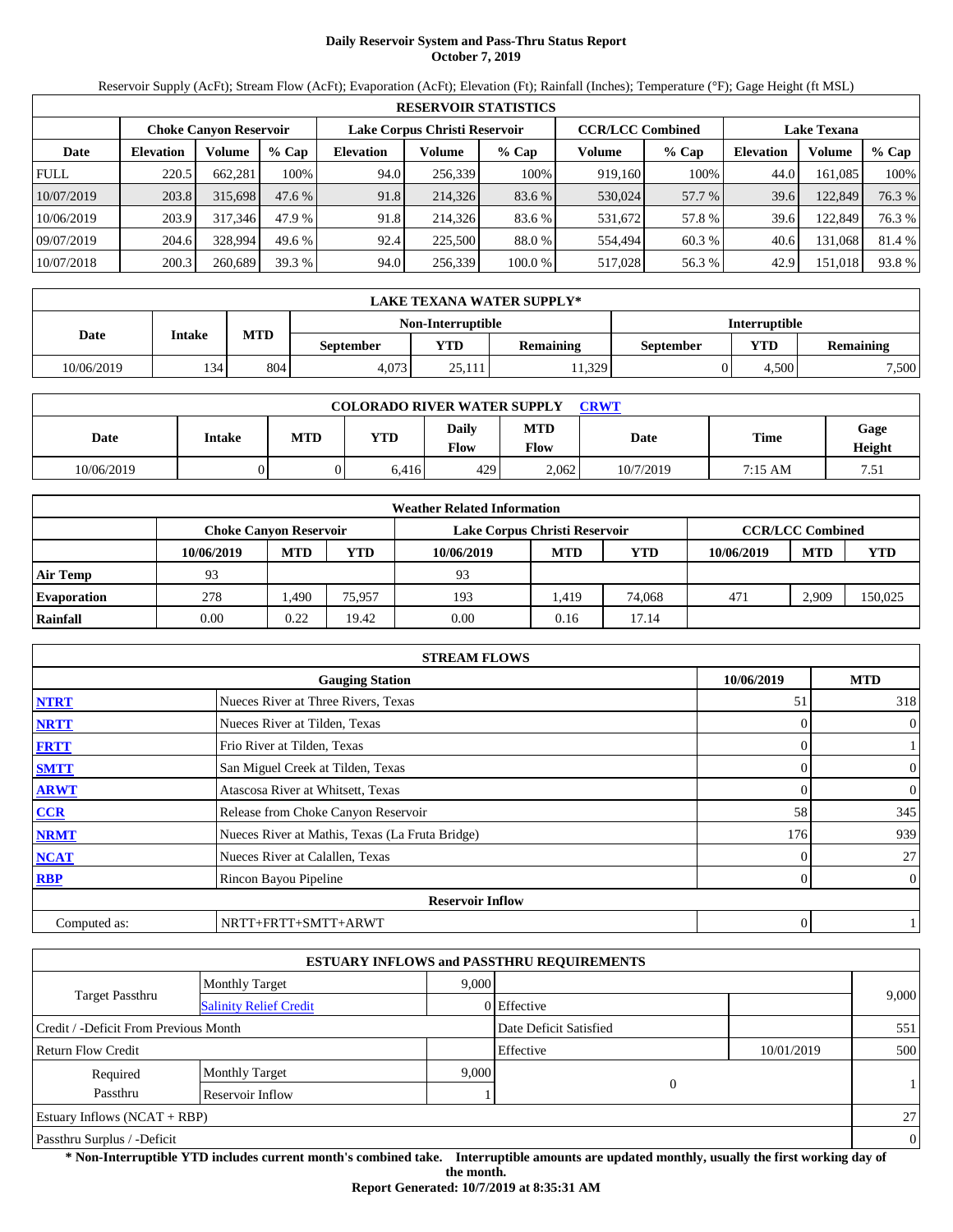# **Daily Reservoir System and Pass-Thru Status Report October 8, 2019**

Reservoir Supply (AcFt); Stream Flow (AcFt); Evaporation (AcFt); Elevation (Ft); Rainfall (Inches); Temperature (°F); Gage Height (ft MSL)

|             | <b>RESERVOIR STATISTICS</b> |                               |         |                  |                               |         |                         |         |                    |         |        |  |
|-------------|-----------------------------|-------------------------------|---------|------------------|-------------------------------|---------|-------------------------|---------|--------------------|---------|--------|--|
|             |                             | <b>Choke Canyon Reservoir</b> |         |                  | Lake Corpus Christi Reservoir |         | <b>CCR/LCC Combined</b> |         | <b>Lake Texana</b> |         |        |  |
| Date        | <b>Elevation</b>            | Volume                        | $%$ Cap | <b>Elevation</b> | Volume                        | $%$ Cap | Volume                  | $%$ Cap | <b>Elevation</b>   | Volume  | % Cap  |  |
| <b>FULL</b> | 220.5                       | 662.281                       | 100%    | 94.0             | 256.339                       | 100%    | 919,160                 | 100%    | 44.0               | 161.085 | 100%   |  |
| 10/08/2019  | 203.8                       | 315,698                       | 47.6%   | 91.7             | 212,485                       | 82.9 %  | 528,183                 | 57.5 %  | 39.5               | 122,045 | 75.8 % |  |
| 10/07/2019  | 203.8                       | 315,698                       | 47.6 %  | 91.8             | 214,326                       | 83.6 %  | 530.024                 | 57.7 %  | 39.6               | 122,849 | 76.3 % |  |
| 09/08/2019  | 204.6                       | 328,994                       | 49.6 %  | 92.4             | 225,500                       | 88.0 %  | 554.494                 | 60.3 %  | 40.6               | 131.068 | 81.4 % |  |
| 10/08/2018  | 200.3                       | 260,689                       | 39.3 %  | 94.0             | 256,339                       | 100.0 % | 517,028                 | 56.3 %  | 42.9               | 151,018 | 93.8%  |  |

|            | LAKE TEXANA WATER SUPPLY* |            |                                           |            |                  |           |       |                  |  |  |  |  |
|------------|---------------------------|------------|-------------------------------------------|------------|------------------|-----------|-------|------------------|--|--|--|--|
|            |                           |            | <b>Interruptible</b><br>Non-Interruptible |            |                  |           |       |                  |  |  |  |  |
| Date       | Intake                    | <b>MTD</b> | <b>September</b>                          | <b>YTD</b> | <b>Remaining</b> | September | YTD   | <b>Remaining</b> |  |  |  |  |
| 10/07/2019 | 88                        | 892        | 4.073                                     | 25.111     | 1,329            |           | 4.500 | 7,500            |  |  |  |  |

| <b>COLORADO RIVER WATER SUPPLY</b><br><b>CRWT</b> |        |            |       |               |                    |           |         |                |  |  |
|---------------------------------------------------|--------|------------|-------|---------------|--------------------|-----------|---------|----------------|--|--|
| Date                                              | Intake | <b>MTD</b> | YTD   | Daily<br>Flow | <b>MTD</b><br>Flow | Date      | Time    | Gage<br>Height |  |  |
| 10/07/2019                                        | 46     | 46         | 6.462 | 544           | 2.606              | 10/8/2019 | 7:15 AM | 7.58           |  |  |

|                    |                               |            |        | <b>Weather Related Information</b> |            |            |            |                         |            |
|--------------------|-------------------------------|------------|--------|------------------------------------|------------|------------|------------|-------------------------|------------|
|                    | <b>Choke Canvon Reservoir</b> |            |        | Lake Corpus Christi Reservoir      |            |            |            | <b>CCR/LCC Combined</b> |            |
|                    | 10/07/2019                    | <b>MTD</b> | YTD    | 10/07/2019                         | <b>MTD</b> | <b>YTD</b> | 10/07/2019 | <b>MTD</b>              | <b>YTD</b> |
| <b>Air Temp</b>    | 88                            |            |        | 89                                 |            |            |            |                         |            |
| <b>Evaporation</b> | 345                           | .835       | 76.302 | 311                                | .730       | 74.379     | 656        | 3.565                   | 150,681    |
| Rainfall           | 0.00                          | 0.22       | 19.42  | 0.00                               | 0.16       | 17.14      |            |                         |            |

|              | <b>STREAM FLOWS</b>                             |                |                |
|--------------|-------------------------------------------------|----------------|----------------|
|              | <b>Gauging Station</b>                          | 10/07/2019     | <b>MTD</b>     |
| <b>NTRT</b>  | Nueces River at Three Rivers, Texas             | 51             | 368            |
| <b>NRTT</b>  | Nueces River at Tilden, Texas                   | $\Omega$       | $\overline{0}$ |
| <b>FRTT</b>  | Frio River at Tilden, Texas                     | 0              |                |
| <b>SMTT</b>  | San Miguel Creek at Tilden, Texas               | $\Omega$       | $\mathbf{0}$   |
| <b>ARWT</b>  | Atascosa River at Whitsett, Texas               | 0              | $\theta$       |
| <b>CCR</b>   | Release from Choke Canyon Reservoir             | 58             | 403            |
| <b>NRMT</b>  | Nueces River at Mathis, Texas (La Fruta Bridge) | 149            | 1,088          |
| <b>NCAT</b>  | Nueces River at Calallen, Texas                 |                | 27             |
| <b>RBP</b>   | Rincon Bayou Pipeline                           | $\overline{0}$ | $\overline{0}$ |
|              | <b>Reservoir Inflow</b>                         |                |                |
| Computed as: | NRTT+FRTT+SMTT+ARWT                             | 0              |                |

|                                       |                               |       | <b>ESTUARY INFLOWS and PASSTHRU REQUIREMENTS</b> |            |          |
|---------------------------------------|-------------------------------|-------|--------------------------------------------------|------------|----------|
|                                       | <b>Monthly Target</b>         | 9,000 |                                                  |            |          |
| <b>Target Passthru</b>                | <b>Salinity Relief Credit</b> |       | 0 Effective                                      |            | 9,000    |
| Credit / -Deficit From Previous Month |                               |       | Date Deficit Satisfied                           |            | 551      |
| <b>Return Flow Credit</b>             |                               |       | Effective                                        | 10/01/2019 | 500      |
| Required                              | <b>Monthly Target</b>         | 9.000 |                                                  |            |          |
| Passthru                              | Reservoir Inflow              |       | 0                                                |            | 1        |
| Estuary Inflows $(NCAT + RBP)$        |                               |       |                                                  |            | 27       |
| Passthru Surplus / -Deficit           |                               |       |                                                  |            | $\theta$ |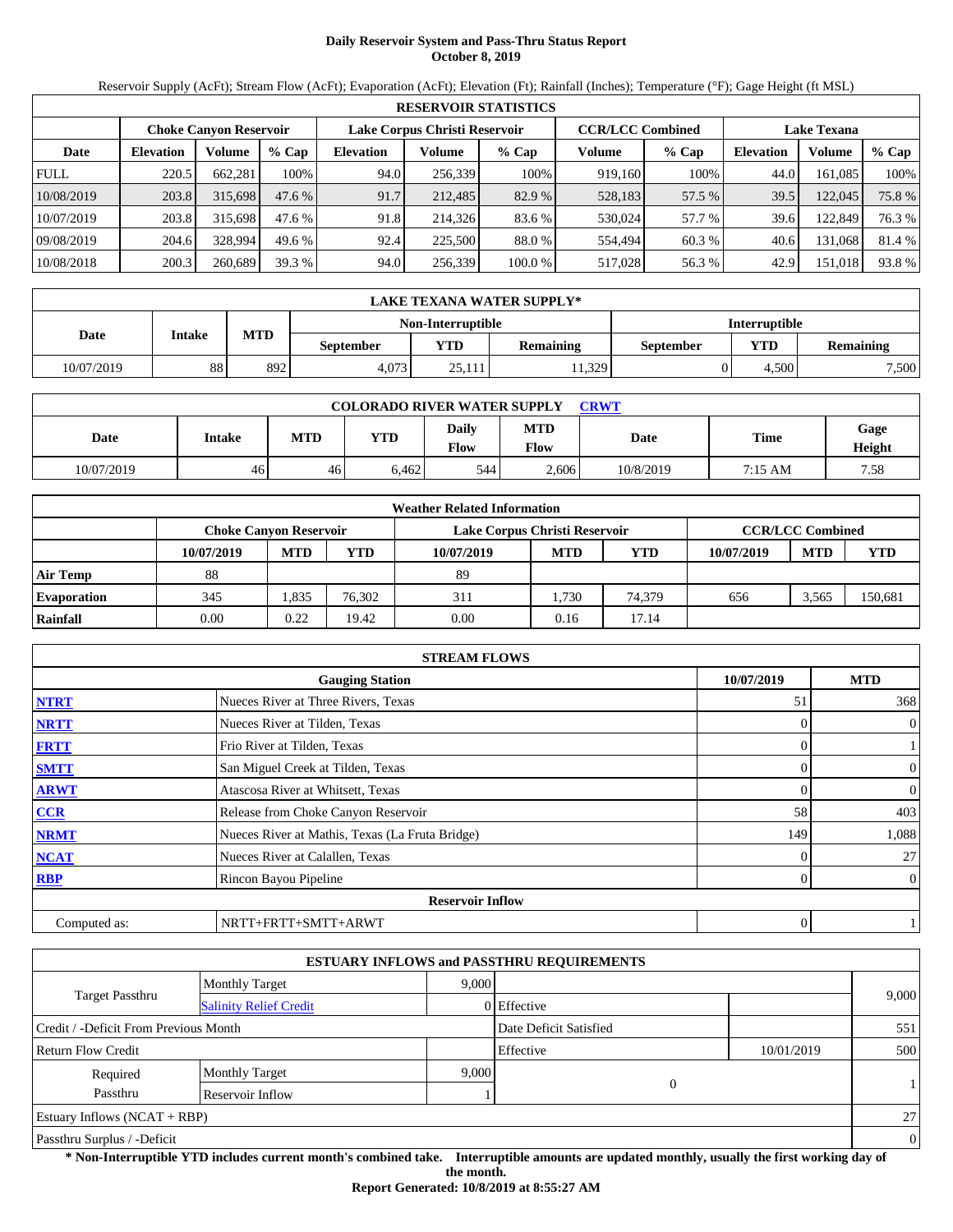# **Daily Reservoir System and Pass-Thru Status Report October 9, 2019**

Reservoir Supply (AcFt); Stream Flow (AcFt); Evaporation (AcFt); Elevation (Ft); Rainfall (Inches); Temperature (°F); Gage Height (ft MSL)

|             | <b>RESERVOIR STATISTICS</b> |                               |         |                  |                               |         |                         |         |                    |         |        |  |
|-------------|-----------------------------|-------------------------------|---------|------------------|-------------------------------|---------|-------------------------|---------|--------------------|---------|--------|--|
|             |                             | <b>Choke Canyon Reservoir</b> |         |                  | Lake Corpus Christi Reservoir |         | <b>CCR/LCC Combined</b> |         | <b>Lake Texana</b> |         |        |  |
| Date        | <b>Elevation</b>            | Volume                        | $%$ Cap | <b>Elevation</b> | Volume                        | $%$ Cap | Volume                  | $%$ Cap | <b>Elevation</b>   | Volume  | % Cap  |  |
| <b>FULL</b> | 220.5                       | 662.281                       | 100%    | 94.0             | 256.339                       | 100%    | 919.160                 | 100%    | 44.0               | 161.085 | 100%   |  |
| 10/09/2019  | 203.8                       | 315,698                       | 47.6%   | 91.7             | 212,485                       | 82.9 %  | 528,183                 | 57.5 %  | 39.5               | 122,045 | 75.8 % |  |
| 10/08/2019  | 203.8                       | 315,698                       | 47.6 %  | 91.7             | 212.485                       | 82.9 %  | 528,183                 | 57.5 %  | 39.5               | 122,045 | 75.8%  |  |
| 09/09/2019  | 204.5                       | 327.318                       | 49.4 %  | 92.4             | 225,500                       | 88.0 %  | 552.818                 | 60.1 %  | 40.5               | 130.232 | 80.8%  |  |
| 10/09/2018  | 200.4                       | 262,177                       | 39.6 %  | 94.0             | 256,339                       | 100.0 % | 518,516                 | 56.4 %  | 42.9               | 151,018 | 93.8%  |  |

|            | LAKE TEXANA WATER SUPPLY* |            |                  |                   |                  |                      |       |                  |  |  |  |
|------------|---------------------------|------------|------------------|-------------------|------------------|----------------------|-------|------------------|--|--|--|
|            |                           |            |                  | Non-Interruptible |                  | <b>Interruptible</b> |       |                  |  |  |  |
| Date       | Intake                    | <b>MTD</b> | <b>September</b> | <b>YTD</b>        | <b>Remaining</b> | September            | YTD   | <b>Remaining</b> |  |  |  |
| 10/08/2019 | 66                        | 957        | 4.073            | 25.111            | 1,329            |                      | 4.500 | 7,500            |  |  |  |

| <b>COLORADO RIVER WATER SUPPLY</b><br>CRWT |        |            |       |               |                           |           |         |                |  |  |
|--------------------------------------------|--------|------------|-------|---------------|---------------------------|-----------|---------|----------------|--|--|
| Date                                       | Intake | <b>MTD</b> | YTD   | Daily<br>Flow | <b>MTD</b><br><b>Flow</b> | Date      | Time    | Gage<br>Height |  |  |
| 10/08/2019                                 | 68     | 14         | 5.530 | 538           | 3.144                     | 10/9/2019 | 7:15 AM | 7.64           |  |  |

|                    | <b>Weather Related Information</b> |                        |        |                               |            |        |            |                         |         |  |  |  |
|--------------------|------------------------------------|------------------------|--------|-------------------------------|------------|--------|------------|-------------------------|---------|--|--|--|
|                    |                                    | Choke Canvon Reservoir |        | Lake Corpus Christi Reservoir |            |        |            | <b>CCR/LCC Combined</b> |         |  |  |  |
|                    | 10/08/2019                         | <b>MTD</b>             | YTD    | 10/08/2019                    | <b>MTD</b> | YTD    | 10/08/2019 | <b>MTD</b>              | YTD     |  |  |  |
| <b>Air Temp</b>    | 86                                 |                        |        | 88                            |            |        |            |                         |         |  |  |  |
| <b>Evaporation</b> | 201                                | 2,036                  | 76.503 | 300                           | 2.030      | 74.679 | 501        | 4.066                   | 151,182 |  |  |  |
| Rainfall           | 0.00                               | 0.22                   | 19.42  | 0.00                          | 0.16       | 17.14  |            |                         |         |  |  |  |

|              | <b>STREAM FLOWS</b>                             |                |                |
|--------------|-------------------------------------------------|----------------|----------------|
|              | <b>Gauging Station</b>                          | 10/08/2019     | <b>MTD</b>     |
| <b>NTRT</b>  | Nueces River at Three Rivers, Texas             | 53             | 421            |
| <b>NRTT</b>  | Nueces River at Tilden, Texas                   | $\Omega$       | $\overline{0}$ |
| <b>FRTT</b>  | Frio River at Tilden, Texas                     | 0              |                |
| <b>SMTT</b>  | San Miguel Creek at Tilden, Texas               | $\Omega$       | $\mathbf{0}$   |
| <b>ARWT</b>  | Atascosa River at Whitsett, Texas               | 0              | $\overline{0}$ |
| <b>CCR</b>   | Release from Choke Canyon Reservoir             | 58             | 461            |
| <b>NRMT</b>  | Nueces River at Mathis, Texas (La Fruta Bridge) | 137            | 1,225          |
| <b>NCAT</b>  | Nueces River at Calallen, Texas                 | 0              | 27             |
| <b>RBP</b>   | Rincon Bayou Pipeline                           | $\overline{0}$ | $\overline{0}$ |
|              | <b>Reservoir Inflow</b>                         |                |                |
| Computed as: | NRTT+FRTT+SMTT+ARWT                             | 0              |                |

|                                       |                               |       | <b>ESTUARY INFLOWS and PASSTHRU REQUIREMENTS</b> |            |          |
|---------------------------------------|-------------------------------|-------|--------------------------------------------------|------------|----------|
|                                       | <b>Monthly Target</b>         | 9,000 |                                                  |            |          |
| <b>Target Passthru</b>                | <b>Salinity Relief Credit</b> |       | 0 Effective                                      |            | 9,000    |
| Credit / -Deficit From Previous Month |                               |       | Date Deficit Satisfied                           |            | 551      |
| <b>Return Flow Credit</b>             |                               |       | Effective                                        | 10/01/2019 | 500      |
| Required                              | <b>Monthly Target</b>         | 9.000 |                                                  |            |          |
| Passthru                              | Reservoir Inflow              |       | 0                                                |            | 1        |
| Estuary Inflows $(NCAT + RBP)$        |                               |       |                                                  |            | 27       |
| Passthru Surplus / -Deficit           |                               |       |                                                  |            | $\theta$ |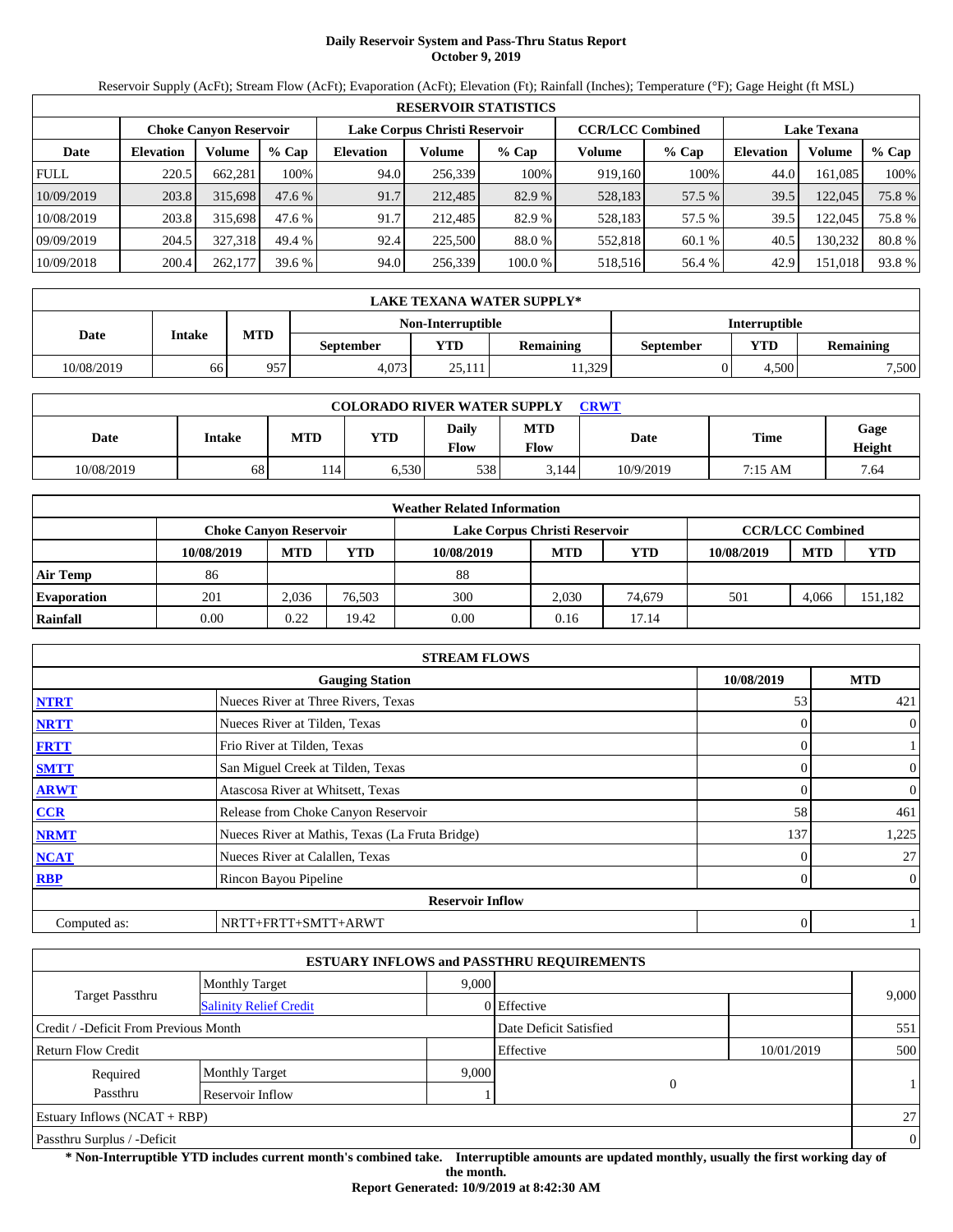# **Daily Reservoir System and Pass-Thru Status Report October 10, 2019**

Reservoir Supply (AcFt); Stream Flow (AcFt); Evaporation (AcFt); Elevation (Ft); Rainfall (Inches); Temperature (°F); Gage Height (ft MSL)

|             | <b>RESERVOIR STATISTICS</b> |                               |         |                  |                               |         |                         |         |                    |         |        |  |
|-------------|-----------------------------|-------------------------------|---------|------------------|-------------------------------|---------|-------------------------|---------|--------------------|---------|--------|--|
|             |                             | <b>Choke Canyon Reservoir</b> |         |                  | Lake Corpus Christi Reservoir |         | <b>CCR/LCC Combined</b> |         | <b>Lake Texana</b> |         |        |  |
| Date        | <b>Elevation</b>            | Volume                        | $%$ Cap | <b>Elevation</b> | Volume                        | $%$ Cap | Volume                  | $%$ Cap | <b>Elevation</b>   | Volume  | % Cap  |  |
| <b>FULL</b> | 220.5                       | 662.281                       | 100%    | 94.0             | 256.339                       | 100%    | 919,160                 | 100%    | 44.0               | 161.085 | 100%   |  |
| 10/10/2019  | 203.7                       | 314,054                       | 47.4%   | 91.6             | 210.649                       | 82.2 %  | 524,703                 | 57.1 %  | 39.4               | 121,245 | 75.3 % |  |
| 10/09/2019  | 203.8                       | 315,698                       | 47.6 %  | 91.7             | 212.485                       | 82.9 %  | 528,183                 | 57.5 %  | 39.5               | 122,045 | 75.8%  |  |
| 09/10/2019  | 204.5                       | 327.318                       | 49.4 %  | 92.3             | 223.623                       | 87.2 %  | 550.941                 | 59.9 %  | 40.5               | 130.232 | 80.8%  |  |
| 10/10/2018  | 200.3                       | 260,689                       | 39.3 %  | 94.0             | 256,339                       | 100.0 % | 517,028                 | 56.3 %  | 42.9               | 151,018 | 93.8%  |  |

|            | LAKE TEXANA WATER SUPPLY* |            |           |                   |                  |                      |            |                  |  |  |  |
|------------|---------------------------|------------|-----------|-------------------|------------------|----------------------|------------|------------------|--|--|--|
|            |                           |            |           | Non-Interruptible |                  | <b>Interruptible</b> |            |                  |  |  |  |
| Date       | Intake                    | <b>MTD</b> | September | <b>YTD</b>        | <b>Remaining</b> | September            | <b>YTD</b> | <b>Remaining</b> |  |  |  |
| 10/09/2019 | 65                        | .023       | 4.073     | 25.111            | 11.329           |                      | 4.500      | 7,500            |  |  |  |

| <b>COLORADO RIVER WATER SUPPLY</b><br>CRWT |        |     |            |                      |                    |            |         |                |  |  |
|--------------------------------------------|--------|-----|------------|----------------------|--------------------|------------|---------|----------------|--|--|
| Date                                       | Intake | MTD | <b>YTD</b> | <b>Daily</b><br>Flow | <b>MTD</b><br>Flow | Date       | Time    | Gage<br>Height |  |  |
| 10/09/2019                                 | 67     | 181 | 0.597      | 609                  | 3,754              | 10/10/2019 | 7:15 AM | 7.62           |  |  |

|                    | <b>Weather Related Information</b> |            |        |                               |            |            |            |                         |            |  |  |  |
|--------------------|------------------------------------|------------|--------|-------------------------------|------------|------------|------------|-------------------------|------------|--|--|--|
|                    | <b>Choke Canvon Reservoir</b>      |            |        | Lake Corpus Christi Reservoir |            |            |            | <b>CCR/LCC Combined</b> |            |  |  |  |
|                    | 10/09/2019                         | <b>MTD</b> | YTD    | 10/09/2019                    | <b>MTD</b> | <b>YTD</b> | 10/09/2019 | <b>MTD</b>              | <b>YTD</b> |  |  |  |
| <b>Air Temp</b>    | 93                                 |            |        | 92                            |            |            |            |                         |            |  |  |  |
| <b>Evaporation</b> | 277                                | 2.313      | 76.780 | 299                           | 2.329      | 74.978     | 576        | 4.642                   | 151,758    |  |  |  |
| Rainfall           | 0.00                               | 0.22       | 19.42  | 0.00                          | 0.16       | 17.14      |            |                         |            |  |  |  |

|              | <b>STREAM FLOWS</b>                             |                |                |
|--------------|-------------------------------------------------|----------------|----------------|
|              | <b>Gauging Station</b>                          | 10/09/2019     | <b>MTD</b>     |
| <b>NTRT</b>  | Nueces River at Three Rivers, Texas             | 54             | 475            |
| <b>NRTT</b>  | Nueces River at Tilden, Texas                   | $\Omega$       | $\overline{0}$ |
| <b>FRTT</b>  | Frio River at Tilden, Texas                     | 0              |                |
| <b>SMTT</b>  | San Miguel Creek at Tilden, Texas               | $\Omega$       | $\mathbf{0}$   |
| <b>ARWT</b>  | Atascosa River at Whitsett, Texas               | 0              | $\overline{0}$ |
| <b>CCR</b>   | Release from Choke Canyon Reservoir             | 58             | 518            |
| <b>NRMT</b>  | Nueces River at Mathis, Texas (La Fruta Bridge) | 139            | 1,365          |
| <b>NCAT</b>  | Nueces River at Calallen, Texas                 | 0              | 27             |
| <b>RBP</b>   | Rincon Bayou Pipeline                           | $\overline{0}$ | $\overline{0}$ |
|              | <b>Reservoir Inflow</b>                         |                |                |
| Computed as: | NRTT+FRTT+SMTT+ARWT                             | 0              |                |

|                                       |                               |       | <b>ESTUARY INFLOWS and PASSTHRU REQUIREMENTS</b> |            |          |
|---------------------------------------|-------------------------------|-------|--------------------------------------------------|------------|----------|
|                                       | <b>Monthly Target</b>         | 9.000 |                                                  |            |          |
| <b>Target Passthru</b>                | <b>Salinity Relief Credit</b> |       | 0 Effective                                      |            | 9,000    |
| Credit / -Deficit From Previous Month |                               |       | Date Deficit Satisfied                           |            | 551      |
| <b>Return Flow Credit</b>             |                               |       | Effective                                        | 10/01/2019 | 500      |
| Required                              | <b>Monthly Target</b>         | 9,000 |                                                  |            |          |
| Passthru                              | Reservoir Inflow              |       | $\mathbf{0}$                                     |            |          |
| Estuary Inflows $(NCAT + RBP)$        |                               |       |                                                  |            | 27       |
| Passthru Surplus / -Deficit           |                               |       |                                                  |            | $\theta$ |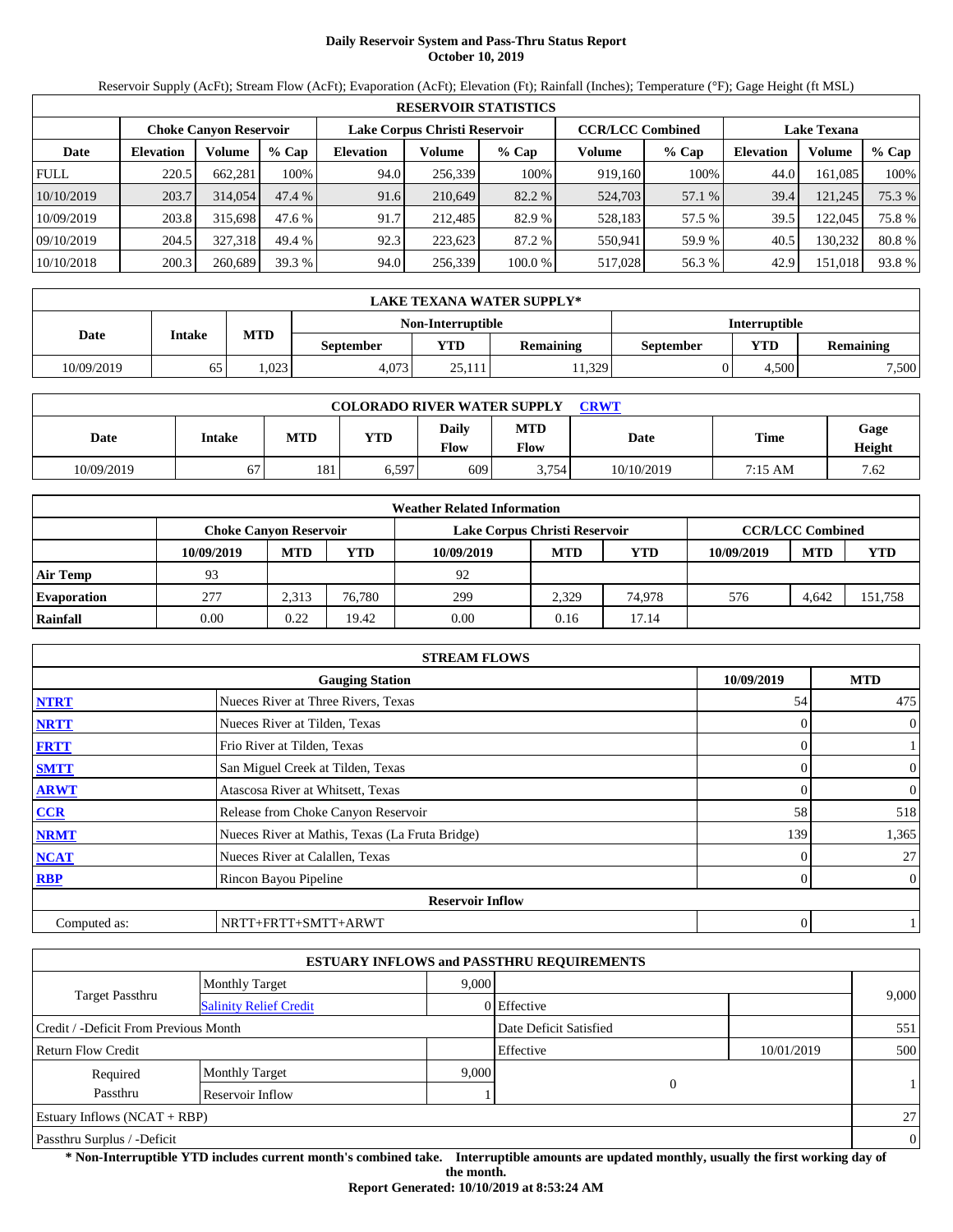# **Daily Reservoir System and Pass-Thru Status Report October 11, 2019**

Reservoir Supply (AcFt); Stream Flow (AcFt); Evaporation (AcFt); Elevation (Ft); Rainfall (Inches); Temperature (°F); Gage Height (ft MSL)

|                                                                                                                 | <b>RESERVOIR STATISTICS</b> |         |         |                  |         |         |         |         |                  |         |        |  |  |
|-----------------------------------------------------------------------------------------------------------------|-----------------------------|---------|---------|------------------|---------|---------|---------|---------|------------------|---------|--------|--|--|
| <b>CCR/LCC Combined</b><br>Lake Corpus Christi Reservoir<br><b>Choke Canyon Reservoir</b><br><b>Lake Texana</b> |                             |         |         |                  |         |         |         |         |                  |         |        |  |  |
| Date                                                                                                            | <b>Elevation</b>            | Volume  | $%$ Cap | <b>Elevation</b> | Volume  | $%$ Cap | Volume  | $%$ Cap | <b>Elevation</b> | Volume  | % Cap  |  |  |
| <b>FULL</b>                                                                                                     | 220.5                       | 662,281 | 100%    | 94.0             | 256,339 | 100%    | 919,160 | 100%    | 44.0             | 161.085 | 100%   |  |  |
| 10/11/2019                                                                                                      | 203.8                       | 315,698 | 47.6 %  | 91.6             | 210.649 | 82.2 %  | 526,347 | 57.3 %  | 39.4             | 121,245 | 75.3 % |  |  |
| 10/10/2019                                                                                                      | 203.7                       | 314,054 | 47.4 %  | 91.6             | 210.649 | 82.2 %  | 524,703 | 57.1 %  | 39.4             | 121.245 | 75.3 % |  |  |
| 09/11/2019                                                                                                      | 204.4                       | 325.645 | 49.1 %  | 92.4             | 225,500 | 88.0 %  | 551,145 | 60.0 %  | 40.5             | 130.232 | 80.8%  |  |  |
| 10/11/2018                                                                                                      | 200.4                       | 262,177 | 39.6%   | 94.0             | 256,339 | 100.0 % | 518,516 | 56.4 %  | 42.9             | 151,018 | 93.8%  |  |  |

|            | LAKE TEXANA WATER SUPPLY* |            |                  |                   |                      |           |            |           |  |  |  |
|------------|---------------------------|------------|------------------|-------------------|----------------------|-----------|------------|-----------|--|--|--|
|            |                           |            |                  | Non-Interruptible | <b>Interruptible</b> |           |            |           |  |  |  |
| Date       | Intake                    | <b>MTD</b> | <b>September</b> | <b>YTD</b>        | <b>Remaining</b>     | September | <b>YTD</b> | Remaining |  |  |  |
| 10/10/2019 | 64                        | .087       | 4.073            | 25.111            | 1,329                |           | 4.500      | 7,500     |  |  |  |

| <b>COLORADO RIVER WATER SUPPLY</b><br><b>CRWT</b> |        |            |            |                      |                    |            |         |                |  |  |
|---------------------------------------------------|--------|------------|------------|----------------------|--------------------|------------|---------|----------------|--|--|
| Date                                              | Intake | <b>MTD</b> | <b>YTD</b> | <b>Daily</b><br>Flow | <b>MTD</b><br>Flow | Date       | Time    | Gage<br>Height |  |  |
| 10/10/2019                                        | 67     | 249        | 6.664      | 651                  | 4.405              | 10/11/2019 | 7:15 AM | 7.60           |  |  |

|                    |                               |            |        | <b>Weather Related Information</b> |            |            |            |                         |            |
|--------------------|-------------------------------|------------|--------|------------------------------------|------------|------------|------------|-------------------------|------------|
|                    | <b>Choke Canvon Reservoir</b> |            |        | Lake Corpus Christi Reservoir      |            |            |            | <b>CCR/LCC Combined</b> |            |
|                    | 10/10/2019                    | <b>MTD</b> | YTD    | 10/10/2019                         | <b>MTD</b> | <b>YTD</b> | 10/10/2019 | <b>MTD</b>              | <b>YTD</b> |
| <b>Air Temp</b>    | 96                            |            |        | 96                                 |            |            |            |                         |            |
| <b>Evaporation</b> | 288                           | 2.601      | 77.068 | 342                                | 2.671      | 75.320     | 630        | 5.272                   | 152,388    |
| Rainfall           | 0.00                          | 0.22       | 19.42  | 0.00                               | 0.16       | 17.14      |            |                         |            |

|              | <b>STREAM FLOWS</b>                             |            |                |                |
|--------------|-------------------------------------------------|------------|----------------|----------------|
|              | <b>Gauging Station</b>                          | 10/10/2019 |                | <b>MTD</b>     |
| <b>NTRT</b>  | Nueces River at Three Rivers, Texas             |            | 53             | 528            |
| <b>NRTT</b>  | Nueces River at Tilden, Texas                   |            | $\Omega$       | $\overline{0}$ |
| <b>FRTT</b>  | Frio River at Tilden, Texas                     |            | 0              |                |
| <b>SMTT</b>  | San Miguel Creek at Tilden, Texas               |            | $\Omega$       | $\mathbf{0}$   |
| <b>ARWT</b>  | Atascosa River at Whitsett, Texas               |            | 0              | $\overline{0}$ |
| <b>CCR</b>   | Release from Choke Canyon Reservoir             |            | 58             | 576            |
| <b>NRMT</b>  | Nueces River at Mathis, Texas (La Fruta Bridge) |            | 162            | 1,527          |
| <b>NCAT</b>  | Nueces River at Calallen, Texas                 |            | 0              | 27             |
| <b>RBP</b>   | Rincon Bayou Pipeline                           |            | $\overline{0}$ | $\overline{0}$ |
|              | <b>Reservoir Inflow</b>                         |            |                |                |
| Computed as: | NRTT+FRTT+SMTT+ARWT                             |            | 0              |                |

|                                       |                               |       | <b>ESTUARY INFLOWS and PASSTHRU REQUIREMENTS</b> |            |          |
|---------------------------------------|-------------------------------|-------|--------------------------------------------------|------------|----------|
|                                       | <b>Monthly Target</b>         | 9.000 |                                                  |            |          |
| <b>Target Passthru</b>                | <b>Salinity Relief Credit</b> |       | 0 Effective                                      |            | 9,000    |
| Credit / -Deficit From Previous Month |                               |       | Date Deficit Satisfied                           |            | 551      |
| <b>Return Flow Credit</b>             |                               |       | Effective                                        | 10/01/2019 | 500      |
| Required                              | <b>Monthly Target</b>         | 9,000 |                                                  |            |          |
| Passthru                              | Reservoir Inflow              |       | $\mathbf{0}$                                     |            |          |
| Estuary Inflows $(NCAT + RBP)$        |                               |       |                                                  |            | 27       |
| Passthru Surplus / -Deficit           |                               |       |                                                  |            | $\theta$ |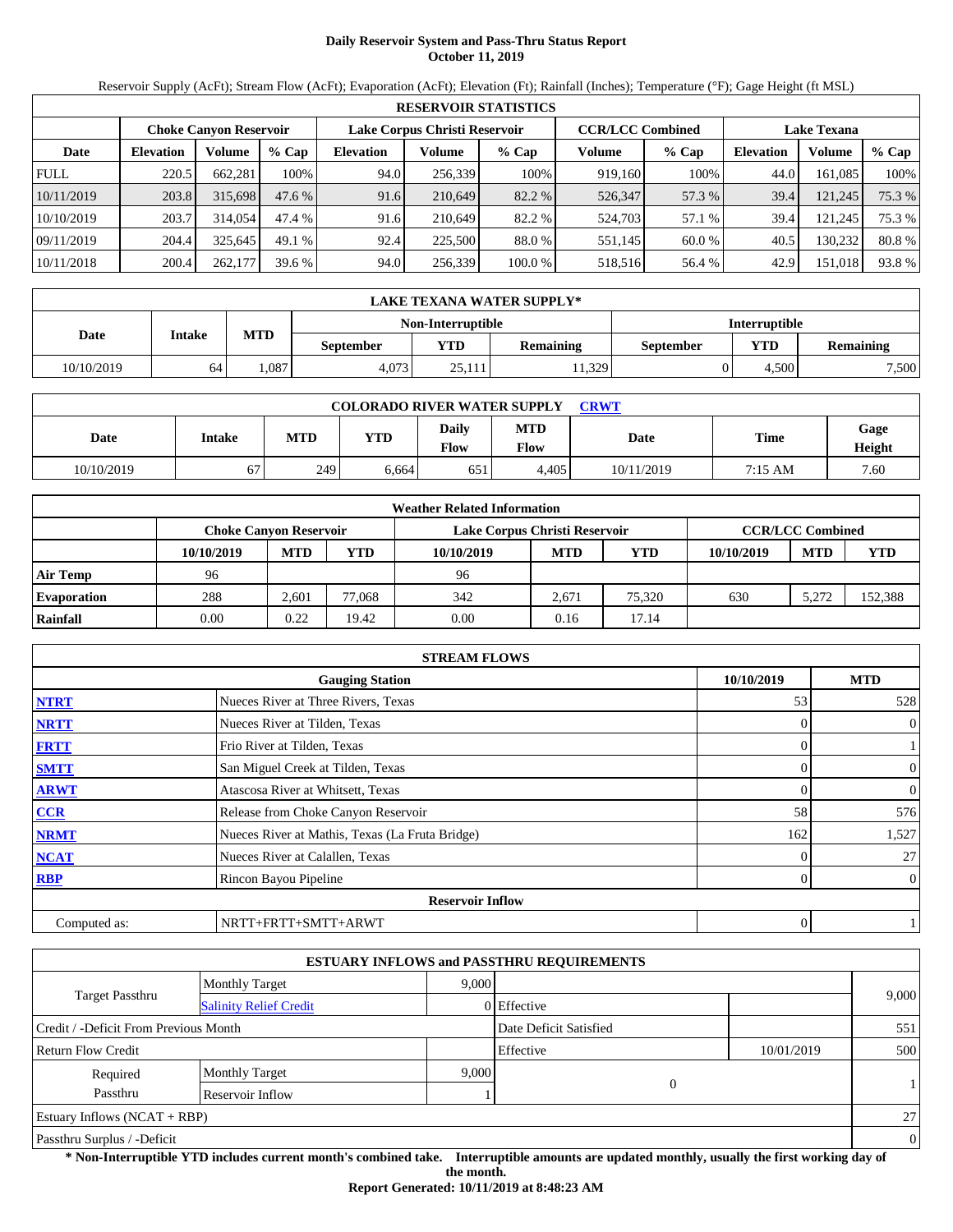# **Daily Reservoir System and Pass-Thru Status Report October 12, 2019**

Reservoir Supply (AcFt); Stream Flow (AcFt); Evaporation (AcFt); Elevation (Ft); Rainfall (Inches); Temperature (°F); Gage Height (ft MSL)

|             | <b>RESERVOIR STATISTICS</b> |                               |         |                               |         |         |                         |        |                    |         |        |  |
|-------------|-----------------------------|-------------------------------|---------|-------------------------------|---------|---------|-------------------------|--------|--------------------|---------|--------|--|
|             |                             | <b>Choke Canyon Reservoir</b> |         | Lake Corpus Christi Reservoir |         |         | <b>CCR/LCC Combined</b> |        | <b>Lake Texana</b> |         |        |  |
| Date        | <b>Elevation</b>            | Volume                        | $%$ Cap | <b>Elevation</b>              | Volume  | $%$ Cap | Volume                  | % Cap  | <b>Elevation</b>   | Volume  | % Cap  |  |
| <b>FULL</b> | 220.5                       | 662,281                       | 100%    | 94.0                          | 256.339 | 100%    | 919,160                 | 100%   | 44.0               | 161,085 | 100%   |  |
| 10/12/2019  | 203.7                       | 314,054                       | 47.4 %  | 91.6                          | 210.649 | 82.2 %  | 524,703                 | 57.1 % | 39.4               | 121,245 | 75.3 % |  |
| 10/11/2019  | 203.8                       | 315,698                       | 47.6 %  | 91.6                          | 210.649 | 82.2 %  | 526,347                 | 57.3 % | 39.4               | 121.245 | 75.3 % |  |
| 09/12/2019  | 204.4                       | 325.645                       | 49.1%   | 92.4                          | 225,500 | 88.0 %  | 551.145                 | 60.0 % | 40.4               | 129,400 | 80.3 % |  |
| 10/12/2018  | 200.4                       | 262,177                       | 39.6%   | 94.0                          | 256,339 | 100.0 % | 518,516                 | 56.4 % | 42.9               | 151,018 | 93.8%  |  |

|            | LAKE TEXANA WATER SUPPLY* |            |                   |                      |                  |           |            |           |  |  |  |
|------------|---------------------------|------------|-------------------|----------------------|------------------|-----------|------------|-----------|--|--|--|
|            |                           |            | Non-Interruptible | <b>Interruptible</b> |                  |           |            |           |  |  |  |
| Date       | Intake                    | <b>MTD</b> | <b>September</b>  | <b>YTD</b>           | <b>Remaining</b> | September | <b>YTD</b> | Remaining |  |  |  |
| 10/11/2019 | 64                        | 1.151      | 4.073             | 25.111               | 1,329            |           | 4.500      | 7,500     |  |  |  |

| <b>COLORADO RIVER WATER SUPPLY</b><br><b>CRWT</b> |        |            |            |                      |                    |            |         |                |  |  |
|---------------------------------------------------|--------|------------|------------|----------------------|--------------------|------------|---------|----------------|--|--|
| Date                                              | Intake | <b>MTD</b> | <b>YTD</b> | <b>Daily</b><br>Flow | <b>MTD</b><br>Flow | Date       | Time    | Gage<br>Height |  |  |
| 10/11/2019                                        | 67     | 316        | 6.732      | 623                  | 5,028              | 10/12/2019 | 7:15 AM | 7 77           |  |  |

|                    |                               |            |        | <b>Weather Related Information</b> |            |            |            |                         |            |
|--------------------|-------------------------------|------------|--------|------------------------------------|------------|------------|------------|-------------------------|------------|
|                    | <b>Choke Canvon Reservoir</b> |            |        | Lake Corpus Christi Reservoir      |            |            |            | <b>CCR/LCC Combined</b> |            |
|                    | 10/11/2019                    | <b>MTD</b> | YTD    | 10/11/2019                         | <b>MTD</b> | <b>YTD</b> | 10/11/2019 | <b>MTD</b>              | <b>YTD</b> |
| <b>Air Temp</b>    | 78                            |            |        | 82                                 |            |            |            |                         |            |
| <b>Evaporation</b> | 297                           | 2.898      | 77.365 | 267                                | 2.938      | 75.587     | 564        | 5.836                   | 152.952    |
| Rainfall           | 0.02                          | 0.24       | 19.44  | 0.00                               | 0.16       | 17.14      |            |                         |            |

|              | <b>STREAM FLOWS</b>                             |                |                |
|--------------|-------------------------------------------------|----------------|----------------|
|              | <b>Gauging Station</b>                          | 10/11/2019     | <b>MTD</b>     |
| <b>NTRT</b>  | Nueces River at Three Rivers, Texas             | 53             | 581            |
| <b>NRTT</b>  | Nueces River at Tilden, Texas                   | $\Omega$       | $\overline{0}$ |
| <b>FRTT</b>  | Frio River at Tilden, Texas                     | 0              |                |
| <b>SMTT</b>  | San Miguel Creek at Tilden, Texas               | $\Omega$       | $\mathbf{0}$   |
| <b>ARWT</b>  | Atascosa River at Whitsett, Texas               | 0              | $\overline{0}$ |
| <b>CCR</b>   | Release from Choke Canyon Reservoir             | 58             | 633            |
| <b>NRMT</b>  | Nueces River at Mathis, Texas (La Fruta Bridge) | 188            | 1,715          |
| <b>NCAT</b>  | Nueces River at Calallen, Texas                 | 0              | 27             |
| <b>RBP</b>   | Rincon Bayou Pipeline                           | $\overline{0}$ | $\overline{0}$ |
|              | <b>Reservoir Inflow</b>                         |                |                |
| Computed as: | NRTT+FRTT+SMTT+ARWT                             | 0              |                |

|                                       |                               |       | <b>ESTUARY INFLOWS and PASSTHRU REQUIREMENTS</b> |            |                |
|---------------------------------------|-------------------------------|-------|--------------------------------------------------|------------|----------------|
|                                       | <b>Monthly Target</b>         | 9.000 |                                                  |            |                |
| Target Passthru                       | <b>Salinity Relief Credit</b> |       | 0 Effective                                      |            | 9,000          |
| Credit / -Deficit From Previous Month |                               |       | Date Deficit Satisfied                           |            | 551            |
| <b>Return Flow Credit</b>             |                               |       | Effective                                        | 10/01/2019 | 500            |
| Required                              | <b>Monthly Target</b>         | 9,000 |                                                  |            |                |
| Passthru                              | Reservoir Inflow              |       | $\overline{0}$                                   |            |                |
| Estuary Inflows $(NCAT + RBP)$        |                               |       |                                                  |            | 27             |
| Passthru Surplus / -Deficit           |                               |       |                                                  |            | $\overline{0}$ |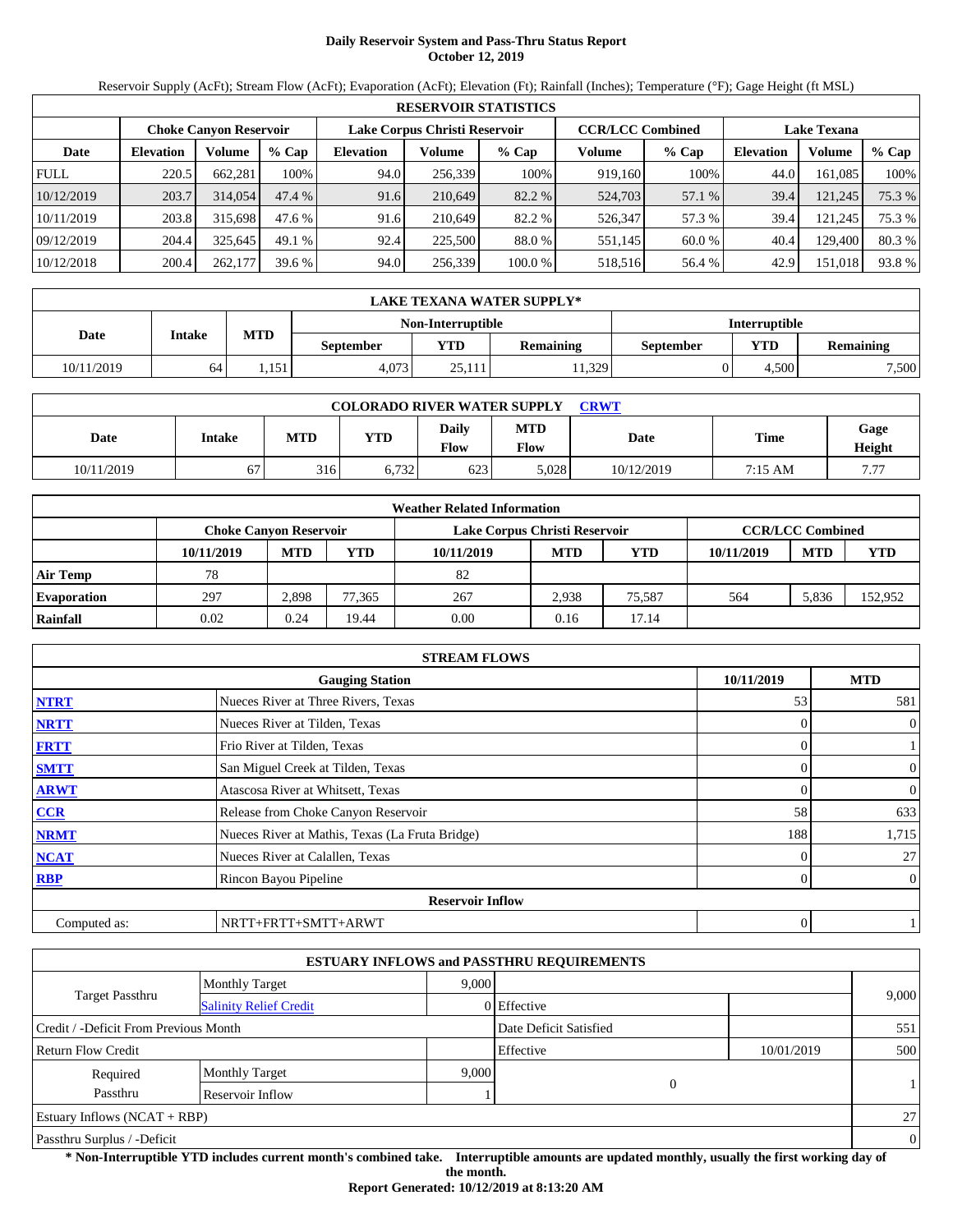# **Daily Reservoir System and Pass-Thru Status Report October 13, 2019**

Reservoir Supply (AcFt); Stream Flow (AcFt); Evaporation (AcFt); Elevation (Ft); Rainfall (Inches); Temperature (°F); Gage Height (ft MSL)

|             | <b>RESERVOIR STATISTICS</b>                                                                                     |         |         |                  |         |         |         |         |                  |         |        |  |
|-------------|-----------------------------------------------------------------------------------------------------------------|---------|---------|------------------|---------|---------|---------|---------|------------------|---------|--------|--|
|             | <b>CCR/LCC Combined</b><br>Lake Corpus Christi Reservoir<br><b>Lake Texana</b><br><b>Choke Canvon Reservoir</b> |         |         |                  |         |         |         |         |                  |         |        |  |
| Date        | <b>Elevation</b>                                                                                                | Volume  | $%$ Cap | <b>Elevation</b> | Volume  | $%$ Cap | Volume  | $%$ Cap | <b>Elevation</b> | Volume  | % Cap  |  |
| <b>FULL</b> | 220.5                                                                                                           | 662,281 | 100%    | 94.0             | 256,339 | 100%    | 919,160 | 100%    | 44.0             | 161,085 | 100%   |  |
| 10/13/2019  | 203.7                                                                                                           | 314,054 | 47.4 %  | 91.5             | 208,819 | 81.5 %  | 522,873 | 56.9 %  | 39.3             | 120,448 | 74.8%  |  |
| 10/12/2019  | 203.7                                                                                                           | 314,054 | 47.4 %  | 91.6             | 210.649 | 82.2 %  | 524,703 | 57.1 %  | 39.4             | 121.245 | 75.3 % |  |
| 09/13/2019  | 204.4                                                                                                           | 325.645 | 49.1 %  | 92.4             | 225,500 | 88.0 %  | 551,145 | 60.0 %  | 40.4             | 129,400 | 80.3 % |  |
| 10/13/2018  | 200.4                                                                                                           | 262,177 | 39.6%   | 93.9             | 254,368 | 99.2 %  | 516,545 | 56.2 %  | 42.9             | 151,018 | 93.8%  |  |

|            | LAKE TEXANA WATER SUPPLY*                 |            |                  |            |                  |           |            |                  |  |
|------------|-------------------------------------------|------------|------------------|------------|------------------|-----------|------------|------------------|--|
|            | Non-Interruptible<br><b>Interruptible</b> |            |                  |            |                  |           |            |                  |  |
| Date       | Intake                                    | <b>MTD</b> | <b>September</b> | <b>YTD</b> | <b>Remaining</b> | September | <b>YTD</b> | <b>Remaining</b> |  |
| 10/12/2019 | 64                                        | 1.215      | 4.073            | 25.111     | .1,329           |           | 4.500      | 7.500            |  |

| <b>COLORADO RIVER WATER SUPPLY</b><br><b>CRWT</b> |        |            |            |                      |                    |            |         |                |  |
|---------------------------------------------------|--------|------------|------------|----------------------|--------------------|------------|---------|----------------|--|
| Date                                              | Intake | <b>MTD</b> | <b>YTD</b> | <b>Daily</b><br>Flow | <b>MTD</b><br>Flow | Date       | Time    | Gage<br>Height |  |
| 10/12/2019                                        | 67     | 384        | 6.799      | 776 <sub>1</sub>     | 5.804              | 10/13/2019 | 7:15 AM | 7.97           |  |

|                    |                               |            |        | <b>Weather Related Information</b> |            |            |            |                         |            |
|--------------------|-------------------------------|------------|--------|------------------------------------|------------|------------|------------|-------------------------|------------|
|                    | <b>Choke Canvon Reservoir</b> |            |        | Lake Corpus Christi Reservoir      |            |            |            | <b>CCR/LCC Combined</b> |            |
|                    | 10/12/2019                    | <b>MTD</b> | YTD    | 10/12/2019                         | <b>MTD</b> | <b>YTD</b> | 10/12/2019 | <b>MTD</b>              | <b>YTD</b> |
| <b>Air Temp</b>    | 70                            |            |        | 72                                 |            |            |            |                         |            |
| <b>Evaporation</b> | 201                           | 3.099      | 77.566 | 170                                | 3.108      | 75.757     | 371        | 6.207                   | 153,323    |
| Rainfall           | 0.00                          | 0.24       | 19.44  | 0.00                               | 0.16       | 17.14      |            |                         |            |

|              | <b>STREAM FLOWS</b>                             |                |                |
|--------------|-------------------------------------------------|----------------|----------------|
|              | <b>Gauging Station</b>                          | 10/12/2019     | <b>MTD</b>     |
| <b>NTRT</b>  | Nueces River at Three Rivers, Texas             | 53             | 635            |
| <b>NRTT</b>  | Nueces River at Tilden, Texas                   | $\Omega$       | $\overline{0}$ |
| <b>FRTT</b>  | Frio River at Tilden, Texas                     | 0              |                |
| <b>SMTT</b>  | San Miguel Creek at Tilden, Texas               | $\Omega$       | $\mathbf{0}$   |
| <b>ARWT</b>  | Atascosa River at Whitsett, Texas               | 0              | $\overline{0}$ |
| <b>CCR</b>   | Release from Choke Canyon Reservoir             | 58             | 691            |
| <b>NRMT</b>  | Nueces River at Mathis, Texas (La Fruta Bridge) | 184            | 1,899          |
| <b>NCAT</b>  | Nueces River at Calallen, Texas                 | 0              | 27             |
| <b>RBP</b>   | Rincon Bayou Pipeline                           | $\overline{0}$ | $\overline{0}$ |
|              | <b>Reservoir Inflow</b>                         |                |                |
| Computed as: | NRTT+FRTT+SMTT+ARWT                             | 0              |                |

|                                       |                               |       | <b>ESTUARY INFLOWS and PASSTHRU REQUIREMENTS</b> |            |                |
|---------------------------------------|-------------------------------|-------|--------------------------------------------------|------------|----------------|
|                                       | <b>Monthly Target</b>         | 9.000 |                                                  |            |                |
| Target Passthru                       | <b>Salinity Relief Credit</b> |       | 0 Effective                                      |            | 9,000          |
| Credit / -Deficit From Previous Month |                               |       | Date Deficit Satisfied                           |            | 551            |
| <b>Return Flow Credit</b>             |                               |       | Effective                                        | 10/01/2019 | 500            |
| Required                              | <b>Monthly Target</b>         | 9,000 |                                                  |            |                |
| Passthru                              | Reservoir Inflow              |       | $\overline{0}$                                   |            |                |
| Estuary Inflows $(NCAT + RBP)$        |                               |       |                                                  |            | 27             |
| Passthru Surplus / -Deficit           |                               |       |                                                  |            | $\overline{0}$ |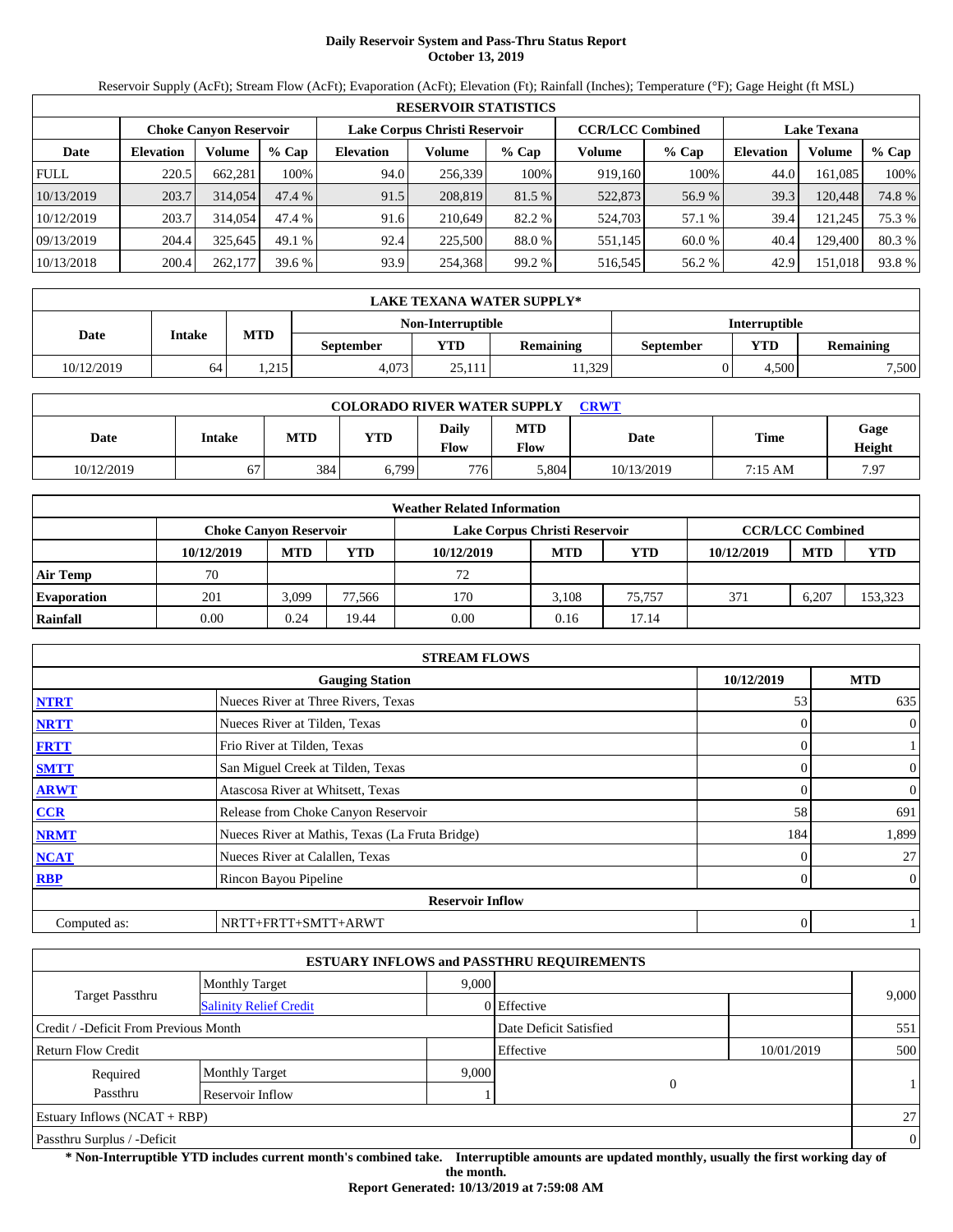# **Daily Reservoir System and Pass-Thru Status Report October 14, 2019**

Reservoir Supply (AcFt); Stream Flow (AcFt); Evaporation (AcFt); Elevation (Ft); Rainfall (Inches); Temperature (°F); Gage Height (ft MSL)

|             | <b>RESERVOIR STATISTICS</b>                                                                                     |         |         |                  |         |         |         |         |                  |         |        |  |
|-------------|-----------------------------------------------------------------------------------------------------------------|---------|---------|------------------|---------|---------|---------|---------|------------------|---------|--------|--|
|             | <b>CCR/LCC Combined</b><br>Lake Corpus Christi Reservoir<br><b>Lake Texana</b><br><b>Choke Canyon Reservoir</b> |         |         |                  |         |         |         |         |                  |         |        |  |
| Date        | <b>Elevation</b>                                                                                                | Volume  | $%$ Cap | <b>Elevation</b> | Volume  | $%$ Cap | Volume  | $%$ Cap | <b>Elevation</b> | Volume  | % Cap  |  |
| <b>FULL</b> | 220.5                                                                                                           | 662.281 | 100%    | 94.0             | 256,339 | 100%    | 919,160 | 100%    | 44.0             | 161.085 | 100%   |  |
| 10/14/2019  | 203.7                                                                                                           | 314,054 | 47.4%   | 91.5             | 208,819 | 81.5 %  | 522,873 | 56.9%   | 39.3             | 120.448 | 74.8%  |  |
| 10/13/2019  | 203.7                                                                                                           | 314,054 | 47.4 %  | 91.5             | 208.819 | 81.5 %  | 522,873 | 56.9%   | 39.3             | 120.448 | 74.8 % |  |
| 09/14/2019  | 204.4                                                                                                           | 325.645 | 49.1 %  | 92.3             | 223.623 | 87.2 %  | 549,268 | 59.8%   | 40.4             | 129,400 | 80.3%  |  |
| 10/14/2018  | 200.5                                                                                                           | 263,671 | 39.8 %  | 93.6             | 248,488 | 96.9 %  | 512,159 | 55.7 %  | 42.9             | 151,018 | 93.8%  |  |

|            | <b>LAKE TEXANA WATER SUPPLY*</b> |                                           |                  |                   |                  |                  |            |                  |  |  |
|------------|----------------------------------|-------------------------------------------|------------------|-------------------|------------------|------------------|------------|------------------|--|--|
|            |                                  | Non-Interruptible<br><b>Interruptible</b> |                  |                   |                  |                  |            |                  |  |  |
| Date       | Intake                           | <b>MTD</b>                                | <b>September</b> | $\mathbf{v_{TD}}$ | <b>Remaining</b> | <b>September</b> | <b>YTD</b> | <b>Remaining</b> |  |  |
| 10/13/2019 | 64                               | . 279                                     | 4.073            | 25.111            | 11.329           |                  | 4.500      | 7,500            |  |  |

| <b>COLORADO RIVER WATER SUPPLY</b><br><b>CRWT</b> |        |            |            |                      |                    |            |         |                |  |
|---------------------------------------------------|--------|------------|------------|----------------------|--------------------|------------|---------|----------------|--|
| Date                                              | Intake | <b>MTD</b> | <b>YTD</b> | <b>Daily</b><br>Flow | <b>MTD</b><br>Flow | Date       | Time    | Gage<br>Height |  |
| 10/13/2019                                        | 68     | 451        | 5.867      | 915                  | 6,719              | 10/14/2019 | 7:15 AM | 8.07           |  |

|                    |                               |            |        | <b>Weather Related Information</b> |            |            |            |                         |            |
|--------------------|-------------------------------|------------|--------|------------------------------------|------------|------------|------------|-------------------------|------------|
|                    | <b>Choke Canvon Reservoir</b> |            |        | Lake Corpus Christi Reservoir      |            |            |            | <b>CCR/LCC Combined</b> |            |
|                    | 10/13/2019                    | <b>MTD</b> | YTD    | 10/13/2019                         | <b>MTD</b> | <b>YTD</b> | 10/13/2019 | <b>MTD</b>              | <b>YTD</b> |
| <b>Air Temp</b>    | 82                            |            |        | 82                                 |            |            |            |                         |            |
| <b>Evaporation</b> | 143                           | 3.242      | 77.709 | 202                                | 3.310      | 75,959     | 345        | 6.552                   | 153,668    |
| Rainfall           | 0.00                          | 0.24       | 19.44  | 0.00                               | 0.16       | 17.14      |            |                         |            |

|              | <b>STREAM FLOWS</b>                             |                |                |
|--------------|-------------------------------------------------|----------------|----------------|
|              | <b>Gauging Station</b>                          | 10/13/2019     | <b>MTD</b>     |
| <b>NTRT</b>  | Nueces River at Three Rivers, Texas             | 54             | 689            |
| <b>NRTT</b>  | Nueces River at Tilden, Texas                   | $\Omega$       | $\overline{0}$ |
| <b>FRTT</b>  | Frio River at Tilden, Texas                     | 0              |                |
| <b>SMTT</b>  | San Miguel Creek at Tilden, Texas               | $\Omega$       | $\mathbf{0}$   |
| <b>ARWT</b>  | Atascosa River at Whitsett, Texas               | 0              | $\overline{0}$ |
| <b>CCR</b>   | Release from Choke Canyon Reservoir             | 58             | 748            |
| <b>NRMT</b>  | Nueces River at Mathis, Texas (La Fruta Bridge) | 216            | 2,115          |
| <b>NCAT</b>  | Nueces River at Calallen, Texas                 |                | 27             |
| <b>RBP</b>   | Rincon Bayou Pipeline                           | $\overline{0}$ | $\overline{0}$ |
|              | <b>Reservoir Inflow</b>                         |                |                |
| Computed as: | NRTT+FRTT+SMTT+ARWT                             | 0              |                |

|                                       |                               |       | <b>ESTUARY INFLOWS and PASSTHRU REQUIREMENTS</b> |            |          |
|---------------------------------------|-------------------------------|-------|--------------------------------------------------|------------|----------|
|                                       | <b>Monthly Target</b>         | 9.000 |                                                  |            |          |
| <b>Target Passthru</b>                | <b>Salinity Relief Credit</b> |       | 0 Effective                                      |            | 9,000    |
| Credit / -Deficit From Previous Month |                               |       | Date Deficit Satisfied                           |            | 551      |
| <b>Return Flow Credit</b>             |                               |       | Effective                                        | 10/01/2019 | 500      |
| Required                              | <b>Monthly Target</b>         | 9,000 |                                                  |            |          |
| Passthru                              | Reservoir Inflow              |       | $\mathbf{0}$                                     |            |          |
| Estuary Inflows $(NCAT + RBP)$        |                               |       |                                                  |            | 27       |
| Passthru Surplus / -Deficit           |                               |       |                                                  |            | $\theta$ |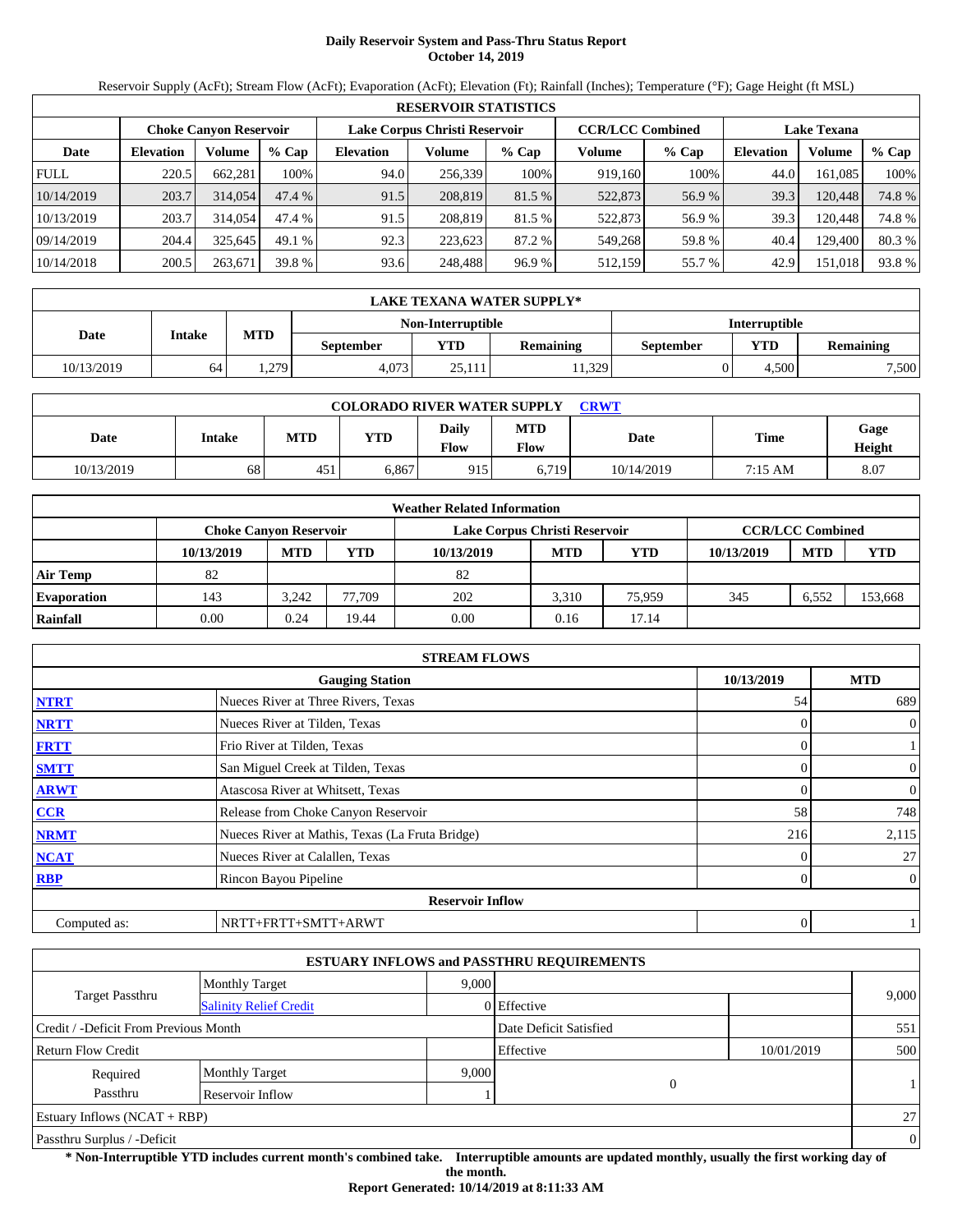# **Daily Reservoir System and Pass-Thru Status Report October 15, 2019**

Reservoir Supply (AcFt); Stream Flow (AcFt); Evaporation (AcFt); Elevation (Ft); Rainfall (Inches); Temperature (°F); Gage Height (ft MSL)

|             | <b>RESERVOIR STATISTICS</b> |                               |          |                               |         |         |                         |         |                    |         |        |  |
|-------------|-----------------------------|-------------------------------|----------|-------------------------------|---------|---------|-------------------------|---------|--------------------|---------|--------|--|
|             |                             | <b>Choke Canyon Reservoir</b> |          | Lake Corpus Christi Reservoir |         |         | <b>CCR/LCC Combined</b> |         | <b>Lake Texana</b> |         |        |  |
| Date        | <b>Elevation</b>            | Volume                        | $%$ Cap  | <b>Elevation</b>              | Volume  | $%$ Cap | Volume                  | $%$ Cap | <b>Elevation</b>   | Volume  | % Cap  |  |
| <b>FULL</b> | 220.5                       | 662.281                       | 100%     | 94.0                          | 256,339 | 100%    | 919,160                 | 100%    | 44.0               | 161.085 | 100%   |  |
| 10/15/2019  | 203.6                       | 312,414                       | 47.1%    | 91.5                          | 208,819 | 81.5 %  | 521,233                 | 56.7 %  | 39.2               | 119.655 | 74.3 % |  |
| 10/14/2019  | 203.7                       | 314,054                       | 47.4 %   | 91.5                          | 208,819 | 81.5 %  | 522,873                 | 56.9%   | 39.3               | 120.448 | 74.8%  |  |
| 09/15/2019  | 204.3                       | 323.977                       | 48.9 %   | 92.3                          | 223.623 | 87.2 %  | 547,600                 | 59.6 %  | 40.4               | 129.400 | 80.3%  |  |
| 10/15/2018  | 200.7                       | 266,676                       | $40.2\%$ | 93.4                          | 244,597 | 95.4 %  | 511,273                 | 55.6 %  | 42.9               | 151,018 | 93.8%  |  |

|            | <b>LAKE TEXANA WATER SUPPLY*</b> |                                           |                  |                 |                  |                  |            |                  |  |  |  |
|------------|----------------------------------|-------------------------------------------|------------------|-----------------|------------------|------------------|------------|------------------|--|--|--|
|            |                                  | Non-Interruptible<br><b>Interruptible</b> |                  |                 |                  |                  |            |                  |  |  |  |
| Date       | Intake                           | <b>MTD</b>                                | <b>September</b> | $\mathbf{v}$ TD | <b>Remaining</b> | <b>September</b> | <b>YTD</b> | <b>Remaining</b> |  |  |  |
| 10/14/2019 | 63                               | .342                                      | 4.073            | 25.111          | 11.329           |                  | 4.500      | 7,500            |  |  |  |

| <b>COLORADO RIVER WATER SUPPLY</b><br>CRWT |        |     |            |                      |                    |            |         |                |  |  |
|--------------------------------------------|--------|-----|------------|----------------------|--------------------|------------|---------|----------------|--|--|
| Date                                       | Intake | MTD | <b>YTD</b> | <b>Daily</b><br>Flow | <b>MTD</b><br>Flow | Date       | Time    | Gage<br>Height |  |  |
| 10/14/2019                                 | 68     | 519 | 6.935      | 945                  | 7.664              | 10/15/2019 | 7:15 AM | 8.05           |  |  |

|                    |                               |            |        | <b>Weather Related Information</b> |            |        |            |                         |         |
|--------------------|-------------------------------|------------|--------|------------------------------------|------------|--------|------------|-------------------------|---------|
|                    | <b>Choke Canvon Reservoir</b> |            |        | Lake Corpus Christi Reservoir      |            |        |            | <b>CCR/LCC Combined</b> |         |
|                    | 10/14/2019                    | <b>MTD</b> | YTD    | 10/14/2019                         | <b>MTD</b> | YTD    | 10/14/2019 | <b>MTD</b>              | YTD     |
| <b>Air Temp</b>    | 92                            |            |        | 94                                 |            |        |            |                         |         |
| <b>Evaporation</b> | 248                           | 3,490      | 77.957 | 265                                | 3,575      | 76.224 | 513        | 7,065                   | 154,181 |
| Rainfall           | 0.00                          | 0.24       | 19.44  | 0.00                               | 0.16       | 17.14  |            |                         |         |

|              | <b>STREAM FLOWS</b>                             |                |                |
|--------------|-------------------------------------------------|----------------|----------------|
|              | <b>Gauging Station</b>                          | 10/14/2019     | <b>MTD</b>     |
| <b>NTRT</b>  | Nueces River at Three Rivers, Texas             | 55             | 743            |
| <b>NRTT</b>  | Nueces River at Tilden, Texas                   | $\Omega$       | $\overline{0}$ |
| <b>FRTT</b>  | Frio River at Tilden, Texas                     | 0              |                |
| <b>SMTT</b>  | San Miguel Creek at Tilden, Texas               | $\Omega$       | $\mathbf{0}$   |
| <b>ARWT</b>  | Atascosa River at Whitsett, Texas               | 0              | $\overline{0}$ |
| <b>CCR</b>   | Release from Choke Canyon Reservoir             | 58             | 806            |
| <b>NRMT</b>  | Nueces River at Mathis, Texas (La Fruta Bridge) | 143            | 2,258          |
| <b>NCAT</b>  | Nueces River at Calallen, Texas                 | 0              | 27             |
| <b>RBP</b>   | Rincon Bayou Pipeline                           | $\overline{0}$ | $\overline{0}$ |
|              | <b>Reservoir Inflow</b>                         |                |                |
| Computed as: | NRTT+FRTT+SMTT+ARWT                             | 0              |                |

|                                       |                               |       | <b>ESTUARY INFLOWS and PASSTHRU REQUIREMENTS</b> |            |          |
|---------------------------------------|-------------------------------|-------|--------------------------------------------------|------------|----------|
|                                       | <b>Monthly Target</b>         | 9.000 |                                                  |            |          |
| <b>Target Passthru</b>                | <b>Salinity Relief Credit</b> |       | 0 Effective                                      |            | 9,000    |
| Credit / -Deficit From Previous Month |                               |       | Date Deficit Satisfied                           |            | 551      |
| <b>Return Flow Credit</b>             |                               |       | Effective                                        | 10/01/2019 | 500      |
| Required                              | <b>Monthly Target</b>         | 9.000 |                                                  |            |          |
| Passthru                              | Reservoir Inflow              |       | $\theta$                                         |            |          |
| Estuary Inflows $(NCAT + RBP)$        |                               |       |                                                  |            | 27       |
| Passthru Surplus / -Deficit           |                               |       |                                                  |            | $\theta$ |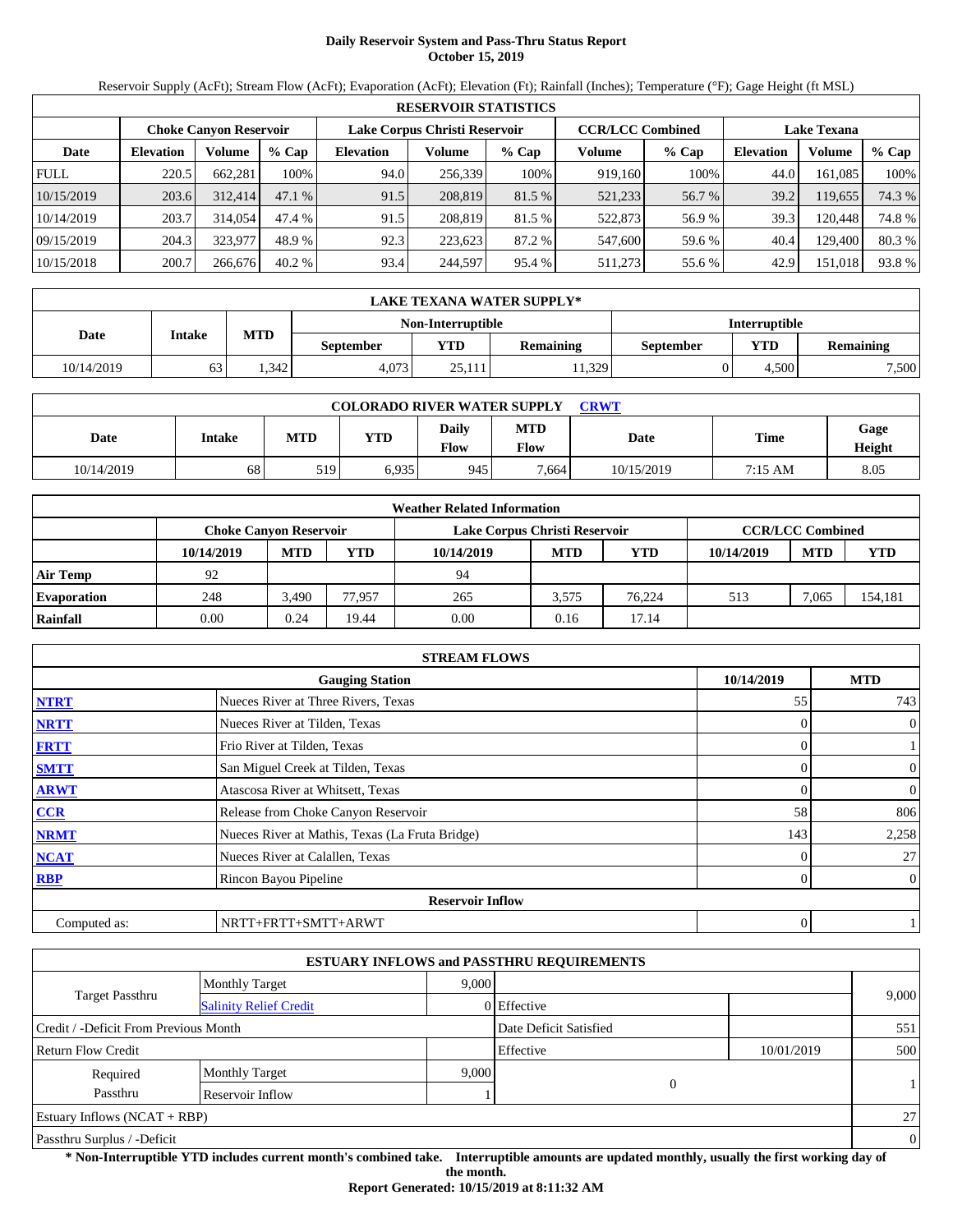# **Daily Reservoir System and Pass-Thru Status Report October 16, 2019**

Reservoir Supply (AcFt); Stream Flow (AcFt); Evaporation (AcFt); Elevation (Ft); Rainfall (Inches); Temperature (°F); Gage Height (ft MSL)

|             | <b>RESERVOIR STATISTICS</b> |                               |         |                  |                               |         |                         |         |                    |         |        |  |
|-------------|-----------------------------|-------------------------------|---------|------------------|-------------------------------|---------|-------------------------|---------|--------------------|---------|--------|--|
|             |                             | <b>Choke Canyon Reservoir</b> |         |                  | Lake Corpus Christi Reservoir |         | <b>CCR/LCC Combined</b> |         | <b>Lake Texana</b> |         |        |  |
| Date        | <b>Elevation</b>            | Volume                        | $%$ Cap | <b>Elevation</b> | Volume                        | $%$ Cap | Volume                  | $%$ Cap | <b>Elevation</b>   | Volume  | % Cap  |  |
| <b>FULL</b> | 220.5                       | 662,281                       | 100%    | 94.0             | 256,339                       | 100%    | 919,160                 | 100%    | 44.0               | 161.085 | 100%   |  |
| 10/16/2019  | 203.6                       | 312,414                       | 47.1%   | 91.6             | 210.649                       | 82.2 %  | 523,063                 | 56.9%   | 39.2               | 119,655 | 74.3 % |  |
| 10/15/2019  | 203.6                       | 312,414                       | 47.1%   | 91.5             | 208,819                       | 81.5 %  | 521,233                 | 56.7 %  | 39.2               | 119.655 | 74.3 % |  |
| 09/16/2019  | 204.3                       | 323,977                       | 48.9 %  | 92.3             | 223.623                       | 87.2 %  | 547,600                 | 59.6 %  | 40.3               | 128,570 | 79.8%  |  |
| 10/16/2018  | 201.2                       | 274,279                       | 41.4 %  | 93.4             | 244,597                       | 95.4 %  | 518,876                 | 56.5 %  | 43.0               | 151,919 | 94.3 % |  |

|            | LAKE TEXANA WATER SUPPLY* |                                           |                  |        |                  |                  |            |                  |  |  |  |  |
|------------|---------------------------|-------------------------------------------|------------------|--------|------------------|------------------|------------|------------------|--|--|--|--|
|            |                           | <b>Interruptible</b><br>Non-Interruptible |                  |        |                  |                  |            |                  |  |  |  |  |
| Date       | Intake                    | <b>MTD</b>                                | <b>September</b> | YTD.   | <b>Remaining</b> | <b>September</b> | <b>YTD</b> | <b>Remaining</b> |  |  |  |  |
| 10/15/2019 | 64                        | .406                                      | 4.073            | 25.111 | 11.329           |                  | 4.500      | 7,500            |  |  |  |  |

| <b>COLORADO RIVER WATER SUPPLY</b><br><b>CRWT</b> |        |     |            |               |                           |            |         |                |  |  |
|---------------------------------------------------|--------|-----|------------|---------------|---------------------------|------------|---------|----------------|--|--|
| Date                                              | Intake | MTD | <b>YTD</b> | Daily<br>Flow | <b>MTD</b><br><b>Flow</b> | Date       | Time    | Gage<br>Height |  |  |
| 10/15/2019                                        | 68     | 587 | 7.003      | 941           | 8,605                     | 10/16/2019 | 7:15 AM | 8.07           |  |  |

|                    |                               |            |        | <b>Weather Related Information</b> |            |            |            |                         |         |
|--------------------|-------------------------------|------------|--------|------------------------------------|------------|------------|------------|-------------------------|---------|
|                    | <b>Choke Canvon Reservoir</b> |            |        | Lake Corpus Christi Reservoir      |            |            |            | <b>CCR/LCC Combined</b> |         |
|                    | 10/15/2019                    | <b>MTD</b> | YTD    | 10/15/2019                         | <b>MTD</b> | <b>YTD</b> | 10/15/2019 | <b>MTD</b>              | YTD     |
| Air Temp           | 95                            |            |        | 96                                 |            |            |            |                         |         |
| <b>Evaporation</b> | 286                           | 3.776      | 78.243 | 203                                | 3.778      | 76.427     | 489        | 7.554                   | 154,670 |
| Rainfall           | 0.00                          | 0.24       | 19.44  | 0.00                               | 0.16       | 17.14      |            |                         |         |

|              | <b>STREAM FLOWS</b>                             |            |                |
|--------------|-------------------------------------------------|------------|----------------|
|              | <b>Gauging Station</b>                          | 10/15/2019 | <b>MTD</b>     |
| <b>NTRT</b>  | Nueces River at Three Rivers, Texas             | 54         | 798            |
| <b>NRTT</b>  | Nueces River at Tilden, Texas                   | $\Omega$   | $\overline{0}$ |
| <b>FRTT</b>  | Frio River at Tilden, Texas                     | $\Omega$   |                |
| <b>SMTT</b>  | San Miguel Creek at Tilden, Texas               | 0          | $\overline{0}$ |
| <b>ARWT</b>  | Atascosa River at Whitsett, Texas               |            | $\theta$       |
| <b>CCR</b>   | Release from Choke Canyon Reservoir             | 58         | 863            |
| <b>NRMT</b>  | Nueces River at Mathis, Texas (La Fruta Bridge) | 185        | 2,443          |
| <b>NCAT</b>  | Nueces River at Calallen, Texas                 | 0          | 27             |
| <b>RBP</b>   | Rincon Bayou Pipeline                           | 0          | $\overline{0}$ |
|              | <b>Reservoir Inflow</b>                         |            |                |
| Computed as: | NRTT+FRTT+SMTT+ARWT                             | 0          |                |

|                                       |                               |       | <b>ESTUARY INFLOWS and PASSTHRU REQUIREMENTS</b> |            |              |
|---------------------------------------|-------------------------------|-------|--------------------------------------------------|------------|--------------|
|                                       | <b>Monthly Target</b>         | 9,000 |                                                  |            |              |
| <b>Target Passthru</b>                | <b>Salinity Relief Credit</b> |       | 0 Effective                                      |            | 9,000        |
| Credit / -Deficit From Previous Month |                               |       | Date Deficit Satisfied                           |            | 551          |
| <b>Return Flow Credit</b>             |                               |       | Effective                                        | 10/01/2019 | 500          |
| Required                              | <b>Monthly Target</b>         | 9.000 |                                                  |            |              |
| Passthru<br>Reservoir Inflow          |                               |       | 0                                                |            | $\mathbf{1}$ |
| Estuary Inflows $(NCAT + RBP)$        |                               |       |                                                  |            | 27           |
| Passthru Surplus / -Deficit           |                               |       |                                                  |            | $\theta$     |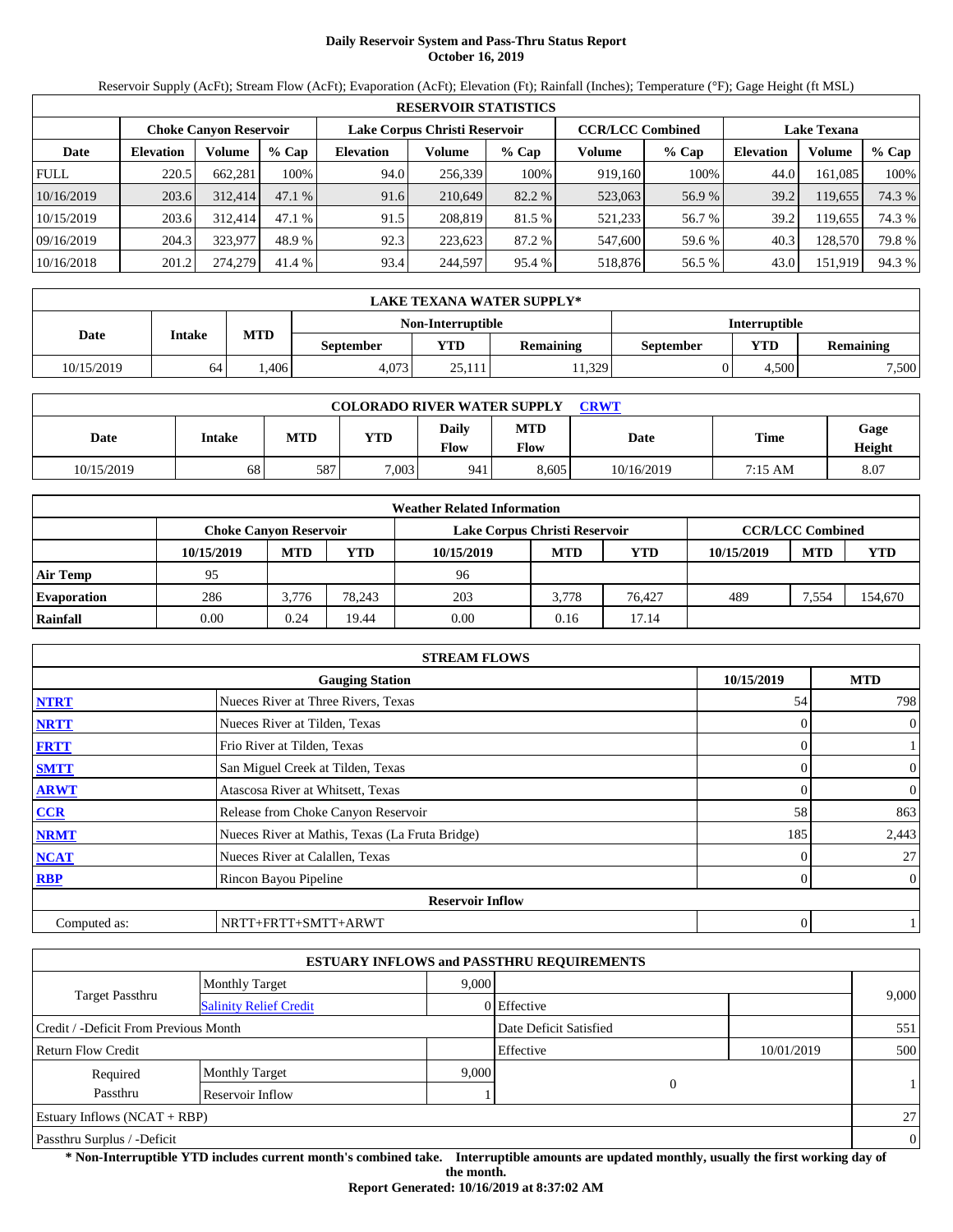# **Daily Reservoir System and Pass-Thru Status Report October 17, 2019**

Reservoir Supply (AcFt); Stream Flow (AcFt); Evaporation (AcFt); Elevation (Ft); Rainfall (Inches); Temperature (°F); Gage Height (ft MSL)

|             | <b>RESERVOIR STATISTICS</b> |                               |         |                               |         |         |                         |         |                    |         |        |  |  |
|-------------|-----------------------------|-------------------------------|---------|-------------------------------|---------|---------|-------------------------|---------|--------------------|---------|--------|--|--|
|             |                             | <b>Choke Canyon Reservoir</b> |         | Lake Corpus Christi Reservoir |         |         | <b>CCR/LCC Combined</b> |         | <b>Lake Texana</b> |         |        |  |  |
| Date        | <b>Elevation</b>            | Volume                        | $%$ Cap | <b>Elevation</b>              | Volume  | $%$ Cap | Volume                  | $%$ Cap | <b>Elevation</b>   | Volume  | % Cap  |  |  |
| <b>FULL</b> | 220.5                       | 662.281                       | 100%    | 94.0                          | 256,339 | 100%    | 919,160                 | 100%    | 44.0               | 161.085 | 100%   |  |  |
| 10/17/2019  | 203.6                       | 312,414                       | 47.1%   | 91.5                          | 208,819 | 81.5 %  | 521,233                 | 56.7 %  | 39.3               | 120,448 | 74.8%  |  |  |
| 10/16/2019  | 203.6                       | 312,414                       | 47.1%   | 91.6                          | 210.649 | 82.2 %  | 523,063                 | 56.9%   | 39.2               | 119.655 | 74.3 % |  |  |
| 09/17/2019  | 204.3                       | 323,977                       | 48.9 %  | 92.3                          | 223.623 | 87.2 %  | 547,600                 | 59.6 %  | 40.3               | 128,570 | 79.8%  |  |  |
| 10/17/2018  | 201.6                       | 280,455                       | 42.3 %  | 93.1                          | 238,806 | 93.2 %  | 519,261                 | 56.5 %  | 43.0               | 151,919 | 94.3 % |  |  |

|            | <b>LAKE TEXANA WATER SUPPLY*</b>          |            |                  |                   |                  |                  |            |                  |  |  |  |
|------------|-------------------------------------------|------------|------------------|-------------------|------------------|------------------|------------|------------------|--|--|--|
|            | Non-Interruptible<br><b>Interruptible</b> |            |                  |                   |                  |                  |            |                  |  |  |  |
| Date       | Intake                                    | <b>MTD</b> | <b>September</b> | $\mathbf{v_{TD}}$ | <b>Remaining</b> | <b>September</b> | <b>YTD</b> | <b>Remaining</b> |  |  |  |
| 10/16/2019 | 64                                        | .470       | 4.073            | 25.111            | 11.329           |                  | 4.500      | 7,500            |  |  |  |

| <b>COLORADO RIVER WATER SUPPLY</b><br><b>CRWT</b> |        |            |            |                             |                    |            |         |                        |  |  |
|---------------------------------------------------|--------|------------|------------|-----------------------------|--------------------|------------|---------|------------------------|--|--|
| Date                                              | Intake | <b>MTD</b> | <b>YTD</b> | <b>Daily</b><br><b>Flow</b> | <b>MTD</b><br>Flow | Date       | Time    | Gage<br>Height         |  |  |
| 10/16/2019                                        | 68     | 655        | 7.070      | 9291                        | 9.534              | 10/17/2019 | 7:15 AM | O <sub>1</sub><br>0.11 |  |  |

|                    | <b>Weather Related Information</b> |                               |        |                               |            |            |            |                         |            |  |  |
|--------------------|------------------------------------|-------------------------------|--------|-------------------------------|------------|------------|------------|-------------------------|------------|--|--|
|                    |                                    | <b>Choke Canvon Reservoir</b> |        | Lake Corpus Christi Reservoir |            |            |            | <b>CCR/LCC Combined</b> |            |  |  |
|                    | 10/16/2019                         | <b>MTD</b>                    | YTD    | 10/16/2019                    | <b>MTD</b> | <b>YTD</b> | 10/16/2019 | <b>MTD</b>              | <b>YTD</b> |  |  |
| <b>Air Temp</b>    | 76                                 |                               |        | 71                            |            |            |            |                         |            |  |  |
| <b>Evaporation</b> | 277                                | 4.053                         | 78.520 | 287                           | 4.065      | 76.714     | 564        | 8.118                   | 155,234    |  |  |
| Rainfall           | . 14                               | . .38                         | 20.58  | 0.14                          | 0.30       | 17.28      |            |                         |            |  |  |

|              | <b>STREAM FLOWS</b>                             |            |                |
|--------------|-------------------------------------------------|------------|----------------|
|              | <b>Gauging Station</b>                          | 10/16/2019 | <b>MTD</b>     |
| <b>NTRT</b>  | Nueces River at Three Rivers, Texas             | 63         | 860            |
| <b>NRTT</b>  | Nueces River at Tilden, Texas                   |            | $\mathbf{0}$   |
| <b>FRTT</b>  | Frio River at Tilden, Texas                     |            | 3              |
| <b>SMTT</b>  | San Miguel Creek at Tilden, Texas               | $\Omega$   | $\mathbf{0}$   |
| <b>ARWT</b>  | Atascosa River at Whitsett, Texas               | 0          | $\mathbf{0}$   |
| <b>CCR</b>   | Release from Choke Canyon Reservoir             | 58         | 921            |
| <b>NRMT</b>  | Nueces River at Mathis, Texas (La Fruta Bridge) | 157        | 2,600          |
| <b>NCAT</b>  | Nueces River at Calallen, Texas                 |            | 27             |
| <b>RBP</b>   | Rincon Bayou Pipeline                           |            | $\overline{0}$ |
|              | <b>Reservoir Inflow</b>                         |            |                |
| Computed as: | (NTRT+FRTT+SMTT)-Release from Choke Canyon      | 7          | 8              |

|                                       |                               |       | <b>ESTUARY INFLOWS and PASSTHRU REQUIREMENTS</b> |            |              |
|---------------------------------------|-------------------------------|-------|--------------------------------------------------|------------|--------------|
|                                       | <b>Monthly Target</b>         | 9.000 |                                                  |            |              |
| Target Passthru                       | <b>Salinity Relief Credit</b> |       | 0 Effective                                      |            | 9,000        |
| Credit / -Deficit From Previous Month |                               |       | Date Deficit Satisfied                           |            | 551          |
| <b>Return Flow Credit</b>             |                               |       | Effective                                        | 10/01/2019 | 500          |
| Required                              | <b>Monthly Target</b>         | 9,000 |                                                  |            |              |
| Passthru                              | Reservoir Inflow              | 8     | 0                                                |            | 8            |
| <b>Estuary Inflows (NCAT + RBP)</b>   |                               |       |                                                  |            | 27           |
| Passthru Surplus / -Deficit           |                               |       |                                                  |            | $\mathbf{0}$ |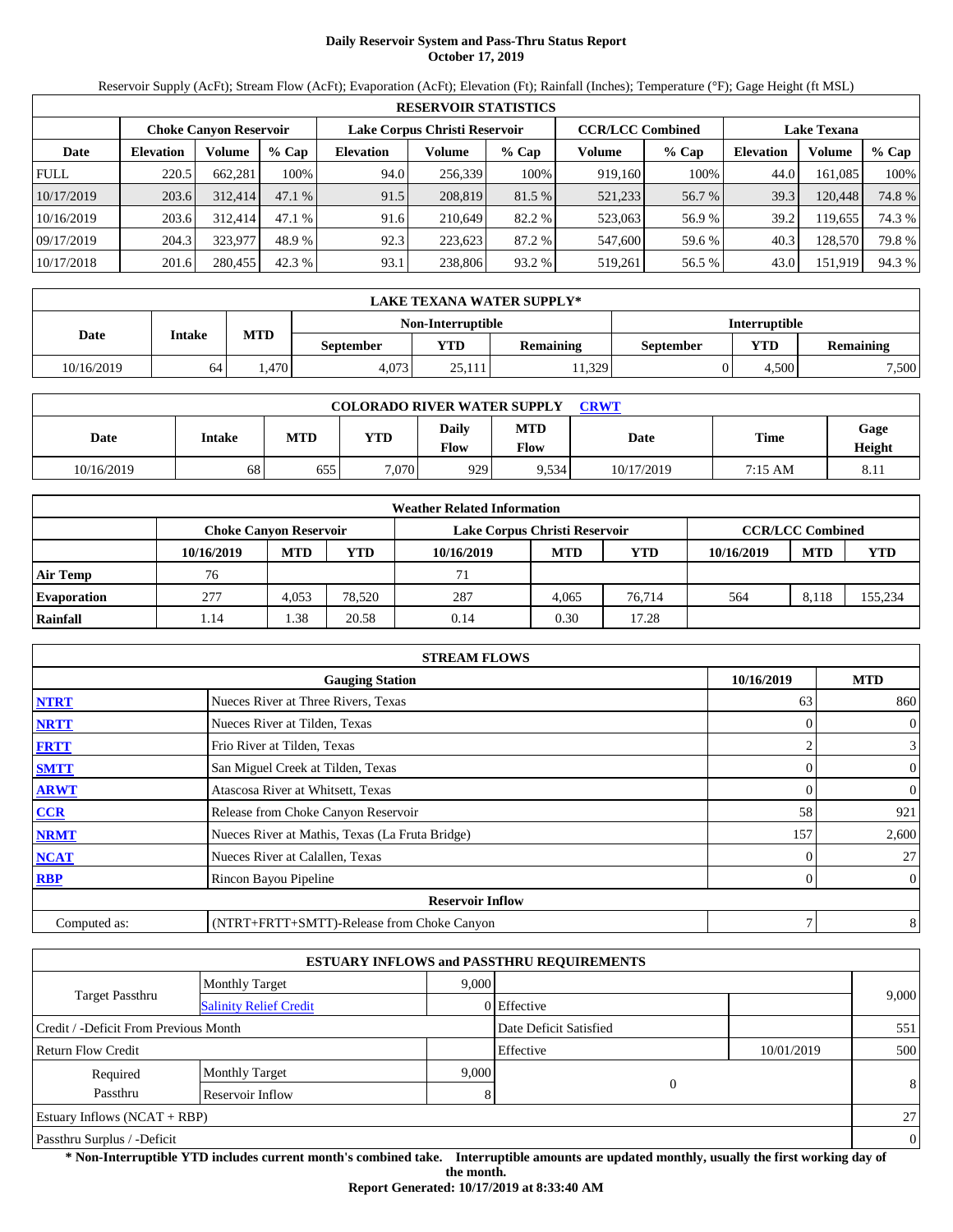# **Daily Reservoir System and Pass-Thru Status Report October 18, 2019**

Reservoir Supply (AcFt); Stream Flow (AcFt); Evaporation (AcFt); Elevation (Ft); Rainfall (Inches); Temperature (°F); Gage Height (ft MSL)

|             | <b>RESERVOIR STATISTICS</b> |                               |         |                               |         |         |                         |         |                    |         |        |  |  |
|-------------|-----------------------------|-------------------------------|---------|-------------------------------|---------|---------|-------------------------|---------|--------------------|---------|--------|--|--|
|             |                             | <b>Choke Canyon Reservoir</b> |         | Lake Corpus Christi Reservoir |         |         | <b>CCR/LCC Combined</b> |         | <b>Lake Texana</b> |         |        |  |  |
| Date        | <b>Elevation</b>            | Volume                        | $%$ Cap | <b>Elevation</b>              | Volume  | $%$ Cap | Volume                  | $%$ Cap | <b>Elevation</b>   | Volume  | % Cap  |  |  |
| <b>FULL</b> | 220.5                       | 662.281                       | 100%    | 94.0                          | 256,339 | 100%    | 919,160                 | 100%    | 44.0               | 161.085 | 100%   |  |  |
| 10/18/2019  | 203.7                       | 314,054                       | 47.4%   | 91.5                          | 208,819 | 81.5 %  | 522,873                 | 56.9%   | 39.3               | 120.448 | 74.8%  |  |  |
| 10/17/2019  | 203.6                       | 312,414                       | 47.1%   | 91.5                          | 208,819 | 81.5 %  | 521,233                 | 56.7 %  | 39.3               | 120.448 | 74.8%  |  |  |
| 09/18/2019  | 204.3                       | 323.977                       | 48.9 %  | 92.2                          | 221.752 | 86.5 %  | 545,729                 | 59.4 %  | 40.3               | 128,570 | 79.8%  |  |  |
| 10/18/2018  | 201.8                       | 283,575                       | 42.8 %  | 92.9                          | 234,975 | 91.7 %  | 518,550                 | 56.4 %  | 43.0               | 151,919 | 94.3 % |  |  |

|            | LAKE TEXANA WATER SUPPLY*                 |            |                  |            |                  |           |            |                  |  |  |  |
|------------|-------------------------------------------|------------|------------------|------------|------------------|-----------|------------|------------------|--|--|--|
|            | Non-Interruptible<br><b>Interruptible</b> |            |                  |            |                  |           |            |                  |  |  |  |
| Date       | Intake                                    | <b>MTD</b> | <b>September</b> | <b>YTD</b> | <b>Remaining</b> | September | <b>YTD</b> | <b>Remaining</b> |  |  |  |
| 10/17/2019 | 68                                        | .538       | 4.073            | 25.111     | 1,329            |           | 4.500      | 7,500            |  |  |  |

| <b>COLORADO RIVER WATER SUPPLY</b><br>CRWT |        |            |            |               |                    |            |         |                |  |  |  |
|--------------------------------------------|--------|------------|------------|---------------|--------------------|------------|---------|----------------|--|--|--|
| Date                                       | Intake | <b>MTD</b> | <b>YTD</b> | Daily<br>Flow | <b>MTD</b><br>Flow | Date       | Time    | Gage<br>Height |  |  |  |
| 10/17/2019                                 | 64     | 719        | 7.135      | .048          | 10.582             | 10/18/2019 | 7:15 AM | 8.18           |  |  |  |

|                    | <b>Weather Related Information</b> |                               |        |                               |            |            |            |                         |            |  |  |
|--------------------|------------------------------------|-------------------------------|--------|-------------------------------|------------|------------|------------|-------------------------|------------|--|--|
|                    |                                    | <b>Choke Canvon Reservoir</b> |        | Lake Corpus Christi Reservoir |            |            |            | <b>CCR/LCC Combined</b> |            |  |  |
|                    | 10/17/2019                         | <b>MTD</b>                    | YTD    | 10/17/2019                    | <b>MTD</b> | <b>YTD</b> | 10/17/2019 | <b>MTD</b>              | <b>YTD</b> |  |  |
| <b>Air Temp</b>    | 75                                 |                               |        | 71                            |            |            |            |                         |            |  |  |
| <b>Evaporation</b> | 143                                | 4.196                         | 78.663 | 128                           | 4.193      | 76,842     | 271        | 8.389                   | 155,505    |  |  |
| Rainfall           | 0.00                               | .38                           | 20.58  | 0.00                          | 0.30       | 17.28      |            |                         |            |  |  |

|              | <b>STREAM FLOWS</b>                             |            |                |
|--------------|-------------------------------------------------|------------|----------------|
|              | <b>Gauging Station</b>                          | 10/17/2019 | <b>MTD</b>     |
| <b>NTRT</b>  | Nueces River at Three Rivers, Texas             | 58         | 918            |
| <b>NRTT</b>  | Nueces River at Tilden, Texas                   |            | $\overline{0}$ |
| <b>FRTT</b>  | Frio River at Tilden, Texas                     |            | $\overline{4}$ |
| <b>SMTT</b>  | San Miguel Creek at Tilden, Texas               | 0          | $\overline{0}$ |
| <b>ARWT</b>  | Atascosa River at Whitsett, Texas               | 0          | $\overline{0}$ |
| CCR          | Release from Choke Canyon Reservoir             | 58         | 979            |
| <b>NRMT</b>  | Nueces River at Mathis, Texas (La Fruta Bridge) | 194        | 2,793          |
| <b>NCAT</b>  | Nueces River at Calallen, Texas                 |            | 27             |
| <b>RBP</b>   | Rincon Bayou Pipeline                           | 0          | $\overline{0}$ |
|              | <b>Reservoir Inflow</b>                         |            |                |
| Computed as: | (NTRT+FRTT+SMTT)-Release from Choke Canyon      |            | 9              |

|                                                         |                       |       | <b>ESTUARY INFLOWS and PASSTHRU REQUIREMENTS</b> |            |              |
|---------------------------------------------------------|-----------------------|-------|--------------------------------------------------|------------|--------------|
|                                                         | <b>Monthly Target</b> | 9.000 |                                                  |            |              |
| <b>Target Passthru</b><br><b>Salinity Relief Credit</b> |                       |       | 0 Effective                                      |            | 9,000        |
| Credit / -Deficit From Previous Month                   |                       |       | Date Deficit Satisfied                           |            | 551          |
| <b>Return Flow Credit</b>                               |                       |       | Effective                                        | 10/01/2019 | 500          |
| Required                                                | <b>Monthly Target</b> | 9,000 |                                                  |            |              |
| Passthru                                                | Reservoir Inflow      | Q     | 0                                                |            | 9            |
| Estuary Inflows $(NCAT + RBP)$                          |                       |       |                                                  |            | 27           |
| Passthru Surplus / -Deficit                             |                       |       |                                                  |            | $\mathbf{0}$ |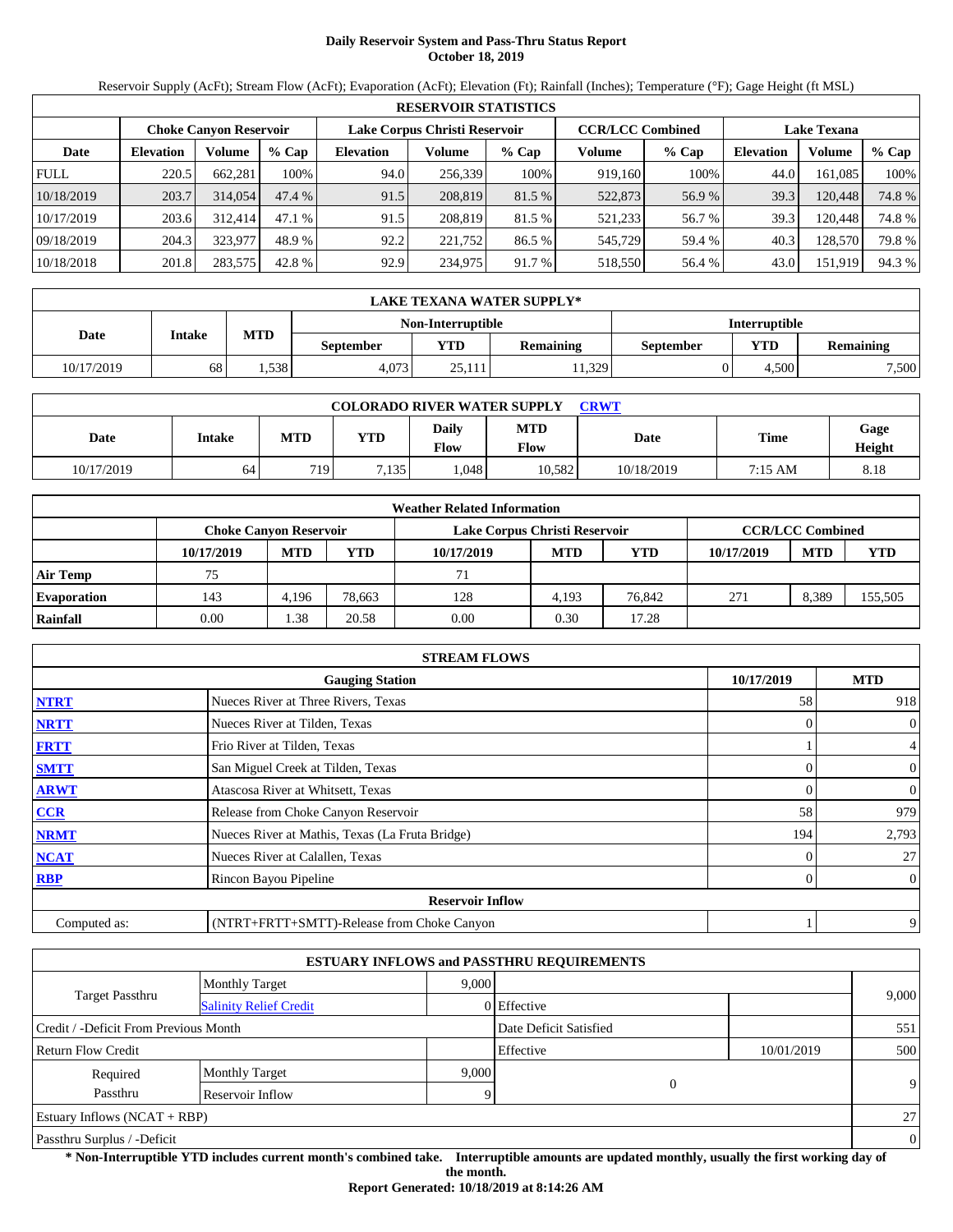# **Daily Reservoir System and Pass-Thru Status Report October 19, 2019**

Reservoir Supply (AcFt); Stream Flow (AcFt); Evaporation (AcFt); Elevation (Ft); Rainfall (Inches); Temperature (°F); Gage Height (ft MSL)

|             | <b>RESERVOIR STATISTICS</b> |                               |         |                               |         |         |                         |         |                    |         |       |  |
|-------------|-----------------------------|-------------------------------|---------|-------------------------------|---------|---------|-------------------------|---------|--------------------|---------|-------|--|
|             |                             | <b>Choke Canyon Reservoir</b> |         | Lake Corpus Christi Reservoir |         |         | <b>CCR/LCC Combined</b> |         | <b>Lake Texana</b> |         |       |  |
| Date        | <b>Elevation</b>            | Volume                        | $%$ Cap | <b>Elevation</b>              | Volume  | $%$ Cap | Volume                  | $%$ Cap | <b>Elevation</b>   | Volume  | % Cap |  |
| <b>FULL</b> | 220.5                       | 662,281                       | 100%    | 94.0                          | 256,339 | 100%    | 919,160                 | 100%    | 44.0               | 161.085 | 100%  |  |
| 10/19/2019  | 203.7                       | 314,054                       | 47.4 %  | 91.5                          | 208,819 | 81.5 %  | 522,873                 | 56.9%   | 39.2               | 120.448 | 74.8% |  |
| 10/18/2019  | 203.7                       | 314,054                       | 47.4 %  | 91.5                          | 208,819 | 81.5 %  | 522,873                 | 56.9 %  | 39.3               | 120.448 | 74.8% |  |
| 09/19/2019  | 204.2                       | 322,313                       | 48.6 %  | 92.2                          | 221,752 | 86.5 %  | 544,065                 | 59.2 %  | 40.3               | 128,570 | 79.8% |  |
| 10/19/2018  | 202.0                       | 286,713                       | 43.3 %  | 92.8                          | 233,068 | 90.9%   | 519,781                 | 56.5 %  | 43.7               | 158,306 | 98.3% |  |

|            | LAKE TEXANA WATER SUPPLY* |            |                  |                   |                  |                      |            |                  |  |  |  |
|------------|---------------------------|------------|------------------|-------------------|------------------|----------------------|------------|------------------|--|--|--|
|            |                           |            |                  | Non-Interruptible |                  | <b>Interruptible</b> |            |                  |  |  |  |
| Date       | Intake                    | <b>MTD</b> | <b>September</b> | YTD.              | <b>Remaining</b> | <b>September</b>     | <b>YTD</b> | <b>Remaining</b> |  |  |  |
| 10/18/2019 | 64                        | .602       | 4.073            | 25.111            | 11.329           |                      | 4.500      | 7,500            |  |  |  |

| <b>COLORADO RIVER WATER SUPPLY</b><br>CRWT |               |            |            |               |                           |             |         |                |  |  |  |
|--------------------------------------------|---------------|------------|------------|---------------|---------------------------|-------------|---------|----------------|--|--|--|
| Date                                       | <b>Intake</b> | <b>MTD</b> | <b>YTD</b> | Daily<br>Flow | <b>MTD</b><br><b>Flow</b> | <b>Date</b> | Time    | Gage<br>Height |  |  |  |
| 10/18/2019                                 | 68            | 787        | 7.203      | .006          | 1.588                     | 10/19/2019  | 7:15 AM | 8.03           |  |  |  |

|                    |                               |            |        | <b>Weather Related Information</b> |            |        |            |                         |         |
|--------------------|-------------------------------|------------|--------|------------------------------------|------------|--------|------------|-------------------------|---------|
|                    | <b>Choke Canvon Reservoir</b> |            |        | Lake Corpus Christi Reservoir      |            |        |            | <b>CCR/LCC Combined</b> |         |
|                    | 10/18/2019                    | <b>MTD</b> | YTD    | 10/18/2019                         | <b>MTD</b> | YTD    | 10/18/2019 | <b>MTD</b>              | YTD     |
| <b>Air Temp</b>    | 83                            |            |        | 88                                 |            |        |            |                         |         |
| <b>Evaporation</b> | 134                           | 4.330      | 78.797 | 192                                | 4.385      | 77.034 | 326        | 8.715                   | 155,831 |
| Rainfall           | 0.00                          | .38        | 20.58  | 0.00                               | 0.30       | 17.28  |            |                         |         |

|              | <b>STREAM FLOWS</b>                             |                |                |
|--------------|-------------------------------------------------|----------------|----------------|
|              | <b>Gauging Station</b>                          | 10/18/2019     | <b>MTD</b>     |
| <b>NTRT</b>  | Nueces River at Three Rivers, Texas             | 54             | 972            |
| <b>NRTT</b>  | Nueces River at Tilden, Texas                   | $\Omega$       | $\mathbf{0}$   |
| <b>FRTT</b>  | Frio River at Tilden, Texas                     | 0              | $\overline{4}$ |
| <b>SMTT</b>  | San Miguel Creek at Tilden, Texas               | $\Omega$       | $\mathbf{0}$   |
| <b>ARWT</b>  | Atascosa River at Whitsett, Texas               | 0              | $\mathbf{0}$   |
| <b>CCR</b>   | Release from Choke Canyon Reservoir             | 58             | 1,036          |
| <b>NRMT</b>  | Nueces River at Mathis, Texas (La Fruta Bridge) | 164            | 2,957          |
| <b>NCAT</b>  | Nueces River at Calallen, Texas                 | 0              | 27             |
| <b>RBP</b>   | Rincon Bayou Pipeline                           | $\overline{0}$ | $\overline{0}$ |
|              | <b>Reservoir Inflow</b>                         |                |                |
| Computed as: | NRTT+FRTT+SMTT+ARWT                             |                | 10             |

|                                       |                               |       | <b>ESTUARY INFLOWS and PASSTHRU REQUIREMENTS</b> |            |          |
|---------------------------------------|-------------------------------|-------|--------------------------------------------------|------------|----------|
|                                       | <b>Monthly Target</b>         | 9.000 |                                                  |            |          |
| <b>Target Passthru</b>                | <b>Salinity Relief Credit</b> |       | 0 Effective                                      |            | 9,000    |
| Credit / -Deficit From Previous Month |                               |       | Date Deficit Satisfied                           |            | 551      |
| <b>Return Flow Credit</b>             |                               |       | Effective                                        | 10/01/2019 | 500      |
| Required                              | <b>Monthly Target</b>         | 9,000 |                                                  |            |          |
| Passthru                              | Reservoir Inflow              | 10    | $\theta$                                         |            | 10       |
| Estuary Inflows $(NCAT + RBP)$        |                               |       |                                                  |            | 27       |
| Passthru Surplus / -Deficit           |                               |       |                                                  |            | $\theta$ |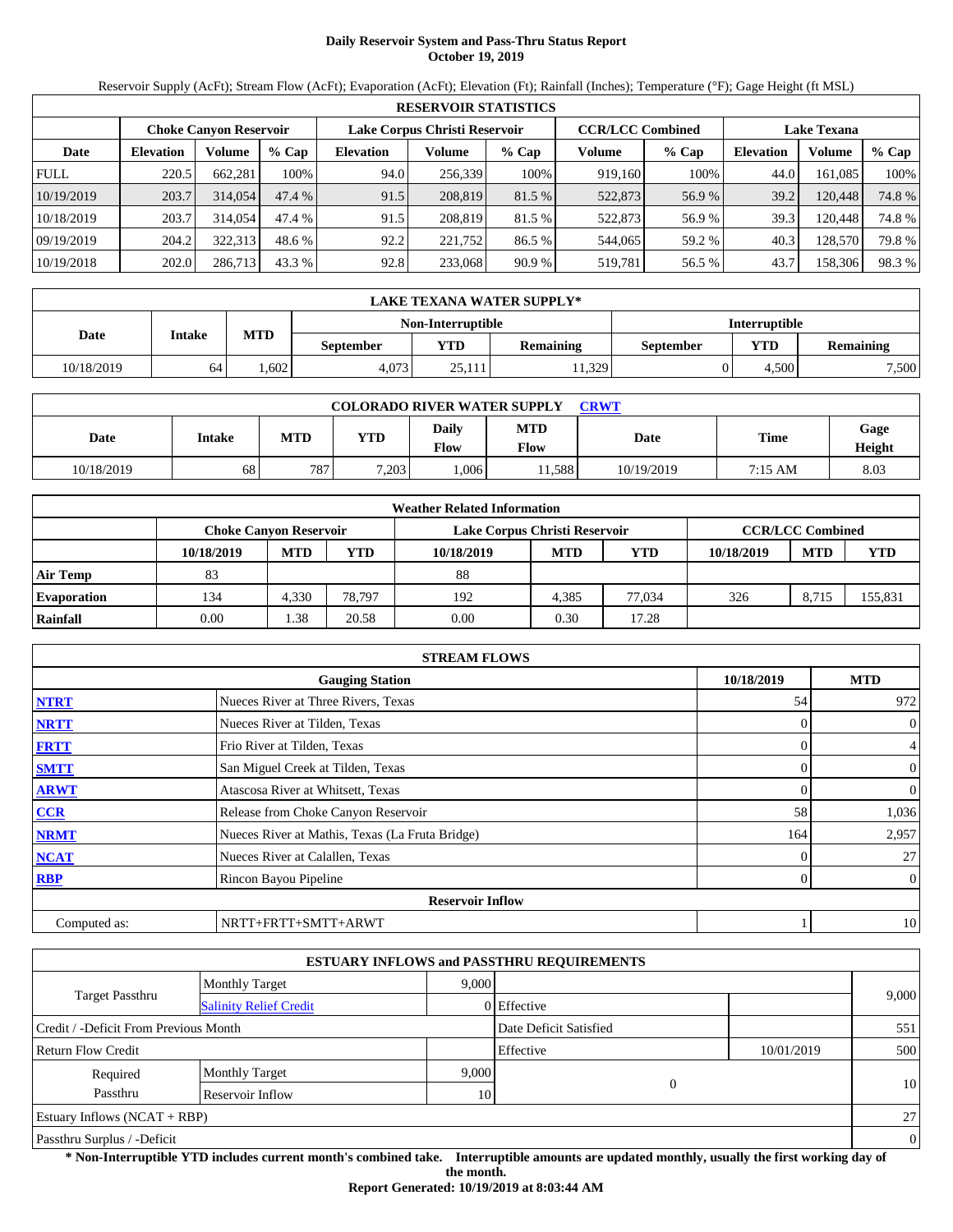# **Daily Reservoir System and Pass-Thru Status Report October 20, 2019**

Reservoir Supply (AcFt); Stream Flow (AcFt); Evaporation (AcFt); Elevation (Ft); Rainfall (Inches); Temperature (°F); Gage Height (ft MSL)

|             | <b>RESERVOIR STATISTICS</b> |                               |         |                               |         |         |                         |         |                    |         |        |  |
|-------------|-----------------------------|-------------------------------|---------|-------------------------------|---------|---------|-------------------------|---------|--------------------|---------|--------|--|
|             |                             | <b>Choke Canvon Reservoir</b> |         | Lake Corpus Christi Reservoir |         |         | <b>CCR/LCC Combined</b> |         | <b>Lake Texana</b> |         |        |  |
| Date        | <b>Elevation</b>            | Volume                        | $%$ Cap | <b>Elevation</b>              | Volume  | $%$ Cap | Volume                  | $%$ Cap | <b>Elevation</b>   | Volume  | % Cap  |  |
| <b>FULL</b> | 220.5                       | 662.281                       | 100%    | 94.0                          | 256,339 | 100%    | 919,160                 | 100%    | 44.0               | 161.085 | 100%   |  |
| 10/20/2019  | 203.6                       | 312,414                       | 47.1%   | 91.5                          | 208,819 | 81.5 %  | 521,233                 | 56.7 %  | 39.2               | 119,655 | 74.3 % |  |
| 10/19/2019  | 203.7                       | 314,054                       | 47.4 %  | 91.5                          | 208.819 | 81.5 %  | 522,873                 | 56.9%   | 39.3               | 120.448 | 74.8%  |  |
| 09/20/2019  | 204.2                       | 322,313                       | 48.6 %  | 92.1                          | 219.887 | 85.8%   | 542,200                 | 59.0 %  | 40.2               | 127,743 | 79.3 % |  |
| 10/20/2018  | 202.1                       | 288.289                       | 43.5 %  | 92.8                          | 233,068 | 90.9 %  | 521,357                 | 56.7 %  | 43.7               | 158,306 | 98.3%  |  |

|            | LAKE TEXANA WATER SUPPLY* |            |                  |                   |                  |                      |            |                  |  |  |  |
|------------|---------------------------|------------|------------------|-------------------|------------------|----------------------|------------|------------------|--|--|--|
|            |                           |            |                  | Non-Interruptible |                  | <b>Interruptible</b> |            |                  |  |  |  |
| Date       | Intake                    | <b>MTD</b> | <b>September</b> | YTD.              | <b>Remaining</b> | <b>September</b>     | <b>YTD</b> | <b>Remaining</b> |  |  |  |
| 10/19/2019 | 64                        | .665       | 4.073            | 25.111            | 11,329           |                      | 4.500      | 7,500            |  |  |  |

| <b>COLORADO RIVER WATER SUPPLY</b><br>CRWT |        |            |            |               |             |            |             |                |  |  |  |
|--------------------------------------------|--------|------------|------------|---------------|-------------|------------|-------------|----------------|--|--|--|
| Date                                       | Intake | <b>MTD</b> | <b>YTD</b> | Daily<br>Flow | MTD<br>Flow | Date       | <b>Time</b> | Gage<br>Height |  |  |  |
| 10/19/2019                                 | 68     | 855        | 7.270      | 9391          | 12.527      | 10/20/2019 | 7:15 AM     | 8.04           |  |  |  |

|                    |                               |            |        | <b>Weather Related Information</b> |            |        |            |                         |         |
|--------------------|-------------------------------|------------|--------|------------------------------------|------------|--------|------------|-------------------------|---------|
|                    | <b>Choke Canvon Reservoir</b> |            |        | Lake Corpus Christi Reservoir      |            |        |            | <b>CCR/LCC Combined</b> |         |
|                    | 10/19/2019                    | <b>MTD</b> | YTD    | 10/19/2019                         | <b>MTD</b> | YTD    | 10/19/2019 | <b>MTD</b>              | YTD     |
| <b>Air Temp</b>    | 89                            |            |        | 92                                 |            |        |            |                         |         |
| <b>Evaporation</b> | 181                           | 4,511      | 78.978 | 213                                | 4.598      | 77.247 | 394        | 9.109                   | 156,225 |
| Rainfall           | 0.00                          | .38        | 20.58  | 0.00                               | 0.30       | 17.28  |            |                         |         |

|              | <b>STREAM FLOWS</b>                             |            |                |
|--------------|-------------------------------------------------|------------|----------------|
|              | <b>Gauging Station</b>                          | 10/19/2019 | <b>MTD</b>     |
| <b>NTRT</b>  | Nueces River at Three Rivers, Texas             | 52         | 1,024          |
| <b>NRTT</b>  | Nueces River at Tilden, Texas                   |            | $\overline{0}$ |
| <b>FRTT</b>  | Frio River at Tilden, Texas                     |            | 5 <sup>5</sup> |
| <b>SMTT</b>  | San Miguel Creek at Tilden, Texas               |            | $\overline{0}$ |
| <b>ARWT</b>  | Atascosa River at Whitsett, Texas               |            | $\overline{0}$ |
| CCR          | Release from Choke Canyon Reservoir             | 58         | 1,094          |
| <b>NRMT</b>  | Nueces River at Mathis, Texas (La Fruta Bridge) | 157        | 3,114          |
| <b>NCAT</b>  | Nueces River at Calallen, Texas                 |            | 27             |
| <b>RBP</b>   | Rincon Bayou Pipeline                           |            | $\overline{0}$ |
|              | <b>Reservoir Inflow</b>                         |            |                |
| Computed as: | NRTT+FRTT+SMTT+ARWT                             | 0          | 10             |

|                                       |                               |       | <b>ESTUARY INFLOWS and PASSTHRU REQUIREMENTS</b> |            |                |
|---------------------------------------|-------------------------------|-------|--------------------------------------------------|------------|----------------|
|                                       | <b>Monthly Target</b>         | 9.000 |                                                  |            |                |
| <b>Target Passthru</b>                | <b>Salinity Relief Credit</b> |       | 0 Effective                                      |            | 9,000          |
| Credit / -Deficit From Previous Month |                               |       | Date Deficit Satisfied                           |            | 551            |
| <b>Return Flow Credit</b>             |                               |       | Effective                                        | 10/01/2019 | 500            |
| Required                              | <b>Monthly Target</b>         | 9,000 |                                                  |            |                |
| Passthru                              | Reservoir Inflow              | 10    | $\overline{0}$                                   |            | 10             |
| <b>Estuary Inflows (NCAT + RBP)</b>   |                               |       |                                                  |            | 27             |
| Passthru Surplus / -Deficit           |                               |       |                                                  |            | $\overline{0}$ |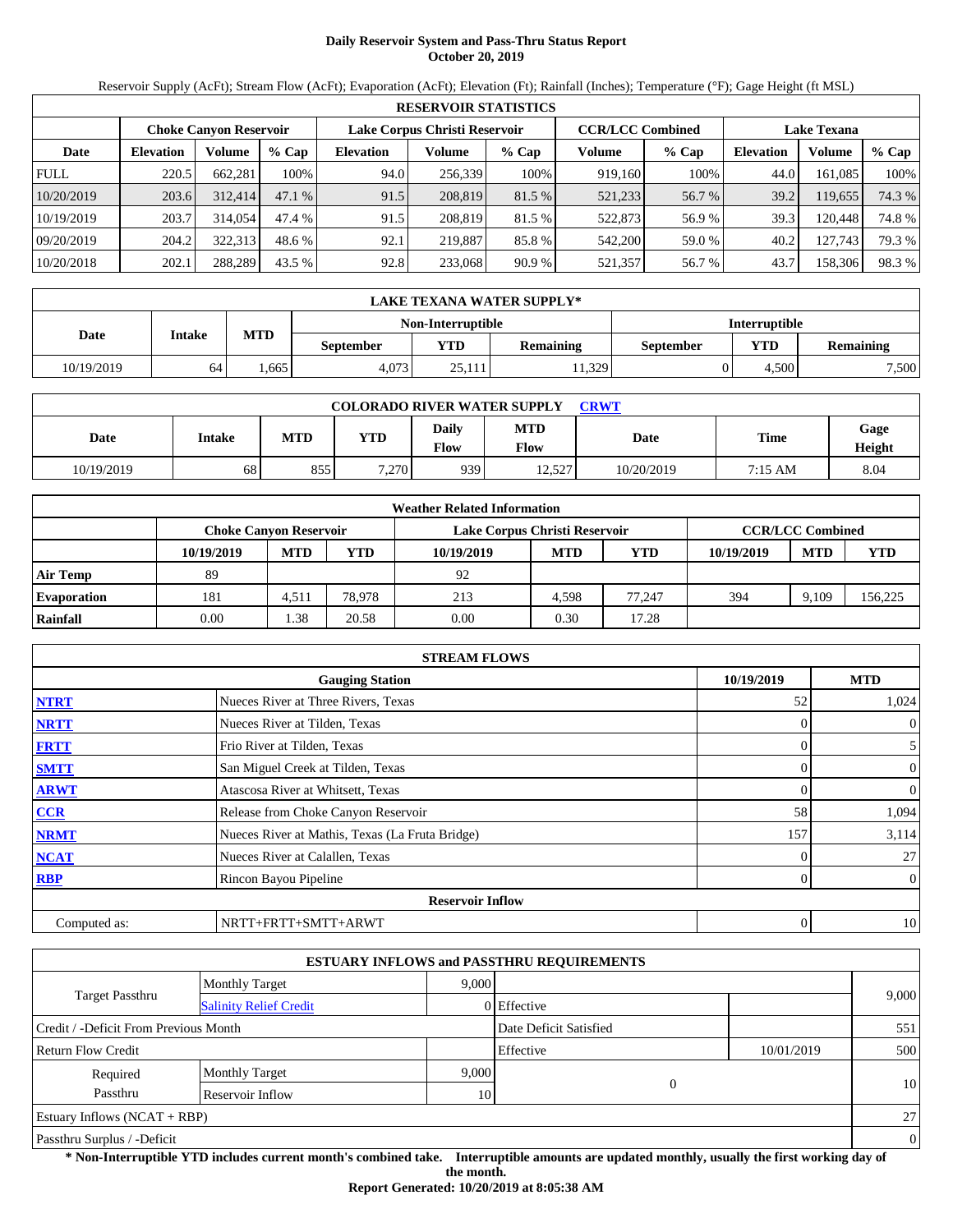# **Daily Reservoir System and Pass-Thru Status Report October 21, 2019**

Reservoir Supply (AcFt); Stream Flow (AcFt); Evaporation (AcFt); Elevation (Ft); Rainfall (Inches); Temperature (°F); Gage Height (ft MSL)

|             | <b>RESERVOIR STATISTICS</b> |                               |         |                               |         |         |                         |         |                    |         |        |  |  |
|-------------|-----------------------------|-------------------------------|---------|-------------------------------|---------|---------|-------------------------|---------|--------------------|---------|--------|--|--|
|             |                             | <b>Choke Canyon Reservoir</b> |         | Lake Corpus Christi Reservoir |         |         | <b>CCR/LCC Combined</b> |         | <b>Lake Texana</b> |         |        |  |  |
| Date        | <b>Elevation</b>            | Volume                        | $%$ Cap | <b>Elevation</b>              | Volume  | $%$ Cap | Volume                  | $%$ Cap | <b>Elevation</b>   | Volume  | % Cap  |  |  |
| <b>FULL</b> | 220.5                       | 662,281                       | 100%    | 94.0                          | 256,339 | 100%    | 919,160                 | 100%    | 44.0               | 161.085 | 100%   |  |  |
| 10/21/2019  | 203.6                       | 312,414                       | 47.1%   | 91.4                          | 206.995 | 80.8 %  | 519,409                 | 56.5 %  | 39.3               | 120.448 | 74.8%  |  |  |
| 10/20/2019  | 203.6                       | 312,414                       | 47.1%   | 91.5                          | 208,819 | 81.5 %  | 521,233                 | 56.7 %  | 39.2               | 119.655 | 74.3 % |  |  |
| 09/21/2019  | 204.2                       | 322,313                       | 48.6 %  | 92.1                          | 219.887 | 85.8 %  | 542,200                 | 59.0 %  | 40.2               | 127.743 | 79.3 % |  |  |
| 10/21/2018  | 202.3                       | 291,453                       | 44.0 %  | 92.8                          | 233,068 | 90.9%   | 524,521                 | 57.1 %  | 43.9               | 160,156 | 99.4 % |  |  |

|            | <b>LAKE TEXANA WATER SUPPLY*</b> |            |                  |                   |                  |                      |            |                  |  |  |
|------------|----------------------------------|------------|------------------|-------------------|------------------|----------------------|------------|------------------|--|--|
|            |                                  |            |                  | Non-Interruptible |                  | <b>Interruptible</b> |            |                  |  |  |
| Date       | Intake                           | <b>MTD</b> | <b>September</b> | <b>VTD</b>        | <b>Remaining</b> | September            | <b>YTD</b> | <b>Remaining</b> |  |  |
| 10/20/2019 | 78.                              | .743       | 4.073            | 25.111            | 11.329           |                      | 4.500      | 7,500            |  |  |

| <b>COLORADO RIVER WATER SUPPLY</b><br>CRWT |        |            |            |               |             |            |         |                |  |  |  |
|--------------------------------------------|--------|------------|------------|---------------|-------------|------------|---------|----------------|--|--|--|
| Date                                       | Intake | <b>MTD</b> | <b>YTD</b> | Daily<br>Flow | MTD<br>Flow | Date       | Time    | Gage<br>Height |  |  |  |
| 10/20/2019                                 | 53     | 908        | 7.324      | 925           | 13,452      | 10/21/2019 | 7:15 AM | 8.08           |  |  |  |

|                    |                               |            |        | <b>Weather Related Information</b> |            |        |            |                         |         |
|--------------------|-------------------------------|------------|--------|------------------------------------|------------|--------|------------|-------------------------|---------|
|                    | <b>Choke Canvon Reservoir</b> |            |        | Lake Corpus Christi Reservoir      |            |        |            | <b>CCR/LCC Combined</b> |         |
|                    | 10/20/2019                    | <b>MTD</b> | YTD    | 10/20/2019                         | <b>MTD</b> | YTD    | 10/20/2019 | <b>MTD</b>              | YTD     |
| <b>Air Temp</b>    | 92                            |            |        | 93                                 |            |        |            |                         |         |
| <b>Evaporation</b> | 286                           | 4,797      | 79.264 | 117                                | 4.715      | 77.364 | 403        | 9.512                   | 156,628 |
| Rainfall           | 0.64                          | 2.02       | 21.22  | 0.00                               | 0.30       | 17.28  |            |                         |         |

|              | <b>STREAM FLOWS</b>                             |                |                |
|--------------|-------------------------------------------------|----------------|----------------|
|              | <b>Gauging Station</b>                          | 10/20/2019     | <b>MTD</b>     |
| <b>NTRT</b>  | Nueces River at Three Rivers, Texas             | 52             | 1,077          |
| <b>NRTT</b>  | Nueces River at Tilden, Texas                   | $\Omega$       | $\mathbf{0}$   |
| <b>FRTT</b>  | Frio River at Tilden, Texas                     | 0              | 5              |
| <b>SMTT</b>  | San Miguel Creek at Tilden, Texas               | $\Omega$       | $\mathbf{0}$   |
| <b>ARWT</b>  | Atascosa River at Whitsett, Texas               | 0              | $\overline{0}$ |
| <b>CCR</b>   | Release from Choke Canyon Reservoir             | 58             | 1,151          |
| <b>NRMT</b>  | Nueces River at Mathis, Texas (La Fruta Bridge) | 145            | 3,259          |
| <b>NCAT</b>  | Nueces River at Calallen, Texas                 | 0              | 27             |
| <b>RBP</b>   | Rincon Bayou Pipeline                           | $\overline{0}$ | $\overline{0}$ |
|              | <b>Reservoir Inflow</b>                         |                |                |
| Computed as: | NRTT+FRTT+SMTT+ARWT                             | 0              | 10             |

|                                       |                               |       | <b>ESTUARY INFLOWS and PASSTHRU REQUIREMENTS</b> |            |          |
|---------------------------------------|-------------------------------|-------|--------------------------------------------------|------------|----------|
|                                       | <b>Monthly Target</b>         | 9,000 |                                                  |            |          |
| <b>Target Passthru</b>                | <b>Salinity Relief Credit</b> |       | 0 Effective                                      |            | 9,000    |
| Credit / -Deficit From Previous Month |                               |       | Date Deficit Satisfied                           |            | 551      |
| <b>Return Flow Credit</b>             |                               |       | Effective                                        | 10/01/2019 | 500      |
| Required                              | <b>Monthly Target</b>         | 9,000 |                                                  |            |          |
| Passthru                              | Reservoir Inflow              | 10    | $\overline{0}$                                   |            | 10       |
| Estuary Inflows $(NCAT + RBP)$        |                               |       |                                                  |            | 27       |
| Passthru Surplus / -Deficit           |                               |       |                                                  |            | $\theta$ |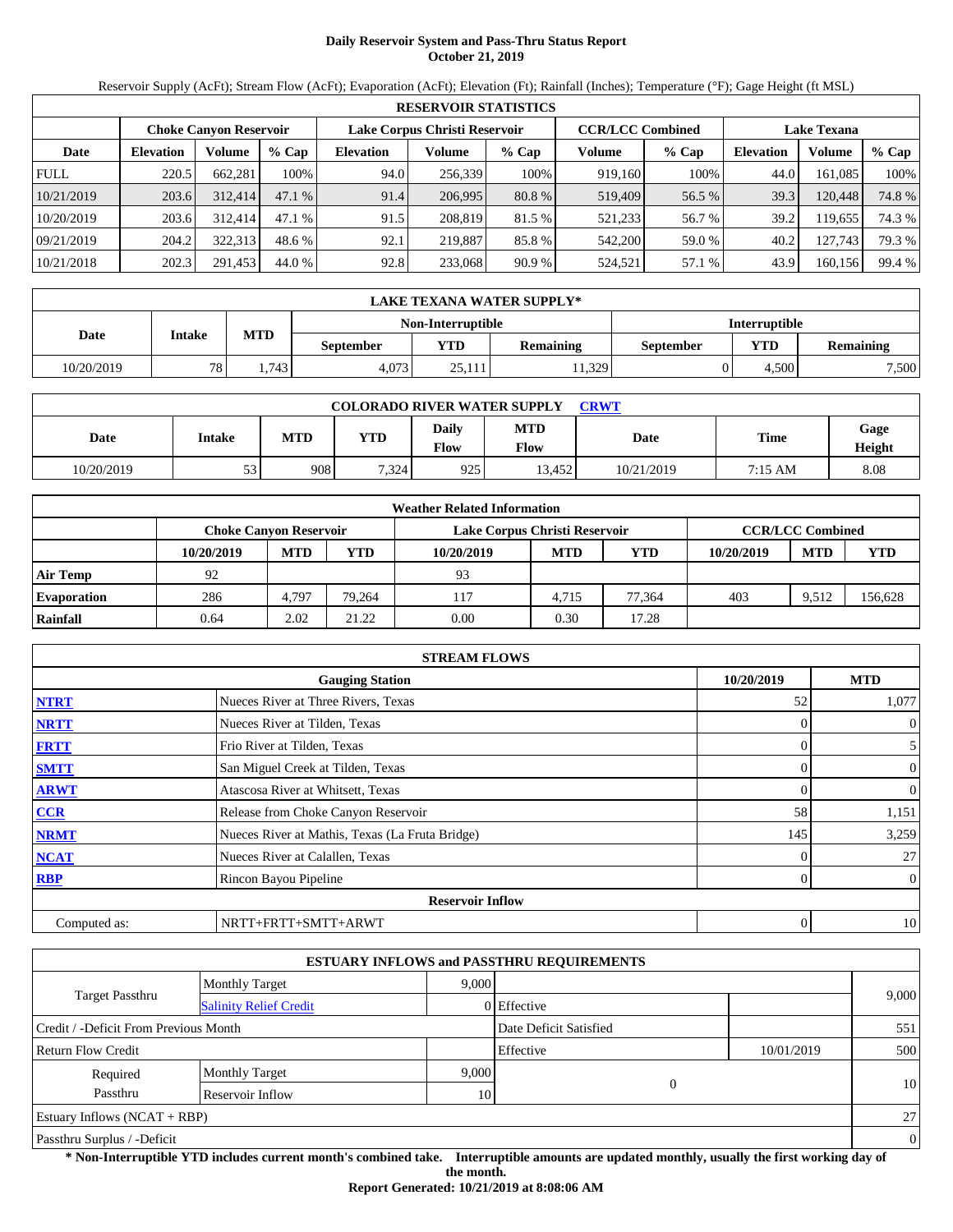# **Daily Reservoir System and Pass-Thru Status Report October 22, 2019**

Reservoir Supply (AcFt); Stream Flow (AcFt); Evaporation (AcFt); Elevation (Ft); Rainfall (Inches); Temperature (°F); Gage Height (ft MSL)

|             | <b>RESERVOIR STATISTICS</b> |                               |         |                  |                               |         |                         |         |                    |         |         |  |  |
|-------------|-----------------------------|-------------------------------|---------|------------------|-------------------------------|---------|-------------------------|---------|--------------------|---------|---------|--|--|
|             |                             | <b>Choke Canvon Reservoir</b> |         |                  | Lake Corpus Christi Reservoir |         | <b>CCR/LCC Combined</b> |         | <b>Lake Texana</b> |         |         |  |  |
| Date        | <b>Elevation</b>            | Volume                        | $%$ Cap | <b>Elevation</b> | Volume                        | $%$ Cap | Volume                  | $%$ Cap | <b>Elevation</b>   | Volume  | % Cap   |  |  |
| <b>FULL</b> | 220.5                       | 662.281                       | 100%    | 94.0             | 256.339                       | 100%    | 919.160                 | 100%    | 44.0               | 161.085 | 100%    |  |  |
| 10/22/2019  | 203.6                       | 312,414                       | 47.1 %  | 91.5             | 208,819                       | 81.5 %  | 521,233                 | 56.7 %  | 39.3               | 120.448 | 74.8 %  |  |  |
| 10/21/2019  | 203.6                       | 312.414                       | 47.1 %  | 91.4             | 206.995                       | 80.8 %  | 519.409                 | 56.5 %  | 39.3               | 120.448 | 74.8 %  |  |  |
| 09/22/2019  | 204.2                       | 322.313                       | 48.6 %  | 92.1             | 219,887                       | 85.8 %  | 542,200                 | 59.0 %  | 40.3               | 128.570 | 79.8 %  |  |  |
| 10/22/2018  | 202.8                       | 299,436                       | 45.2 %  | 92.7             | 231.167                       | 90.2%   | 530,603                 | 57.7 %  | 44.0               | 161,085 | 100.0 % |  |  |

|            | LAKE TEXANA WATER SUPPLY* |            |                  |                   |                  |                      |       |                  |  |  |
|------------|---------------------------|------------|------------------|-------------------|------------------|----------------------|-------|------------------|--|--|
|            |                           |            |                  | Non-Interruptible |                  | <b>Interruptible</b> |       |                  |  |  |
| Date       | Intake                    | <b>MTD</b> | <b>September</b> | YTD               | <b>Remaining</b> | September            | YTD   | <b>Remaining</b> |  |  |
| 10/21/2019 | 131                       | .874       | 4.073            | 25.111            | 1.329            |                      | 4.500 | 7,500            |  |  |

| <b>COLORADO RIVER WATER SUPPLY</b><br>CRWT |        |            |            |               |             |            |         |                |  |  |  |
|--------------------------------------------|--------|------------|------------|---------------|-------------|------------|---------|----------------|--|--|--|
| Date                                       | Intake | <b>MTD</b> | <b>YTD</b> | Daily<br>Flow | MTD<br>Flow | Date       | Time    | Gage<br>Height |  |  |  |
| 10/21/2019                                 |        | 908        | 7.324      | 947           | 14,399      | 10/22/2019 | 7:15 AM | 8.16           |  |  |  |

|                    | <b>Weather Related Information</b> |            |        |                               |            |            |            |                         |            |  |  |
|--------------------|------------------------------------|------------|--------|-------------------------------|------------|------------|------------|-------------------------|------------|--|--|
|                    | <b>Choke Canyon Reservoir</b>      |            |        | Lake Corpus Christi Reservoir |            |            |            | <b>CCR/LCC Combined</b> |            |  |  |
|                    | 10/21/2019                         | <b>MTD</b> | YTD    | 10/21/2019                    | <b>MTD</b> | <b>YTD</b> | 10/21/2019 | <b>MTD</b>              | <b>YTD</b> |  |  |
| <b>Air Temp</b>    | 82                                 |            |        | 83                            |            |            |            |                         |            |  |  |
| <b>Evaporation</b> | 286                                | 5.083      | 79.550 | 330                           | 5.045      | 77.694     | 616        | 10.128                  | 157,244    |  |  |
| Rainfall           | 0.00                               | 2.02       | 21.22  | 0.00                          | 0.30       | 17.28      |            |                         |            |  |  |

|              | <b>STREAM FLOWS</b>                             |            |                |
|--------------|-------------------------------------------------|------------|----------------|
|              | <b>Gauging Station</b>                          | 10/21/2019 | <b>MTD</b>     |
| <b>NTRT</b>  | Nueces River at Three Rivers, Texas             | 55         | 1,131          |
| <b>NRTT</b>  | Nueces River at Tilden, Texas                   |            | $\mathbf{0}$   |
| <b>FRTT</b>  | Frio River at Tilden, Texas                     | 0          | 5              |
| <b>SMTT</b>  | San Miguel Creek at Tilden, Texas               |            | $\mathbf{0}$   |
| <b>ARWT</b>  | Atascosa River at Whitsett, Texas               |            | $\mathbf{0}$   |
| <b>CCR</b>   | Release from Choke Canyon Reservoir             | 58         | 1,209          |
| <b>NRMT</b>  | Nueces River at Mathis, Texas (La Fruta Bridge) | 167        | 3,426          |
| <b>NCAT</b>  | Nueces River at Calallen, Texas                 |            | 27             |
| <b>RBP</b>   | Rincon Bayou Pipeline                           | 0          | $\overline{0}$ |
|              | <b>Reservoir Inflow</b>                         |            |                |
| Computed as: | NRTT+FRTT+SMTT+ARWT                             | 0          | 10             |

|                                       |                               |       | <b>ESTUARY INFLOWS and PASSTHRU REQUIREMENTS</b> |            |                |
|---------------------------------------|-------------------------------|-------|--------------------------------------------------|------------|----------------|
|                                       | <b>Monthly Target</b>         | 9.000 |                                                  |            |                |
| <b>Target Passthru</b>                | <b>Salinity Relief Credit</b> |       | 0 Effective                                      |            | 9,000          |
| Credit / -Deficit From Previous Month |                               |       | Date Deficit Satisfied                           |            | 551            |
| <b>Return Flow Credit</b>             |                               |       | Effective                                        | 10/01/2019 | 500            |
| Required                              | <b>Monthly Target</b>         | 9,000 |                                                  |            |                |
| Passthru                              | Reservoir Inflow              | 10    | $\overline{0}$                                   |            | 10             |
| <b>Estuary Inflows (NCAT + RBP)</b>   |                               |       |                                                  |            | 27             |
| Passthru Surplus / -Deficit           |                               |       |                                                  |            | $\overline{0}$ |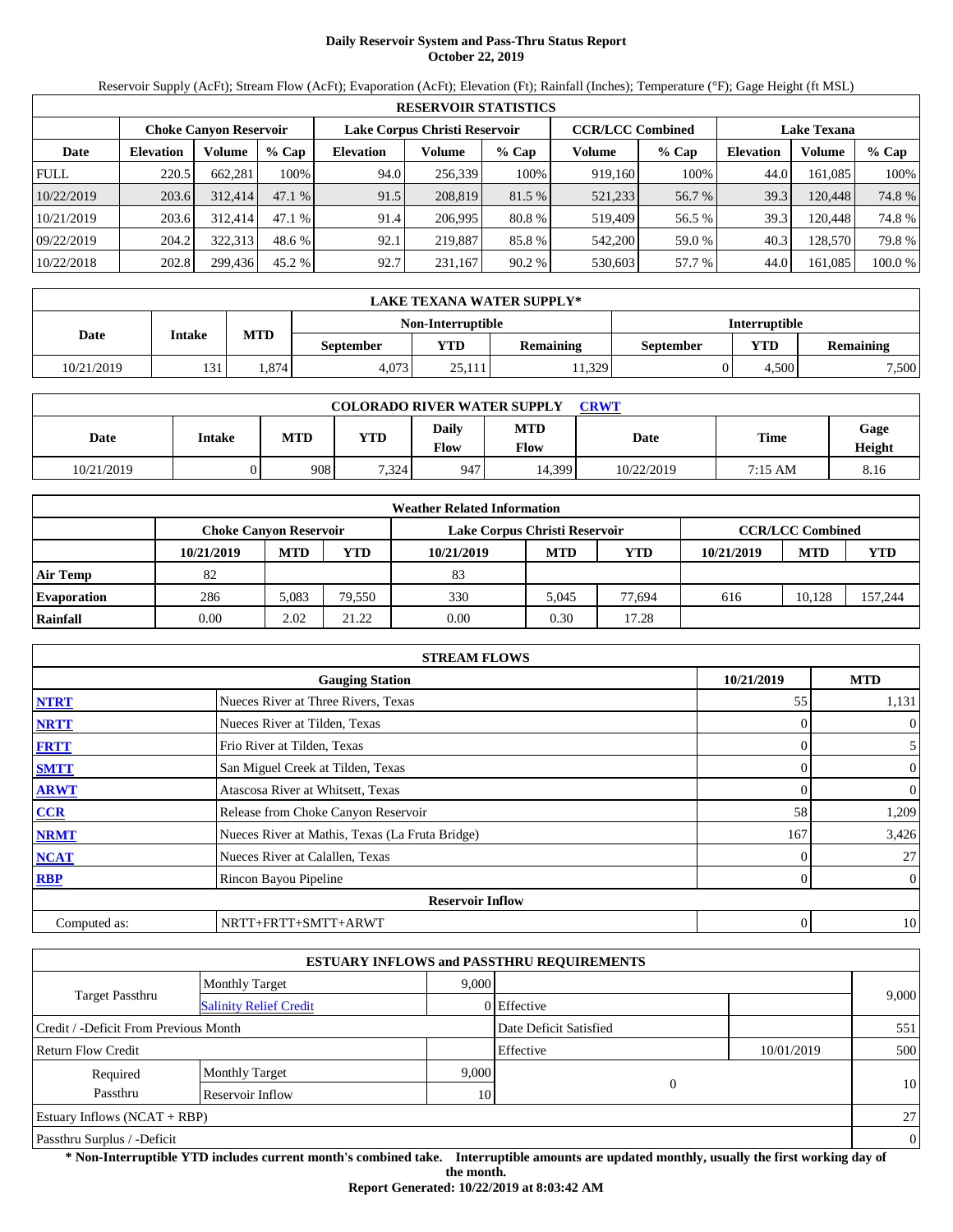# **Daily Reservoir System and Pass-Thru Status Report October 23, 2019**

Reservoir Supply (AcFt); Stream Flow (AcFt); Evaporation (AcFt); Elevation (Ft); Rainfall (Inches); Temperature (°F); Gage Height (ft MSL)

|             | <b>RESERVOIR STATISTICS</b> |                               |         |                               |         |         |                         |         |                    |         |        |  |  |
|-------------|-----------------------------|-------------------------------|---------|-------------------------------|---------|---------|-------------------------|---------|--------------------|---------|--------|--|--|
|             |                             | <b>Choke Canyon Reservoir</b> |         | Lake Corpus Christi Reservoir |         |         | <b>CCR/LCC Combined</b> |         | <b>Lake Texana</b> |         |        |  |  |
| Date        | <b>Elevation</b>            | Volume                        | $%$ Cap | <b>Elevation</b>              | Volume  | $%$ Cap | Volume                  | $%$ Cap | <b>Elevation</b>   | Volume  | % Cap  |  |  |
| <b>FULL</b> | 220.5                       | 662,281                       | 100%    | 94.0                          | 256,339 | 100%    | 919,160                 | 100%    | 44.0               | 161.085 | 100%   |  |  |
| 10/23/2019  | 203.6                       | 312,414                       | 47.1%   | 91.4                          | 206.995 | 80.8 %  | 519,409                 | 56.5 %  | 39.3               | 120.448 | 74.8%  |  |  |
| 10/22/2019  | 203.6                       | 312,414                       | 47.1%   | 91.5                          | 208,819 | 81.5 %  | 521,233                 | 56.7 %  | 39.3               | 120.448 | 74.8%  |  |  |
| 09/23/2019  | 204.2                       | 322,313                       | 48.6 %  | 92.0                          | 218,027 | 85.1 %  | 540,340                 | 58.8%   | 40.3               | 128,570 | 79.8%  |  |  |
| 10/23/2018  | 202.8                       | 299,436                       | 45.2 %  | 92.7                          | 231,167 | 90.2%   | 530,603                 | 57.7 %  | 43.9               | 160,156 | 99.4 % |  |  |

|            | <b>LAKE TEXANA WATER SUPPLY*</b> |            |                  |                   |                      |           |            |                  |  |  |  |
|------------|----------------------------------|------------|------------------|-------------------|----------------------|-----------|------------|------------------|--|--|--|
|            |                                  |            |                  | Non-Interruptible | <b>Interruptible</b> |           |            |                  |  |  |  |
| Date       | Intake                           | <b>MTD</b> | <b>September</b> | $\mathbf{v}$ TD   | <b>Remaining</b>     | September | <b>YTD</b> | <b>Remaining</b> |  |  |  |
| 10/22/2019 | 121<br>الال                      | 2.005      | 4.073            | 25.111            | 11.329               |           | 4.500      | 7,500            |  |  |  |

| <b>COLORADO RIVER WATER SUPPLY</b><br><b>CRWT</b> |        |            |            |               |                           |            |         |                       |  |  |  |
|---------------------------------------------------|--------|------------|------------|---------------|---------------------------|------------|---------|-----------------------|--|--|--|
| Date                                              | Intake | <b>MTD</b> | <b>YTD</b> | Daily<br>Flow | <b>MTD</b><br><b>Flow</b> | Date       | Time    | Gage<br><b>Height</b> |  |  |  |
| 10/22/2019                                        | 0      | 908.       | 7,324      | 0.020         | 15.419                    | 10/23/2019 | 7:15 AM | 8.10                  |  |  |  |

|                    | <b>Weather Related Information</b> |            |        |                               |            |            |            |                         |         |  |  |  |
|--------------------|------------------------------------|------------|--------|-------------------------------|------------|------------|------------|-------------------------|---------|--|--|--|
|                    | <b>Choke Canyon Reservoir</b>      |            |        | Lake Corpus Christi Reservoir |            |            |            | <b>CCR/LCC Combined</b> |         |  |  |  |
|                    | 10/22/2019                         | <b>MTD</b> | YTD    | 10/22/2019                    | <b>MTD</b> | <b>YTD</b> | 10/22/2019 | <b>MTD</b>              | YTD     |  |  |  |
| <b>Air Temp</b>    | 83                                 |            |        | 86                            |            |            |            |                         |         |  |  |  |
| <b>Evaporation</b> | 258                                | 5.341      | 79.808 | 244                           | 5.289      | 77.938     | 502        | 10.630                  | 157,746 |  |  |  |
| Rainfall           | 0.00                               | 2.02       | 21.22  | 0.00                          | 0.30       | 17.28      |            |                         |         |  |  |  |

|              | <b>STREAM FLOWS</b>                             |            |                |
|--------------|-------------------------------------------------|------------|----------------|
|              | <b>Gauging Station</b>                          | 10/22/2019 | <b>MTD</b>     |
| <b>NTRT</b>  | Nueces River at Three Rivers, Texas             | 55         | 1,186          |
| <b>NRTT</b>  | Nueces River at Tilden, Texas                   |            | $\overline{0}$ |
| <b>FRTT</b>  | Frio River at Tilden, Texas                     |            | 5 <sup>5</sup> |
| <b>SMTT</b>  | San Miguel Creek at Tilden, Texas               |            | $\overline{0}$ |
| <b>ARWT</b>  | Atascosa River at Whitsett, Texas               |            | $\overline{0}$ |
| CCR          | Release from Choke Canyon Reservoir             | 58         | 1,266          |
| <b>NRMT</b>  | Nueces River at Mathis, Texas (La Fruta Bridge) | 163        | 3,589          |
| <b>NCAT</b>  | Nueces River at Calallen, Texas                 |            | 27             |
| <b>RBP</b>   | Rincon Bayou Pipeline                           |            | $\overline{0}$ |
|              | <b>Reservoir Inflow</b>                         |            |                |
| Computed as: | NRTT+FRTT+SMTT+ARWT                             | 0          | 10             |

|                                       |                               |       | <b>ESTUARY INFLOWS and PASSTHRU REQUIREMENTS</b> |            |                |
|---------------------------------------|-------------------------------|-------|--------------------------------------------------|------------|----------------|
|                                       | <b>Monthly Target</b>         | 9.000 |                                                  |            |                |
| <b>Target Passthru</b>                | <b>Salinity Relief Credit</b> |       | 0 Effective                                      |            | 9,000          |
| Credit / -Deficit From Previous Month |                               |       | Date Deficit Satisfied                           |            | 551            |
| <b>Return Flow Credit</b>             |                               |       | Effective                                        | 10/01/2019 | 500            |
| Required                              | <b>Monthly Target</b>         | 9,000 |                                                  |            |                |
| Passthru                              | Reservoir Inflow              | 10    | $\overline{0}$                                   |            | 10             |
| <b>Estuary Inflows (NCAT + RBP)</b>   |                               |       |                                                  |            | 27             |
| Passthru Surplus / -Deficit           |                               |       |                                                  |            | $\overline{0}$ |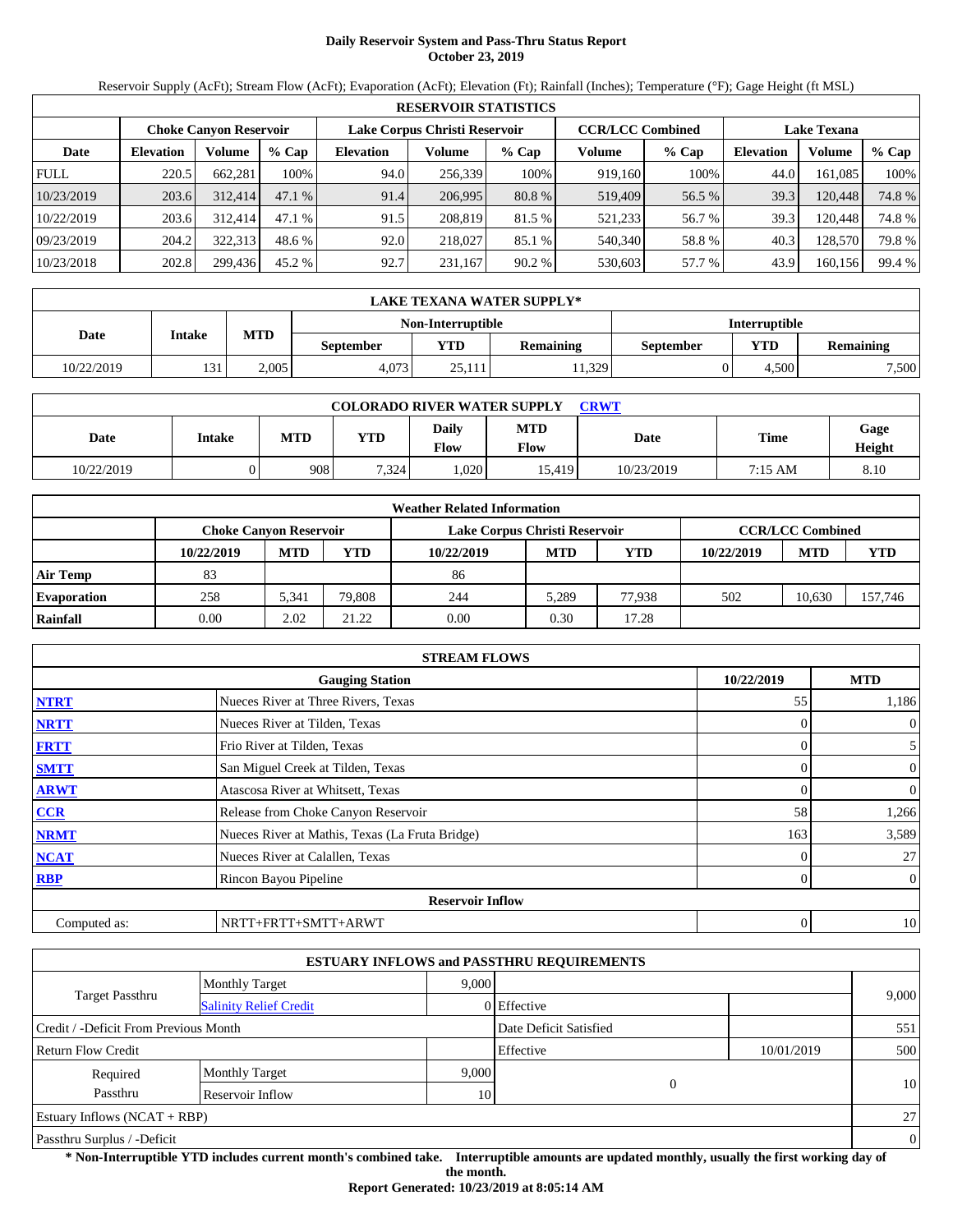# **Daily Reservoir System and Pass-Thru Status Report October 24, 2019**

Reservoir Supply (AcFt); Stream Flow (AcFt); Evaporation (AcFt); Elevation (Ft); Rainfall (Inches); Temperature (°F); Gage Height (ft MSL)

|             | <b>RESERVOIR STATISTICS</b> |                               |         |                  |                               |         |                         |         |                    |         |         |  |  |
|-------------|-----------------------------|-------------------------------|---------|------------------|-------------------------------|---------|-------------------------|---------|--------------------|---------|---------|--|--|
|             |                             | <b>Choke Canvon Reservoir</b> |         |                  | Lake Corpus Christi Reservoir |         | <b>CCR/LCC Combined</b> |         | <b>Lake Texana</b> |         |         |  |  |
| Date        | <b>Elevation</b>            | Volume                        | $%$ Cap | <b>Elevation</b> | Volume                        | $%$ Cap | Volume                  | $%$ Cap | <b>Elevation</b>   | Volume  | % Cap   |  |  |
| <b>FULL</b> | 220.5                       | 662.281                       | 100%    | 94.0             | 256.339                       | 100%    | 919.160                 | 100%    | 44.0               | 161.085 | 100%    |  |  |
| 10/24/2019  | 203.6                       | 312,414                       | 47.1 %  | 91.4             | 206,995                       | 80.8 %  | 519,409                 | 56.5 %  | 39.2               | 19,655  | 74.3 %  |  |  |
| 10/23/2019  | 203.6                       | 312.414                       | 47.1 %  | 91.4             | 206.995                       | 80.8 %  | 519.409                 | 56.5 %  | 39.3               | 120.448 | 74.8 %  |  |  |
| 09/24/2019  | 204.2                       | 322.313                       | 48.6 %  | 92.0             | 218,027                       | 85.1 %  | 540,340                 | 58.8%   | 40.3               | 128.570 | 79.8 %  |  |  |
| 10/24/2018  | 204.0                       | 318,997                       | 48.1 %  | 92.8             | 233,068                       | 90.9%   | 552,065                 | 60.1 %  | 44.0               | 161,085 | 100.0 % |  |  |

|            | LAKE TEXANA WATER SUPPLY* |            |                  |                   |                  |                      |            |                  |  |  |  |
|------------|---------------------------|------------|------------------|-------------------|------------------|----------------------|------------|------------------|--|--|--|
|            |                           |            |                  | Non-Interruptible |                  | <b>Interruptible</b> |            |                  |  |  |  |
| Date       | Intake                    | <b>MTD</b> | <b>September</b> | <b>YTD</b>        | <b>Remaining</b> | September            | <b>YTD</b> | <b>Remaining</b> |  |  |  |
| 10/23/2019 | 131                       | 2.136      | 4.073            | 25.111            | 11.329           |                      | 4.500      | 7,500            |  |  |  |

| <b>COLORADO RIVER WATER SUPPLY</b><br>CRWT |        |            |            |               |             |            |         |                |  |  |  |
|--------------------------------------------|--------|------------|------------|---------------|-------------|------------|---------|----------------|--|--|--|
| Date                                       | Intake | <b>MTD</b> | <b>YTD</b> | Daily<br>Flow | MTD<br>Flow | Date       | Time    | Gage<br>Height |  |  |  |
| 10/23/2019                                 |        | 908        | 7.324      | 957           | 16,376      | 10/24/2019 | 7:15 AM | 7.89           |  |  |  |

|                    |                               |            |        | <b>Weather Related Information</b> |            |            |            |                         |         |
|--------------------|-------------------------------|------------|--------|------------------------------------|------------|------------|------------|-------------------------|---------|
|                    | <b>Choke Canyon Reservoir</b> |            |        | Lake Corpus Christi Reservoir      |            |            |            | <b>CCR/LCC Combined</b> |         |
|                    | 10/23/2019                    | <b>MTD</b> | YTD    | 10/23/2019                         | <b>MTD</b> | <b>YTD</b> | 10/23/2019 | <b>MTD</b>              | YTD     |
| <b>Air Temp</b>    | 86                            |            |        | 88                                 |            |            |            |                         |         |
| <b>Evaporation</b> | 229                           | 5.570      | 80,037 | 414                                | 5.703      | 78,352     | 643        | 1.273                   | 158,389 |
| Rainfall           | 0.00                          | 2.02       | 21.22  | 0.00                               | 0.30       | 17.28      |            |                         |         |

|              | <b>STREAM FLOWS</b>                             |            |                |
|--------------|-------------------------------------------------|------------|----------------|
|              | <b>Gauging Station</b>                          | 10/23/2019 | <b>MTD</b>     |
| <b>NTRT</b>  | Nueces River at Three Rivers, Texas             | 55         | 1,241          |
| <b>NRTT</b>  | Nueces River at Tilden, Texas                   |            | $\overline{0}$ |
| <b>FRTT</b>  | Frio River at Tilden, Texas                     |            | $\mathfrak{S}$ |
| <b>SMTT</b>  | San Miguel Creek at Tilden, Texas               |            | $\mathbf{0}$   |
| <b>ARWT</b>  | Atascosa River at Whitsett, Texas               |            | $\overline{0}$ |
| <b>CCR</b>   | Release from Choke Canyon Reservoir             | 58         | 1,324          |
| <b>NRMT</b>  | Nueces River at Mathis, Texas (La Fruta Bridge) | 147        | 3,736          |
| <b>NCAT</b>  | Nueces River at Calallen, Texas                 |            | 27             |
| <b>RBP</b>   | Rincon Bayou Pipeline                           |            | $\overline{0}$ |
|              | <b>Reservoir Inflow</b>                         |            |                |
| Computed as: | NRTT+FRTT+SMTT+ARWT                             |            | 10             |

|                                       |                               |       | <b>ESTUARY INFLOWS and PASSTHRU REQUIREMENTS</b> |            |          |
|---------------------------------------|-------------------------------|-------|--------------------------------------------------|------------|----------|
|                                       | <b>Monthly Target</b>         | 9.000 |                                                  |            |          |
| Target Passthru                       | <b>Salinity Relief Credit</b> |       | $0$ Effective                                    |            | 9,000    |
| Credit / -Deficit From Previous Month |                               |       | Date Deficit Satisfied                           |            | 551      |
| Return Flow Credit                    |                               |       | Effective                                        | 10/01/2019 | 500      |
| Required                              | <b>Monthly Target</b>         | 9,000 |                                                  |            |          |
| Passthru                              | Reservoir Inflow              | 10    | 0                                                |            | 10       |
| Estuary Inflows $(NCAT + RBP)$        |                               |       |                                                  |            | 27       |
| Passthru Surplus / -Deficit           |                               |       |                                                  |            | $\theta$ |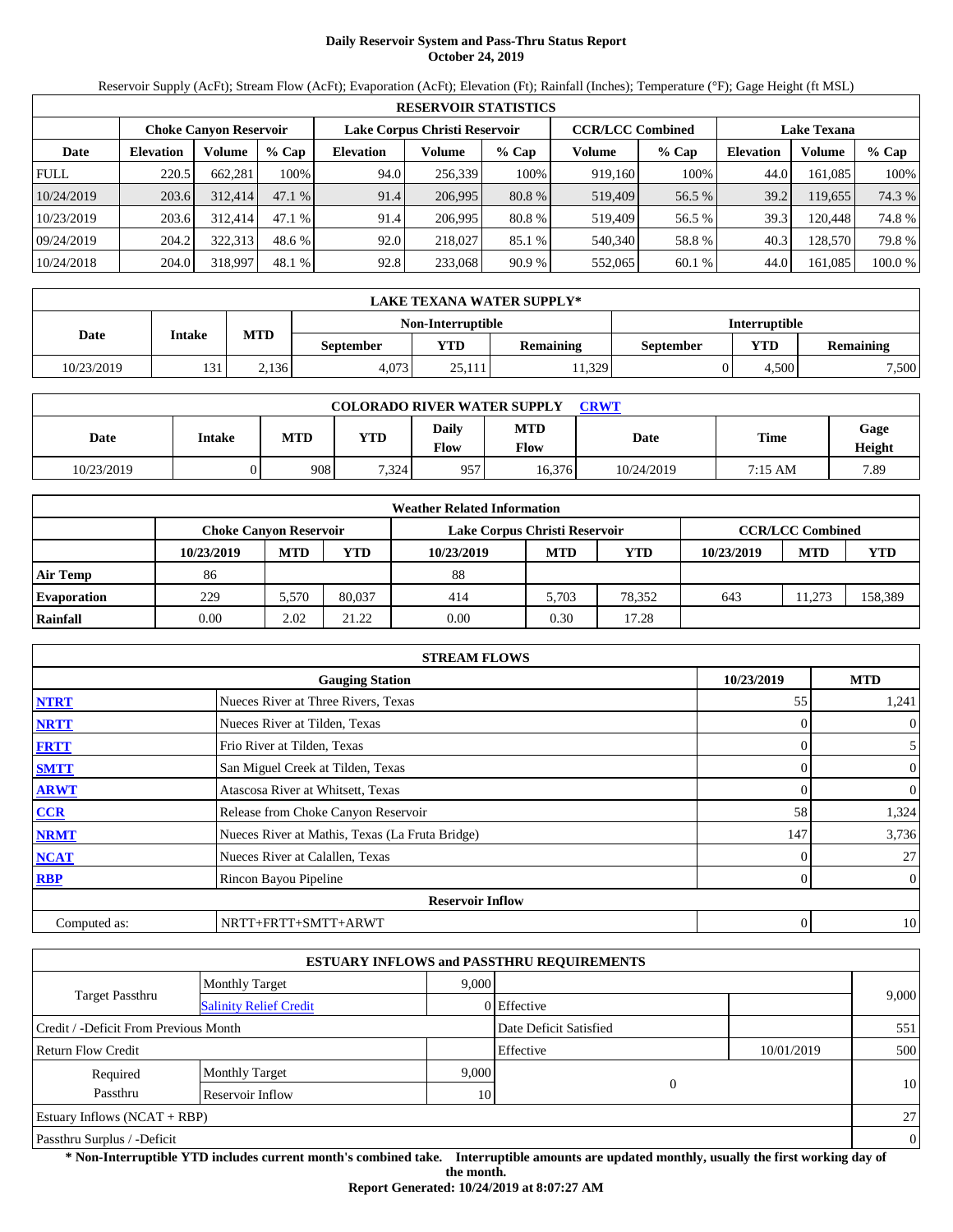# **Daily Reservoir System and Pass-Thru Status Report October 25, 2019**

Reservoir Supply (AcFt); Stream Flow (AcFt); Evaporation (AcFt); Elevation (Ft); Rainfall (Inches); Temperature (°F); Gage Height (ft MSL)

|             | <b>RESERVOIR STATISTICS</b> |                        |         |                  |                               |         |         |                         |                  |                    |         |  |  |
|-------------|-----------------------------|------------------------|---------|------------------|-------------------------------|---------|---------|-------------------------|------------------|--------------------|---------|--|--|
|             |                             | Choke Canvon Reservoir |         |                  | Lake Corpus Christi Reservoir |         |         | <b>CCR/LCC Combined</b> |                  | <b>Lake Texana</b> |         |  |  |
| Date        | <b>Elevation</b>            | Volume                 | $%$ Cap | <b>Elevation</b> | Volume                        | $%$ Cap | Volume  | $%$ Cap                 | <b>Elevation</b> | Volume             | $%$ Cap |  |  |
| <b>FULL</b> | 220.5                       | 662.281                | 100%    | 94.0             | 256.339                       | 100%    | 919.160 | 100%                    | 44.0             | 161.085            | 100%    |  |  |
| 10/25/2019  | 203.6                       | 312,414                | 47.1 %  | 91.5             | 208,819                       | 81.5 %  | 521,233 | 56.7 %                  | 39.4             | 121.245            | 75.3 %  |  |  |
| 10/24/2019  | 203.6                       | 312.414                | 47.1 %  | 91.4             | 206,995                       | 80.8 %  | 519.409 | 56.5 %                  | 39.2             | 19.655             | 74.3 %  |  |  |
| 09/25/2019  | 204.1                       | 320.653                | 48.4 %  | 92.0             | 218,027                       | 85.1 %  | 538,680 | 58.6 %                  | 40.1             | 126.918            | 78.8%   |  |  |
| 10/25/2018  | 204.4                       | 325,645                | 49.1 %  | 93.2             | 240,730                       | 93.9 %  | 566,375 | 61.6 %                  | 44.0             | 161,085            | 100.0 % |  |  |

|            | LAKE TEXANA WATER SUPPLY* |                                           |           |            |                  |           |            |                  |  |  |
|------------|---------------------------|-------------------------------------------|-----------|------------|------------------|-----------|------------|------------------|--|--|
|            |                           | Non-Interruptible<br><b>Interruptible</b> |           |            |                  |           |            |                  |  |  |
| Date       | Intake                    | <b>MTD</b>                                | September | <b>YTD</b> | <b>Remaining</b> | September | <b>YTD</b> | <b>Remaining</b> |  |  |
| 10/24/2019 | 132                       | 2.268                                     | 4.073     | 25.111     | 11.329           |           | 4.500      | 7,500            |  |  |

| <b>COLORADO RIVER WATER SUPPLY</b><br>CRWT |        |            |            |               |             |            |         |                |  |  |  |
|--------------------------------------------|--------|------------|------------|---------------|-------------|------------|---------|----------------|--|--|--|
| Date                                       | Intake | <b>MTD</b> | <b>YTD</b> | Daily<br>Flow | MTD<br>Flow | Date       | Time    | Gage<br>Height |  |  |  |
| 10/24/2019                                 |        | 908        | 7.324      | 750           | 17,127      | 10/25/2019 | 7:15 AM | 7.83           |  |  |  |

|                    | <b>Weather Related Information</b> |            |        |                               |            |            |            |                         |            |  |  |  |
|--------------------|------------------------------------|------------|--------|-------------------------------|------------|------------|------------|-------------------------|------------|--|--|--|
|                    | <b>Choke Canyon Reservoir</b>      |            |        | Lake Corpus Christi Reservoir |            |            |            | <b>CCR/LCC Combined</b> |            |  |  |  |
|                    | 10/24/2019                         | <b>MTD</b> | YTD    | 10/24/2019                    | <b>MTD</b> | <b>YTD</b> | 10/24/2019 | <b>MTD</b>              | <b>YTD</b> |  |  |  |
| <b>Air Temp</b>    | 88                                 |            |        | 89                            |            |            |            |                         |            |  |  |  |
| <b>Evaporation</b> | 239                                | 5.809      | 80.276 | 138                           | 5.841      | 78,490     | 377        | 1.650                   | 158,766    |  |  |  |
| Rainfall           | l.54                               | 3.56       | 22.76  | 0.50                          | 0.80       | 17.78      |            |                         |            |  |  |  |

|              | <b>STREAM FLOWS</b>                             |            |                |
|--------------|-------------------------------------------------|------------|----------------|
|              | <b>Gauging Station</b>                          | 10/24/2019 | <b>MTD</b>     |
| <b>NTRT</b>  | Nueces River at Three Rivers, Texas             | 55         | 1,296          |
| <b>NRTT</b>  | Nueces River at Tilden, Texas                   |            | $\mathbf{0}$   |
| <b>FRTT</b>  | Frio River at Tilden, Texas                     | 0          | 5              |
| <b>SMTT</b>  | San Miguel Creek at Tilden, Texas               |            | $\mathbf{0}$   |
| <b>ARWT</b>  | Atascosa River at Whitsett, Texas               |            | $\mathbf{0}$   |
| <b>CCR</b>   | Release from Choke Canyon Reservoir             | 115        | 1,439          |
| <b>NRMT</b>  | Nueces River at Mathis, Texas (La Fruta Bridge) | 146        | 3,882          |
| <b>NCAT</b>  | Nueces River at Calallen, Texas                 |            | 33             |
| <b>RBP</b>   | Rincon Bayou Pipeline                           | 0          | $\overline{0}$ |
|              | <b>Reservoir Inflow</b>                         |            |                |
| Computed as: | NRTT+FRTT+SMTT+ARWT                             | 0          | 10             |

|                                       |                               |       | <b>ESTUARY INFLOWS and PASSTHRU REQUIREMENTS</b> |            |          |
|---------------------------------------|-------------------------------|-------|--------------------------------------------------|------------|----------|
|                                       | <b>Monthly Target</b>         | 9.000 |                                                  |            |          |
| <b>Target Passthru</b>                | <b>Salinity Relief Credit</b> |       | 0 Effective                                      |            | 9,000    |
| Credit / -Deficit From Previous Month |                               |       | Date Deficit Satisfied                           |            | 551      |
| <b>Return Flow Credit</b>             |                               |       | Effective                                        | 10/01/2019 | 500      |
| Required                              | <b>Monthly Target</b>         | 9.000 |                                                  |            |          |
| Passthru                              | Reservoir Inflow              | 10    | $\theta$                                         |            | 10       |
| <b>Estuary Inflows (NCAT + RBP)</b>   |                               |       |                                                  |            | 33       |
| Passthru Surplus / -Deficit           |                               |       |                                                  |            | $\theta$ |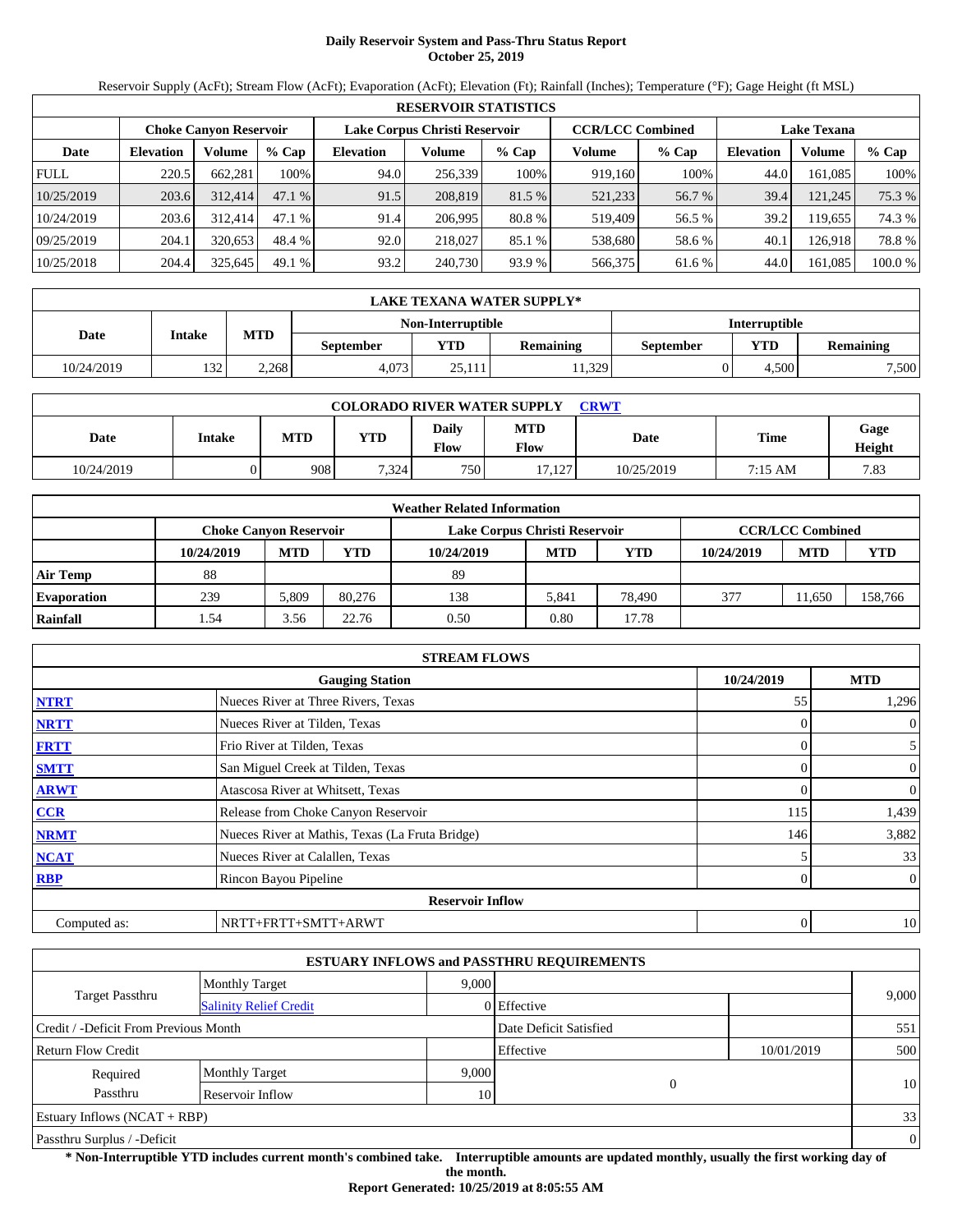# **Daily Reservoir System and Pass-Thru Status Report October 26, 2019**

Reservoir Supply (AcFt); Stream Flow (AcFt); Evaporation (AcFt); Elevation (Ft); Rainfall (Inches); Temperature (°F); Gage Height (ft MSL)

|             | <b>RESERVOIR STATISTICS</b> |                               |         |                  |                               |          |                         |         |                    |         |        |  |  |
|-------------|-----------------------------|-------------------------------|---------|------------------|-------------------------------|----------|-------------------------|---------|--------------------|---------|--------|--|--|
|             |                             | <b>Choke Canvon Reservoir</b> |         |                  | Lake Corpus Christi Reservoir |          | <b>CCR/LCC Combined</b> |         | <b>Lake Texana</b> |         |        |  |  |
| Date        | <b>Elevation</b>            | Volume                        | $%$ Cap | <b>Elevation</b> | Volume                        | $%$ Cap  | Volume                  | $%$ Cap | <b>Elevation</b>   | Volume  | % Cap  |  |  |
| <b>FULL</b> | 220.5                       | 662.281                       | 100%    | 94.0             | 256.339                       | 100%     | 919.160                 | 100%    | 44.0               | 161.085 | 100%   |  |  |
| 10/26/2019  | 203.5                       | 310,778                       | 46.9 %  | 91.3             | 205,177                       | $80.0\%$ | 515,955                 | 56.1 %  | 39.2               | 120.448 | 74.8 % |  |  |
| 10/25/2019  | 203.6                       | 312.414                       | 47.1 %  | 91.5             | 208,819                       | 81.5 %   | 521.233                 | 56.7 %  | 39.4               | 121.245 | 75.3 % |  |  |
| 09/26/2019  | 204.1                       | 320.653                       | 48.4 %  | 92.0             | 218,027                       | 85.1 %   | 538,680                 | 58.6 %  | 40.1               | 126.918 | 78.8%  |  |  |
| 10/26/2018  | 204.7                       | 330,674                       | 49.9 %  | 93.4             | 244.597                       | 95.4 %   | 575,271                 | 62.6 %  | 44.0               | 161,085 | 100.0% |  |  |

|            | LAKE TEXANA WATER SUPPLY*                 |            |                  |        |                  |           |            |                  |  |  |  |
|------------|-------------------------------------------|------------|------------------|--------|------------------|-----------|------------|------------------|--|--|--|
|            | Non-Interruptible<br><b>Interruptible</b> |            |                  |        |                  |           |            |                  |  |  |  |
| Date       | Intake                                    | <b>MTD</b> | <b>September</b> | YTD    | <b>Remaining</b> | September | <b>YTD</b> | <b>Remaining</b> |  |  |  |
| 10/25/2019 | 133                                       | 2.401      | 4.073            | 25.111 | 11.329           |           | 4.500      | 7,500            |  |  |  |

| <b>COLORADO RIVER WATER SUPPLY</b><br>CRWT |        |            |            |               |             |            |         |                |  |  |  |
|--------------------------------------------|--------|------------|------------|---------------|-------------|------------|---------|----------------|--|--|--|
| Date                                       | Intake | <b>MTD</b> | <b>YTD</b> | Daily<br>Flow | MTD<br>Flow | Date       | Time    | Gage<br>Height |  |  |  |
| 10/25/2019                                 |        | 908        | 7.324      | 717           | 17,843      | 10/26/2019 | 7:15 AM | 7.81           |  |  |  |

|                    | <b>Weather Related Information</b> |            |        |                               |            |            |            |                         |            |  |  |  |
|--------------------|------------------------------------|------------|--------|-------------------------------|------------|------------|------------|-------------------------|------------|--|--|--|
|                    | <b>Choke Canyon Reservoir</b>      |            |        | Lake Corpus Christi Reservoir |            |            |            | <b>CCR/LCC Combined</b> |            |  |  |  |
|                    | 10/25/2019                         | <b>MTD</b> | YTD    | 10/25/2019                    | <b>MTD</b> | <b>YTD</b> | 10/25/2019 | <b>MTD</b>              | <b>YTD</b> |  |  |  |
| <b>Air Temp</b>    | 64                                 |            |        | 64                            |            |            |            |                         |            |  |  |  |
| <b>Evaporation</b> | 190                                | 5,999      | 80.466 | 370                           | 6.211      | 78,860     | 560        | 12.210                  | 159,326    |  |  |  |
| Rainfall           | 0.00                               | 3.56       | 22.76  | 0.00                          | 0.80       | 17.78      |            |                         |            |  |  |  |

|              | <b>STREAM FLOWS</b>                             |            |                  |
|--------------|-------------------------------------------------|------------|------------------|
|              | <b>Gauging Station</b>                          | 10/25/2019 | <b>MTD</b>       |
| <b>NTRT</b>  | Nueces River at Three Rivers, Texas             | 66         | 1,362            |
| <b>NRTT</b>  | Nueces River at Tilden, Texas                   |            | $\theta$         |
| <b>FRTT</b>  | Frio River at Tilden, Texas                     |            | 6                |
| <b>SMTT</b>  | San Miguel Creek at Tilden, Texas               |            | $\boldsymbol{0}$ |
| <b>ARWT</b>  | Atascosa River at Whitsett, Texas               |            | $\overline{0}$   |
| <b>CCR</b>   | Release from Choke Canyon Reservoir             | 58         | 1,497            |
| <b>NRMT</b>  | Nueces River at Mathis, Texas (La Fruta Bridge) | 166        | 4,048            |
| <b>NCAT</b>  | Nueces River at Calallen, Texas                 | 13         | 45               |
| <b>RBP</b>   | Rincon Bayou Pipeline                           |            | $\overline{0}$   |
|              | <b>Reservoir Inflow</b>                         |            |                  |
| Computed as: | (NTRT+FRTT+SMTT)-Release from Choke Canyon      | 10         | 20               |

|                                                         |                       |       | <b>ESTUARY INFLOWS and PASSTHRU REQUIREMENTS</b> |            |                |
|---------------------------------------------------------|-----------------------|-------|--------------------------------------------------|------------|----------------|
|                                                         | <b>Monthly Target</b> | 9.000 |                                                  |            |                |
| <b>Target Passthru</b><br><b>Salinity Relief Credit</b> |                       |       | 0 Effective                                      |            | 9,000          |
| Credit / -Deficit From Previous Month                   |                       |       | Date Deficit Satisfied                           |            | 551            |
| <b>Return Flow Credit</b>                               |                       |       | Effective                                        | 10/01/2019 | 500            |
| Required                                                | <b>Monthly Target</b> | 9,000 |                                                  |            |                |
| Passthru                                                | Reservoir Inflow      | 20    | 0                                                |            | 20             |
| Estuary Inflows $(NCAT + RBP)$                          |                       |       |                                                  |            | 45             |
| Passthru Surplus / -Deficit                             |                       |       |                                                  |            | $\overline{0}$ |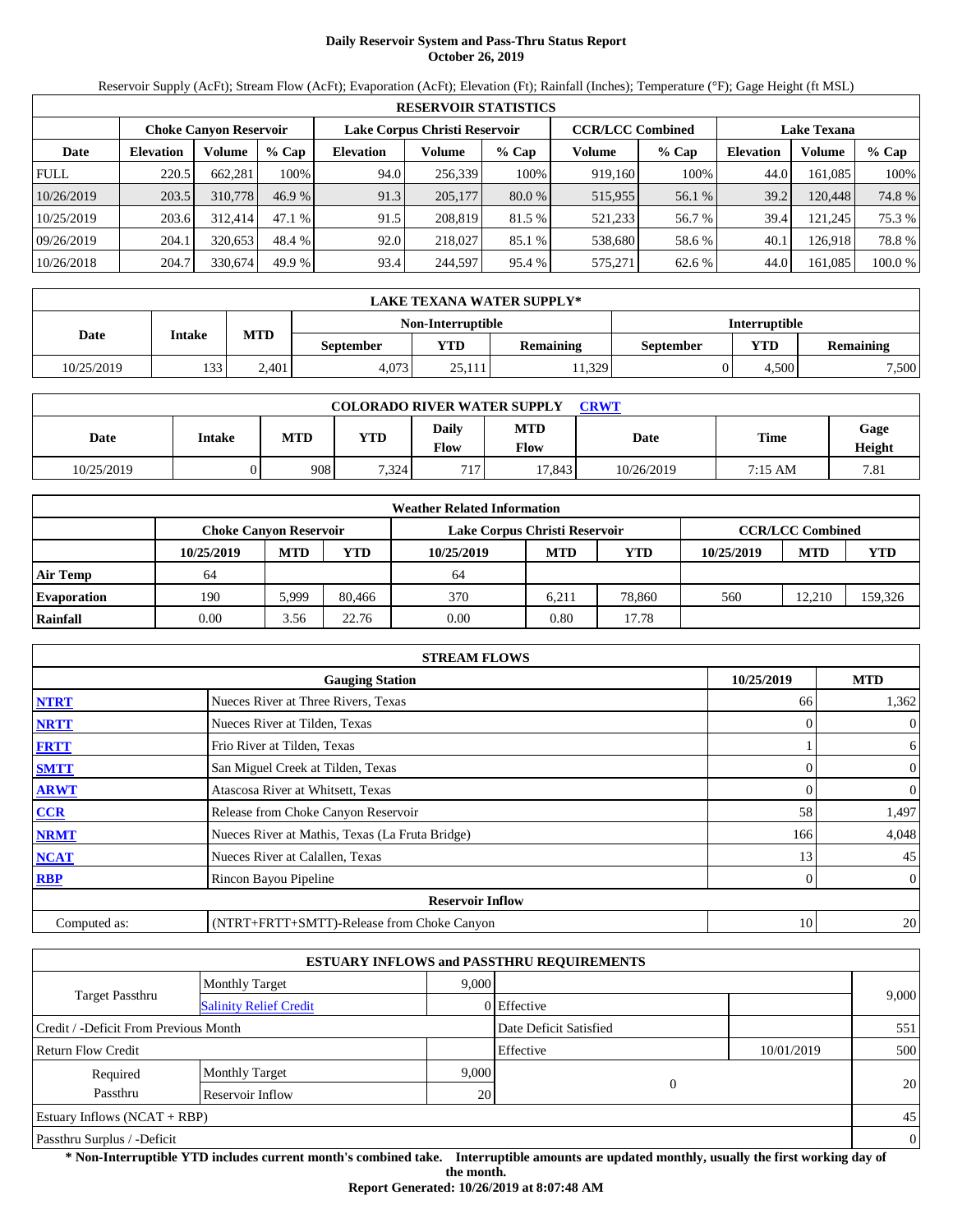# **Daily Reservoir System and Pass-Thru Status Report October 27, 2019**

Reservoir Supply (AcFt); Stream Flow (AcFt); Evaporation (AcFt); Elevation (Ft); Rainfall (Inches); Temperature (°F); Gage Height (ft MSL)

|                                                                                           | <b>RESERVOIR STATISTICS</b> |         |        |                  |         |          |         |                    |                  |         |        |  |
|-------------------------------------------------------------------------------------------|-----------------------------|---------|--------|------------------|---------|----------|---------|--------------------|------------------|---------|--------|--|
| Lake Corpus Christi Reservoir<br><b>CCR/LCC Combined</b><br><b>Choke Canvon Reservoir</b> |                             |         |        |                  |         |          |         | <b>Lake Texana</b> |                  |         |        |  |
| Date                                                                                      | <b>Elevation</b>            | Volume  | % Cap  | <b>Elevation</b> | Volume  | $%$ Cap  | Volume  | $%$ Cap            | <b>Elevation</b> | Volume  | % Cap  |  |
| <b>FULL</b>                                                                               | 220.5                       | 662.281 | 100%   | 94.0             | 256.339 | 100%     | 919.160 | 100%               | 44.0             | 161.085 | 100%   |  |
| 10/27/2019                                                                                | 203.6                       | 312,414 | 47.1 % | 91.3             | 205,177 | $80.0\%$ | 517,591 | 56.3 %             | 39.2             | 119,655 | 74.3 % |  |
| 10/26/2019                                                                                | 203.5                       | 310,778 | 46.9 % | 91.3             | 205,177 | 80.0 %   | 515,955 | 56.1 %             | 39.3             | 120.448 | 74.8 % |  |
| 09/27/2019                                                                                | 204.1                       | 320.653 | 48.4 % | 91.9             | 216.174 | 84.3 %   | 536,827 | 58.4 %             | 40.1             | 126.918 | 78.8%  |  |
| 10/27/2018                                                                                | 204.9                       | 334,048 | 50.4 % | 93.7             | 250,442 | 97.7 %   | 584,490 | 63.6 %             | 44.0             | 161,085 | 100.0% |  |

|            | LAKE TEXANA WATER SUPPLY* |            |           |                   |                  |                      |            |                  |  |  |  |
|------------|---------------------------|------------|-----------|-------------------|------------------|----------------------|------------|------------------|--|--|--|
|            |                           |            |           | Non-Interruptible |                  | <b>Interruptible</b> |            |                  |  |  |  |
| Date       | Intake                    | <b>MTD</b> | September | <b>YTD</b>        | <b>Remaining</b> | September            | <b>YTD</b> | <b>Remaining</b> |  |  |  |
| 10/26/2019 | 133                       | 2.534      | 4.073     | 25.111            | 11.329           |                      | 4.500      | 7,500            |  |  |  |

| <b>COLORADO RIVER WATER SUPPLY</b><br>CRWT |        |            |            |               |             |            |         |                |  |  |
|--------------------------------------------|--------|------------|------------|---------------|-------------|------------|---------|----------------|--|--|
| Date                                       | Intake | <b>MTD</b> | <b>YTD</b> | Daily<br>Flow | MTD<br>Flow | Date       | Time    | Gage<br>Height |  |  |
| 10/26/2019                                 |        | 908        | 7.324      | 8201          | 18.663      | 10/27/2019 | 7:15 AM | 8.03           |  |  |

|                    |                        |            |        | <b>Weather Related Information</b> |            |            |            |                         |         |
|--------------------|------------------------|------------|--------|------------------------------------|------------|------------|------------|-------------------------|---------|
|                    | Choke Canvon Reservoir |            |        | Lake Corpus Christi Reservoir      |            |            |            | <b>CCR/LCC Combined</b> |         |
|                    | 10/26/2019             | <b>MTD</b> | YTD    | 10/26/2019                         | <b>MTD</b> | <b>YTD</b> | 10/26/2019 | <b>MTD</b>              | YTD     |
| <b>Air Temp</b>    | 71                     |            |        | 79                                 |            |            |            |                         |         |
| <b>Evaporation</b> | 210                    | 6.209      | 80.676 | 201                                | 6.412      | 79,061     | 411        | 12.621                  | 159,737 |
| Rainfall           | 0.00                   | 3.56       | 22.76  | 0.00                               | 0.80       | 17.78      |            |                         |         |

|              | <b>STREAM FLOWS</b>                             |            |                  |
|--------------|-------------------------------------------------|------------|------------------|
|              | <b>Gauging Station</b>                          | 10/26/2019 | <b>MTD</b>       |
| <b>NTRT</b>  | Nueces River at Three Rivers, Texas             | 58         | 1,420            |
| <b>NRTT</b>  | Nueces River at Tilden, Texas                   |            | $\theta$         |
| <b>FRTT</b>  | Frio River at Tilden, Texas                     |            | 6                |
| <b>SMTT</b>  | San Miguel Creek at Tilden, Texas               |            | $\boldsymbol{0}$ |
| <b>ARWT</b>  | Atascosa River at Whitsett, Texas               |            | $\overline{0}$   |
| <b>CCR</b>   | Release from Choke Canyon Reservoir             | 58         | 1,554            |
| <b>NRMT</b>  | Nueces River at Mathis, Texas (La Fruta Bridge) | 75         | 4,123            |
| <b>NCAT</b>  | Nueces River at Calallen, Texas                 | 17         | 62               |
| <b>RBP</b>   | Rincon Bayou Pipeline                           |            | $\overline{0}$   |
|              | <b>Reservoir Inflow</b>                         |            |                  |
| Computed as: | (NTRT+FRTT+SMTT)-Release from Choke Canyon      |            | 21               |

|                                       |                               |       | <b>ESTUARY INFLOWS and PASSTHRU REQUIREMENTS</b> |            |                |
|---------------------------------------|-------------------------------|-------|--------------------------------------------------|------------|----------------|
|                                       | <b>Monthly Target</b>         | 9.000 |                                                  |            |                |
| <b>Target Passthru</b>                | <b>Salinity Relief Credit</b> |       | 0 Effective                                      |            | 9,000          |
| Credit / -Deficit From Previous Month |                               |       | Date Deficit Satisfied                           |            | 551            |
| <b>Return Flow Credit</b>             |                               |       | Effective                                        | 10/01/2019 | 500            |
| Required                              | <b>Monthly Target</b>         | 9,000 |                                                  |            |                |
| Passthru                              | Reservoir Inflow              | 21    | 0                                                |            | 21             |
| Estuary Inflows $(NCAT + RBP)$        |                               |       |                                                  |            | 62             |
| Passthru Surplus / -Deficit           |                               |       |                                                  |            | $\overline{0}$ |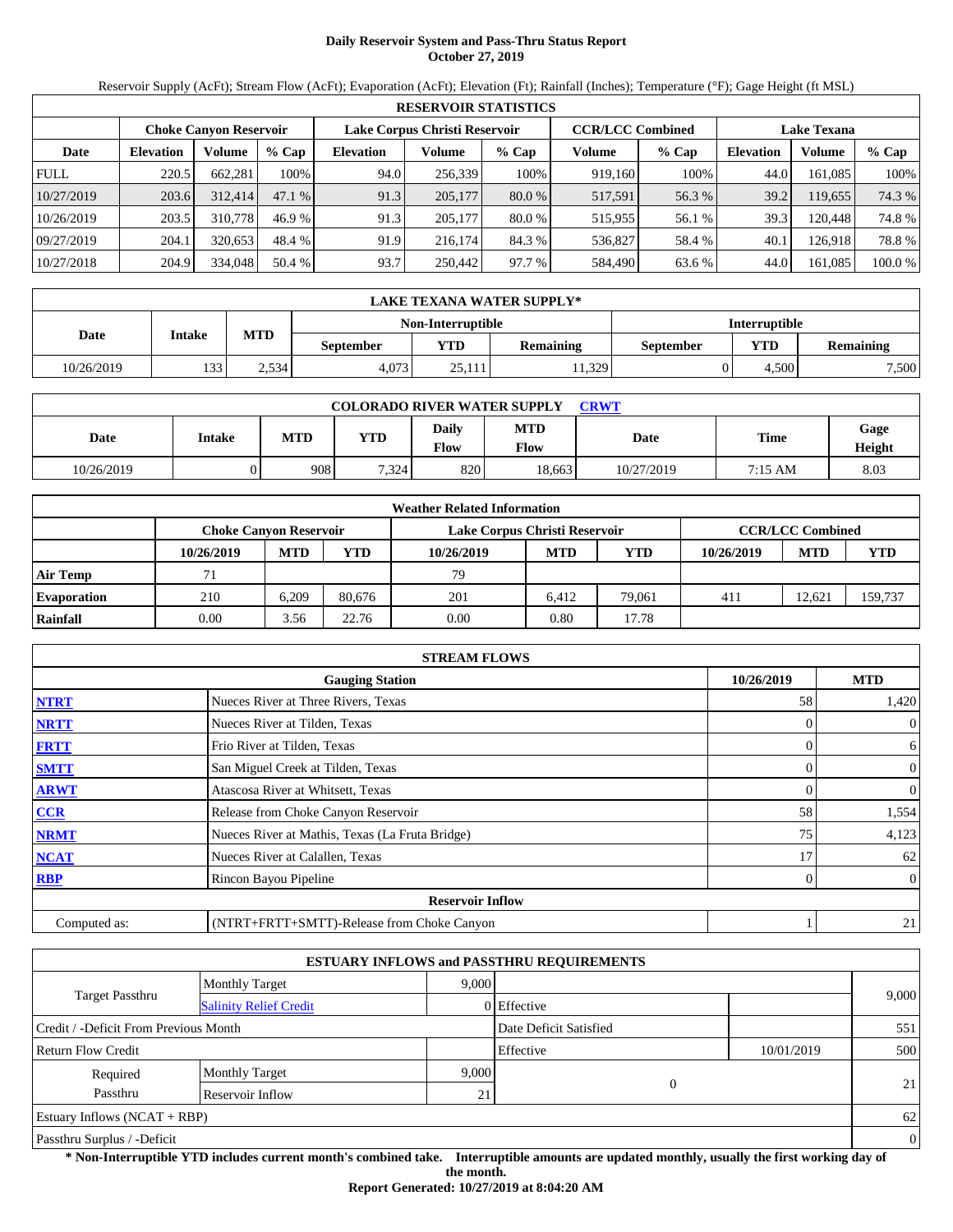# **Daily Reservoir System and Pass-Thru Status Report October 28, 2019**

Reservoir Supply (AcFt); Stream Flow (AcFt); Evaporation (AcFt); Elevation (Ft); Rainfall (Inches); Temperature (°F); Gage Height (ft MSL)

|             | <b>RESERVOIR STATISTICS</b> |                               |         |                  |                               |          |                         |         |                  |                    |        |  |
|-------------|-----------------------------|-------------------------------|---------|------------------|-------------------------------|----------|-------------------------|---------|------------------|--------------------|--------|--|
|             |                             | <b>Choke Canyon Reservoir</b> |         |                  | Lake Corpus Christi Reservoir |          | <b>CCR/LCC Combined</b> |         |                  | <b>Lake Texana</b> |        |  |
| Date        | <b>Elevation</b>            | Volume                        | $%$ Cap | <b>Elevation</b> | Volume                        | $%$ Cap  | Volume                  | $%$ Cap | <b>Elevation</b> | Volume             | % Cap  |  |
| <b>FULL</b> | 220.5                       | 662,281                       | 100%    | 94.0             | 256,339                       | 100%     | 919,160                 | 100%    | 44.0             | 161.085            | 100%   |  |
| 10/28/2019  | 203.5                       | 310,778                       | 46.9%   | 91.3             | 205,177                       | $80.0\%$ | 515,955                 | 56.1 %  | 39.2             | 119,655            | 74.3 % |  |
| 10/27/2019  | 203.6                       | 312,414                       | 47.1%   | 91.3             | 205,177                       | 80.0 %   | 517,591                 | 56.3 %  | 39.2             | 119.655            | 74.3 % |  |
| 09/28/2019  | 204.1                       | 320,653                       | 48.4 %  | 91.9             | 216.174                       | 84.3 %   | 536,827                 | 58.4 %  | 40.0             | 126.098            | 78.3 % |  |
| 10/28/2018  | 205.1                       | 337,439                       | 50.9 %  | 93.9             | 254,368                       | 99.2 %   | 591,807                 | 64.4 %  | 43.9             | 160,156            | 99.4 % |  |

|            | LAKE TEXANA WATER SUPPLY* |            |                  |                   |                  |                      |            |                  |  |  |  |
|------------|---------------------------|------------|------------------|-------------------|------------------|----------------------|------------|------------------|--|--|--|
|            |                           |            |                  | Non-Interruptible |                  | <b>Interruptible</b> |            |                  |  |  |  |
| Date       | Intake                    | <b>MTD</b> | <b>September</b> | VTD-              | <b>Remaining</b> | <b>September</b>     | <b>YTD</b> | <b>Remaining</b> |  |  |  |
| 10/27/2019 | 122<br>ن ر                | 2.667      | 4.073            | 25.111            | 11.329           |                      | 4.500      | 7,500            |  |  |  |

| <b>COLORADO RIVER WATER SUPPLY</b><br>CRWT |               |            |       |               |             |            |             |                |  |  |
|--------------------------------------------|---------------|------------|-------|---------------|-------------|------------|-------------|----------------|--|--|
| Date                                       | <b>Intake</b> | <b>MTD</b> | YTD   | Daily<br>Flow | MTD<br>Flow | Date       | <b>Time</b> | Gage<br>Height |  |  |
| 10/27/2019                                 |               | 908        | 7.324 | 929           | 19.592      | 10/28/2019 | 7:15 AM     | 8.23           |  |  |

|                    | <b>Weather Related Information</b> |            |        |                               |            |            |            |                         |         |  |  |
|--------------------|------------------------------------|------------|--------|-------------------------------|------------|------------|------------|-------------------------|---------|--|--|
|                    | <b>Choke Canyon Reservoir</b>      |            |        | Lake Corpus Christi Reservoir |            |            |            | <b>CCR/LCC Combined</b> |         |  |  |
|                    | 10/27/2019                         | <b>MTD</b> | YTD    | 10/27/2019                    | <b>MTD</b> | <b>YTD</b> | 10/27/2019 | <b>MTD</b>              | YTD     |  |  |
| <b>Air Temp</b>    | 80                                 |            |        | 83                            |            |            |            |                         |         |  |  |
| <b>Evaporation</b> | 181                                | 6.390      | 80,857 | 243                           | 6.655      | 79.304     | 424        | 13.045                  | 160,161 |  |  |
| Rainfall           | 0.00                               | 3.56       | 22.76  | 0.00                          | 0.80       | 17.78      |            |                         |         |  |  |

|              | <b>STREAM FLOWS</b>                             |            |                |
|--------------|-------------------------------------------------|------------|----------------|
|              | <b>Gauging Station</b>                          | 10/27/2019 | <b>MTD</b>     |
| <b>NTRT</b>  | Nueces River at Three Rivers, Texas             | 56         | 1,476          |
| <b>NRTT</b>  | Nueces River at Tilden, Texas                   | $\Omega$   | $\overline{0}$ |
| <b>FRTT</b>  | Frio River at Tilden, Texas                     | 0          | 7              |
| <b>SMTT</b>  | San Miguel Creek at Tilden, Texas               | 0          | $\overline{0}$ |
| <b>ARWT</b>  | Atascosa River at Whitsett, Texas               |            | $\theta$       |
| CCR          | Release from Choke Canyon Reservoir             | 58         | 1,612          |
| <b>NRMT</b>  | Nueces River at Mathis, Texas (La Fruta Bridge) | 96         | 4,220          |
| <b>NCAT</b>  | Nueces River at Calallen, Texas                 |            | 62             |
| <b>RBP</b>   | Rincon Bayou Pipeline                           | 0          | $\overline{0}$ |
|              | <b>Reservoir Inflow</b>                         |            |                |
| Computed as: | NRTT+FRTT+SMTT+ARWT                             | 0          | 21             |

|                                       |                               |       | <b>ESTUARY INFLOWS and PASSTHRU REQUIREMENTS</b> |            |          |
|---------------------------------------|-------------------------------|-------|--------------------------------------------------|------------|----------|
|                                       | <b>Monthly Target</b>         | 9.000 |                                                  |            |          |
| <b>Target Passthru</b>                | <b>Salinity Relief Credit</b> |       | 0 Effective                                      |            | 9,000    |
| Credit / -Deficit From Previous Month |                               |       | Date Deficit Satisfied                           |            | 551      |
| <b>Return Flow Credit</b>             |                               |       | Effective                                        | 10/01/2019 | 500      |
| Required                              | <b>Monthly Target</b>         | 9,000 |                                                  |            |          |
| Passthru                              | Reservoir Inflow              | 21    | 0                                                |            | 21       |
| <b>Estuary Inflows (NCAT + RBP)</b>   |                               |       |                                                  |            | 62       |
| Passthru Surplus / -Deficit           |                               |       |                                                  |            | $\theta$ |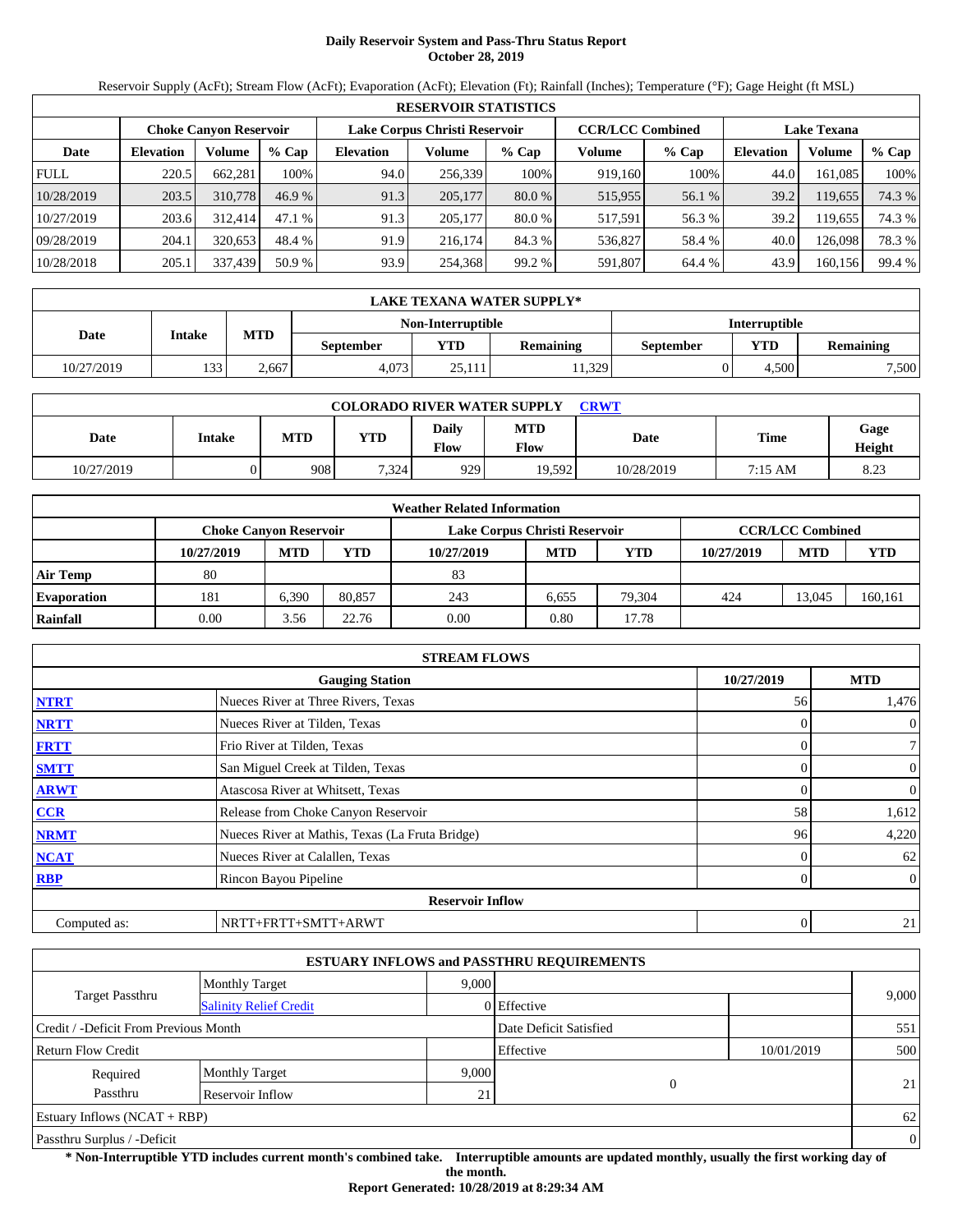# **Daily Reservoir System and Pass-Thru Status Report October 29, 2019**

Reservoir Supply (AcFt); Stream Flow (AcFt); Evaporation (AcFt); Elevation (Ft); Rainfall (Inches); Temperature (°F); Gage Height (ft MSL)

|             | <b>RESERVOIR STATISTICS</b> |                        |         |                  |                               |          |                         |         |                    |         |         |  |  |
|-------------|-----------------------------|------------------------|---------|------------------|-------------------------------|----------|-------------------------|---------|--------------------|---------|---------|--|--|
|             |                             | Choke Canvon Reservoir |         |                  | Lake Corpus Christi Reservoir |          | <b>CCR/LCC Combined</b> |         | <b>Lake Texana</b> |         |         |  |  |
| Date        | <b>Elevation</b>            | Volume                 | $%$ Cap | <b>Elevation</b> | Volume                        | $%$ Cap  | Volume                  | $%$ Cap | <b>Elevation</b>   | Volume  | $%$ Cap |  |  |
| <b>FULL</b> | 220.5                       | 662.281                | 100%    | 94.0             | 256.339                       | 100%     | 919.160                 | 100%    | 44.0               | 161.085 | 100%    |  |  |
| 10/29/2019  | 203.4                       | 310,778                | 46.9 %  | 91.3             | 205,177                       | $80.0\%$ | 515,955                 | 56.1 %  | 39.2               | 120.448 | 74.8 %  |  |  |
| 10/28/2019  | 203.5                       | 310,778                | 46.9 %  | 91.3             | 205,177                       | 80.0 %   | 515,955                 | 56.1 %  | 39.2               | 19.655  | 74.3 %  |  |  |
| 09/29/2019  | 204.0                       | 318,997                | 48.1 %  | 91.9             | 216.174                       | 84.3 %   | 535,171                 | 58.2 %  | 40.0               | 126.098 | 78.3 %  |  |  |
| 10/29/2018  | 205.3                       | 340,847                | 51.4 %  | 94.0             | 256,339                       | 100.0 %  | 597,186                 | 65.0 %  | 44.0               | 161,085 | 100.0 % |  |  |

|            | LAKE TEXANA WATER SUPPLY* |                                           |           |            |                  |           |            |                  |  |  |
|------------|---------------------------|-------------------------------------------|-----------|------------|------------------|-----------|------------|------------------|--|--|
|            |                           | Non-Interruptible<br><b>Interruptible</b> |           |            |                  |           |            |                  |  |  |
| Date       | Intake                    | <b>MTD</b>                                | September | <b>YTD</b> | <b>Remaining</b> | September | <b>YTD</b> | <b>Remaining</b> |  |  |
| 10/28/2019 | 134                       | 2.800                                     | 4.073     | 25.111     | 11.329           |           | 4.500      | 7,500            |  |  |

| <b>COLORADO RIVER WATER SUPPLY</b><br>CRWT |               |            |            |               |                           |            |         |                       |  |  |  |
|--------------------------------------------|---------------|------------|------------|---------------|---------------------------|------------|---------|-----------------------|--|--|--|
| Date                                       | <b>Intake</b> | <b>MTD</b> | <b>YTD</b> | Daily<br>Flow | <b>MTD</b><br><b>Flow</b> | Date       | Time    | Gage<br><b>Height</b> |  |  |  |
| 10/28/2019                                 |               | 908        | 7,324      | ,401          | 20,993                    | 10/29/2019 | 7:15 AM | 10.70                 |  |  |  |

|                    | <b>Weather Related Information</b> |            |        |                               |            |            |            |                         |            |  |  |
|--------------------|------------------------------------|------------|--------|-------------------------------|------------|------------|------------|-------------------------|------------|--|--|
|                    | <b>Choke Canvon Reservoir</b>      |            |        | Lake Corpus Christi Reservoir |            |            |            | <b>CCR/LCC Combined</b> |            |  |  |
|                    | 10/28/2019                         | <b>MTD</b> | YTD    | 10/28/2019                    | <b>MTD</b> | <b>YTD</b> | 10/28/2019 | <b>MTD</b>              | <b>YTD</b> |  |  |
| <b>Air Temp</b>    | 84                                 |            |        | 87                            |            |            |            |                         |            |  |  |
| <b>Evaporation</b> | 124                                | 6.514      | 80.981 | 190                           | 6.845      | 79.494     | 314        | 13.359                  | 160,475    |  |  |
| Rainfall           | 0.45                               | 4.01       | 23.21  | 0.00                          | 0.80       | 17.78      |            |                         |            |  |  |

|              | <b>STREAM FLOWS</b>                             |            |                |
|--------------|-------------------------------------------------|------------|----------------|
|              | <b>Gauging Station</b>                          | 10/28/2019 | <b>MTD</b>     |
| <b>NTRT</b>  | Nueces River at Three Rivers, Texas             | 56         | 1,532          |
| <b>NRTT</b>  | Nueces River at Tilden, Texas                   |            | $\mathbf{0}$   |
| <b>FRTT</b>  | Frio River at Tilden, Texas                     | 0          | $\tau$         |
| <b>SMTT</b>  | San Miguel Creek at Tilden, Texas               |            | $\mathbf{0}$   |
| <b>ARWT</b>  | Atascosa River at Whitsett, Texas               |            | $\mathbf{0}$   |
| <b>CCR</b>   | Release from Choke Canyon Reservoir             | 58         | 1,669          |
| <b>NRMT</b>  | Nueces River at Mathis, Texas (La Fruta Bridge) | 150        | 4,370          |
| <b>NCAT</b>  | Nueces River at Calallen, Texas                 |            | 62             |
| <b>RBP</b>   | Rincon Bayou Pipeline                           | 0          | $\overline{0}$ |
|              | <b>Reservoir Inflow</b>                         |            |                |
| Computed as: | NRTT+FRTT+SMTT+ARWT                             | 0          | 21             |

|                                       |                               |       | <b>ESTUARY INFLOWS and PASSTHRU REQUIREMENTS</b> |            |                |
|---------------------------------------|-------------------------------|-------|--------------------------------------------------|------------|----------------|
|                                       | <b>Monthly Target</b>         | 9.000 |                                                  |            |                |
| <b>Target Passthru</b>                | <b>Salinity Relief Credit</b> |       | 0 Effective                                      |            | 9,000          |
| Credit / -Deficit From Previous Month |                               |       | Date Deficit Satisfied                           |            | 551            |
| <b>Return Flow Credit</b>             |                               |       | Effective                                        | 10/01/2019 | 500            |
| Required                              | <b>Monthly Target</b>         | 9,000 |                                                  |            |                |
| Passthru                              | Reservoir Inflow              | 21    | $\overline{0}$                                   |            | 21             |
| <b>Estuary Inflows (NCAT + RBP)</b>   |                               |       |                                                  |            | 62             |
| Passthru Surplus / -Deficit           |                               |       |                                                  |            | $\overline{0}$ |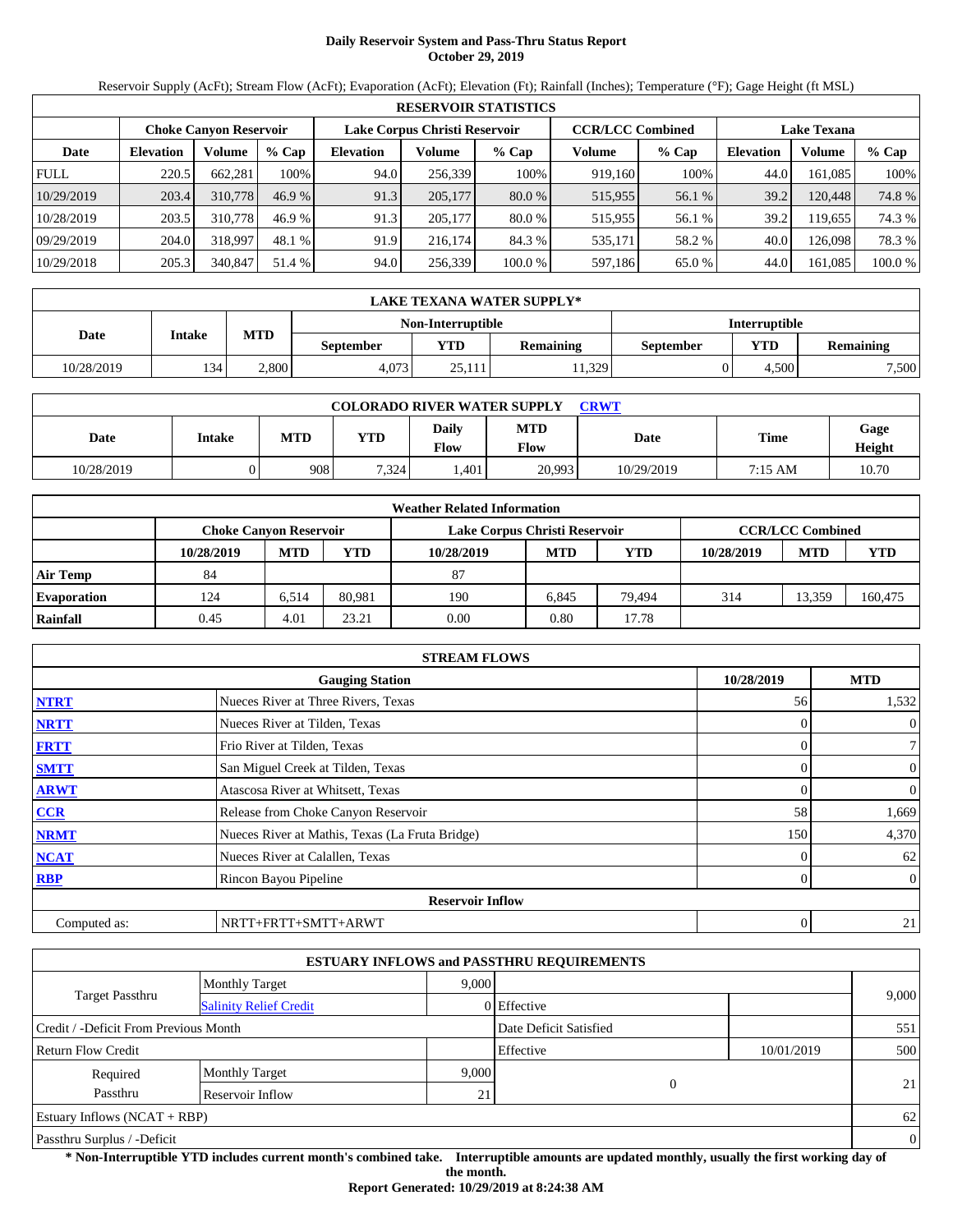# **Daily Reservoir System and Pass-Thru Status Report October 30, 2019**

Reservoir Supply (AcFt); Stream Flow (AcFt); Evaporation (AcFt); Elevation (Ft); Rainfall (Inches); Temperature (°F); Gage Height (ft MSL)

|             | <b>RESERVOIR STATISTICS</b> |                               |         |                  |                               |          |                         |         |                    |         |         |  |
|-------------|-----------------------------|-------------------------------|---------|------------------|-------------------------------|----------|-------------------------|---------|--------------------|---------|---------|--|
|             |                             | <b>Choke Canvon Reservoir</b> |         |                  | Lake Corpus Christi Reservoir |          | <b>CCR/LCC Combined</b> |         | <b>Lake Texana</b> |         |         |  |
| Date        | <b>Elevation</b>            | Volume                        | $%$ Cap | <b>Elevation</b> | Volume                        | $%$ Cap  | Volume                  | $%$ Cap | <b>Elevation</b>   | Volume  | % Cap   |  |
| <b>FULL</b> | 220.5                       | 662.281                       | 100%    | 94.0             | 256.339                       | 100%     | 919.160                 | 100%    | 44.0               | 161.085 | 100%    |  |
| 10/30/2019  | 203.5                       | 310,778                       | 46.9 %  | 91.3             | 205,177                       | $80.0\%$ | 515,955                 | 56.1 %  | 39.3               | 120.448 | 74.8 %  |  |
| 10/29/2019  | 203.4                       | 310,778                       | 46.9 %  | 91.3             | 205,177                       | 80.0 %   | 515,955                 | 56.1 %  | 39.3               | 120.448 | 74.8 %  |  |
| 09/30/2019  | 204.0                       | 318,997                       | 48.1 %  | 91.9             | 216.174                       | 84.3 %   | 535,171                 | 58.2 %  | 39.9               | 125.280 | 77.8 %  |  |
| 10/30/2018  | 205.4                       | 342,558                       | 51.7 %  | 94.0             | 256,339                       | 100.0 %  | 598,897                 | 65.2 %  | 44.0               | 161,085 | 100.0 % |  |

|            | LAKE TEXANA WATER SUPPLY* |                                           |           |            |                  |           |            |                  |  |  |
|------------|---------------------------|-------------------------------------------|-----------|------------|------------------|-----------|------------|------------------|--|--|
|            |                           | Non-Interruptible<br><b>Interruptible</b> |           |            |                  |           |            |                  |  |  |
| Date       | Intake                    | <b>MTD</b>                                | September | <b>YTD</b> | <b>Remaining</b> | September | <b>YTD</b> | <b>Remaining</b> |  |  |
| 10/29/2019 | 134                       | 2.934                                     | 4.073     | 25.111     | 11.329           |           | 4.500      | 7,500            |  |  |

| <b>COLORADO RIVER WATER SUPPLY</b><br>CRWT |               |            |            |               |                    |            |         |                |  |  |
|--------------------------------------------|---------------|------------|------------|---------------|--------------------|------------|---------|----------------|--|--|
| Date                                       | <b>Intake</b> | <b>MTD</b> | <b>YTD</b> | Daily<br>Flow | <b>MTD</b><br>Flow | Date       | Time    | Gage<br>Height |  |  |
| 10/29/2019                                 |               | 908        | 7.324      | 3,652         | 24.646             | 10/30/2019 | 7:15 AM | 10.06          |  |  |

|                    | <b>Weather Related Information</b> |            |        |                               |            |            |            |                         |            |  |  |
|--------------------|------------------------------------|------------|--------|-------------------------------|------------|------------|------------|-------------------------|------------|--|--|
|                    | <b>Choke Canyon Reservoir</b>      |            |        | Lake Corpus Christi Reservoir |            |            |            | <b>CCR/LCC Combined</b> |            |  |  |
|                    | 10/29/2019                         | <b>MTD</b> | YTD    | 10/29/2019                    | <b>MTD</b> | <b>YTD</b> | 10/29/2019 | <b>MTD</b>              | <b>YTD</b> |  |  |
| <b>Air Temp</b>    | 83                                 |            |        | 85                            |            |            |            |                         |            |  |  |
| <b>Evaporation</b> | 114                                | 6.628      | 81,095 | 159                           | 7.004      | 79.653     | 273        | 13.632                  | 160,748    |  |  |
| Rainfall           | 0.28                               | 4.29       | 23.49  | 0.00                          | 0.80       | 17.78      |            |                         |            |  |  |

|              | <b>STREAM FLOWS</b>                             |            |                |
|--------------|-------------------------------------------------|------------|----------------|
|              | <b>Gauging Station</b>                          | 10/29/2019 | <b>MTD</b>     |
| <b>NTRT</b>  | Nueces River at Three Rivers, Texas             | 56         | 1,588          |
| <b>NRTT</b>  | Nueces River at Tilden, Texas                   |            | $\mathbf{0}$   |
| <b>FRTT</b>  | Frio River at Tilden, Texas                     | 0          | $\tau$         |
| <b>SMTT</b>  | San Miguel Creek at Tilden, Texas               |            | $\mathbf{0}$   |
| <b>ARWT</b>  | Atascosa River at Whitsett, Texas               |            | $\mathbf{0}$   |
| <b>CCR</b>   | Release from Choke Canyon Reservoir             | 58         | 1,727          |
| <b>NRMT</b>  | Nueces River at Mathis, Texas (La Fruta Bridge) | 218        | 4,589          |
| <b>NCAT</b>  | Nueces River at Calallen, Texas                 |            | 62             |
| <b>RBP</b>   | Rincon Bayou Pipeline                           | 0          | $\overline{0}$ |
|              | <b>Reservoir Inflow</b>                         |            |                |
| Computed as: | NRTT+FRTT+SMTT+ARWT                             | 0          | 21             |

|                                       |                               |       | <b>ESTUARY INFLOWS and PASSTHRU REQUIREMENTS</b> |            |          |
|---------------------------------------|-------------------------------|-------|--------------------------------------------------|------------|----------|
|                                       | <b>Monthly Target</b>         | 9.000 |                                                  |            |          |
| <b>Target Passthru</b>                | <b>Salinity Relief Credit</b> |       | 0 Effective                                      |            | 9,000    |
| Credit / -Deficit From Previous Month |                               |       | Date Deficit Satisfied                           |            | 551      |
| <b>Return Flow Credit</b>             |                               |       | Effective                                        | 10/01/2019 | 500      |
| Required                              | <b>Monthly Target</b>         | 9.000 |                                                  |            |          |
| Passthru                              | Reservoir Inflow              | 21    | $\overline{0}$                                   |            | 21       |
| Estuary Inflows $(NCAT + RBP)$        |                               |       |                                                  |            | 62       |
| Passthru Surplus / -Deficit           |                               |       |                                                  |            | $\theta$ |